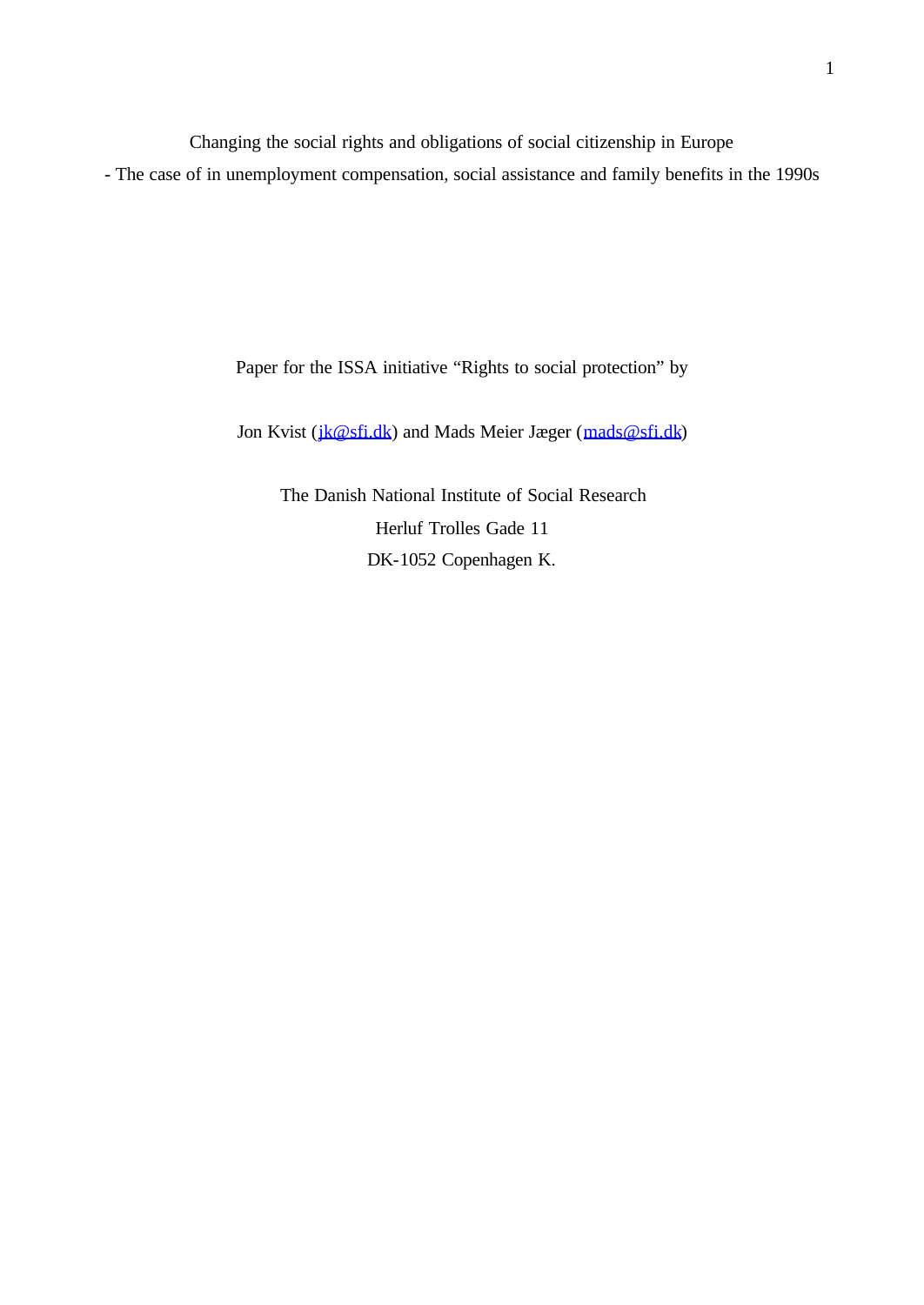| <b>Table of contents</b> |  |
|--------------------------|--|
|--------------------------|--|

| $It is known to be a linear combination of the following matrices.$                 |
|-------------------------------------------------------------------------------------|
|                                                                                     |
| Conclusion: Social rights and obligations in unemployment insurance in the 1990s 25 |
|                                                                                     |
|                                                                                     |
|                                                                                     |
|                                                                                     |
| 34                                                                                  |
| $It is known to be a non-1.37.$                                                     |
|                                                                                     |
|                                                                                     |
|                                                                                     |
|                                                                                     |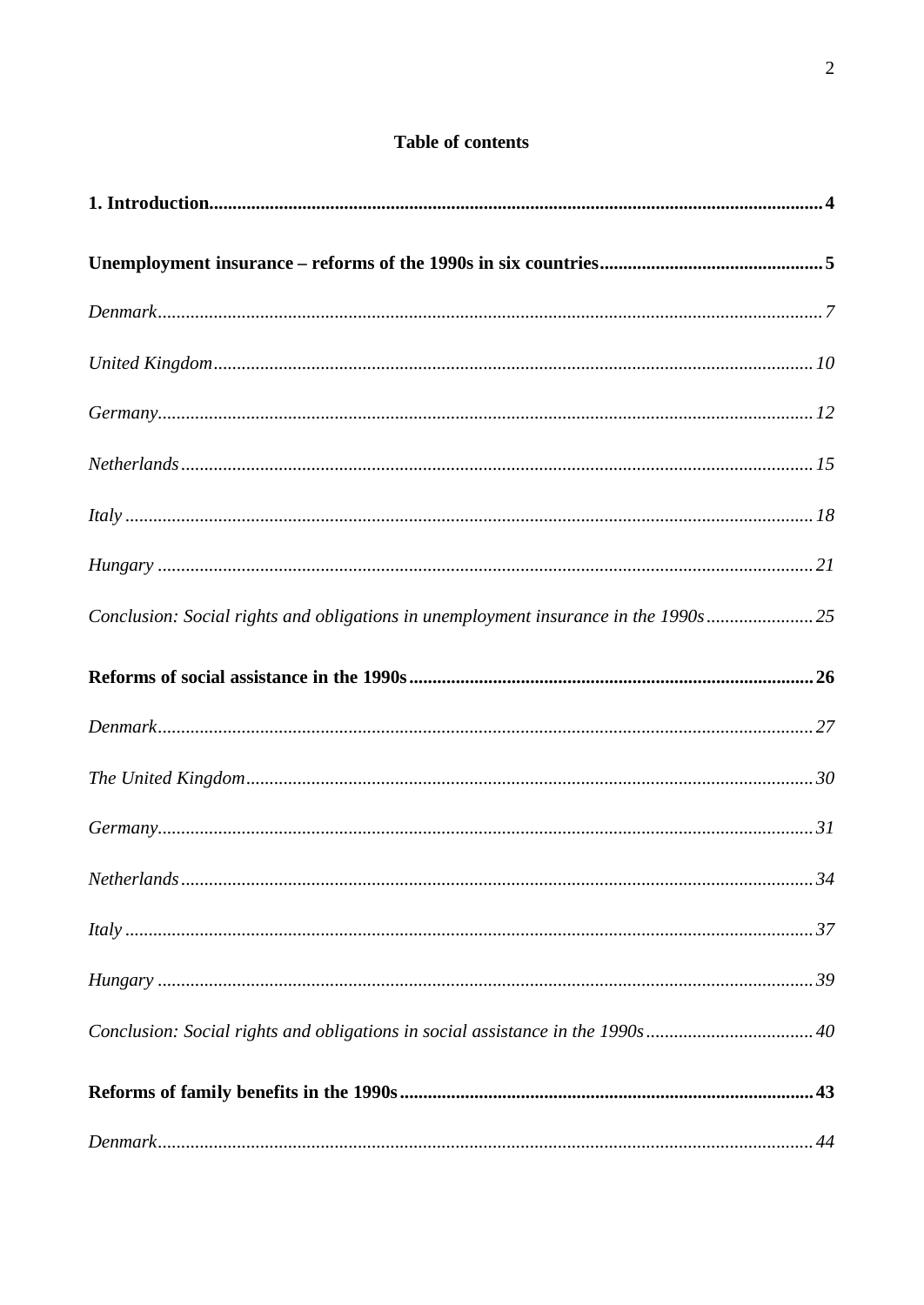| $It is known to be a linear combination of the following matrices.$ |  |
|---------------------------------------------------------------------|--|
|                                                                     |  |
|                                                                     |  |
|                                                                     |  |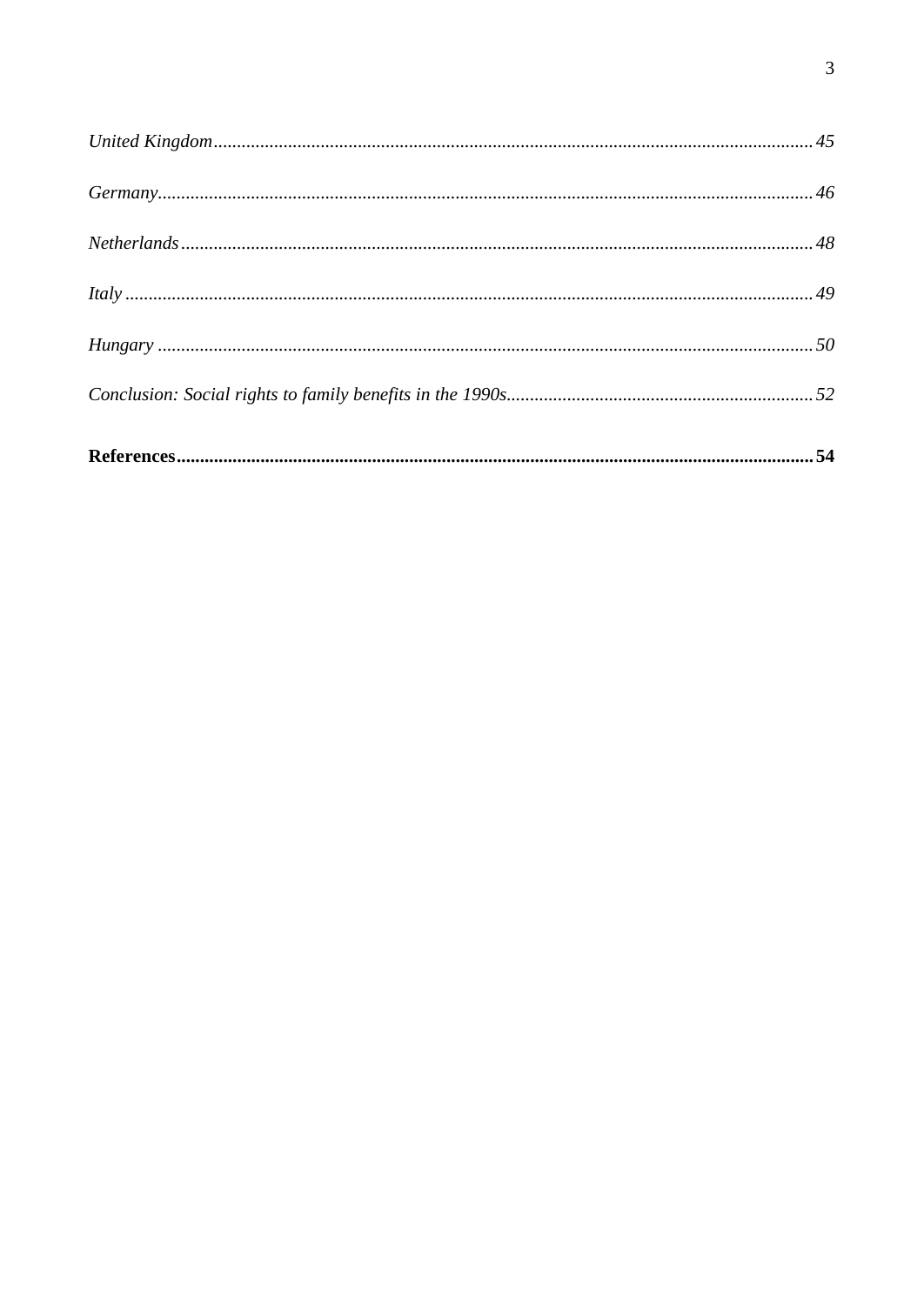# *1. Introduction*

The social rights of citizenship are an integral part of contemporary Western European welfare societies. Social rights are the legitimate claims that people make as citizens on the range of benefits and social services from the state. Even though the welfare states of Western Europe differ in their historical background, institutional framework and policy practices (Esping-Andersen 1990, 1999; Baldwin 1990), they have all in the post-war period developed extensive social rights to protect and aid citizens in a wide range of social situations: e.g. sickness, disability, unemployment, child-birth, and old-age. Consequently, the social rights of citizenship are one of the cornerstones of the modern welfare state.

Since the 1970s oil crises, economic recessions and other social developments have forced many of the European welfare states to carry through extensive reforms of their social security systems. Thus, a combination of both exogenous and endogenous challenges to welfare states, e.g. internationalization of economies, ageing populations, and changing family structures have made a redesign of the social rights of citizenship in the Western European welfare states a pressing political task (Jæger and Kvist 2003). Policy responses to these challenges to welfare states have been extremely diverse (Kitschelt et al. 1999; Kuhnle 2000; Pierson 2001; Scharpf and Schmidt 2000, 2001), but a common trend towards 'slimming' public welfare programmes by introducing more conditionality on eligibility and entitlement on social security benefits and services has been evident since the 1980s. This trend has sometimes also been described as a rise in the 'social obligations' of citizenship (Janoski 1998).

The purpose of this paper is to analyse changes in access to social rights within three important social security schemes: unemployment benefits, social assistance, and family benefits. These three policy domains represent key social security arrangements in the provision of income maintenance for the unemployed, minimum-income to people with no other sources of income, and finally benefits to families with children. The leading question to be examined is how the quality and access to the social rights in these three policy fields have fared during the 1990s. Have social rights remained at a *status quo*, or have policy developments resulted either in deterioration or improvements of social rights? Furthermore, we aim to explore the new tendency during the 1990s towards increasingly implementing the social obligations of citizenship in social security arrangements. Soc ial obligations have materialized especially with respects to cash benefits for the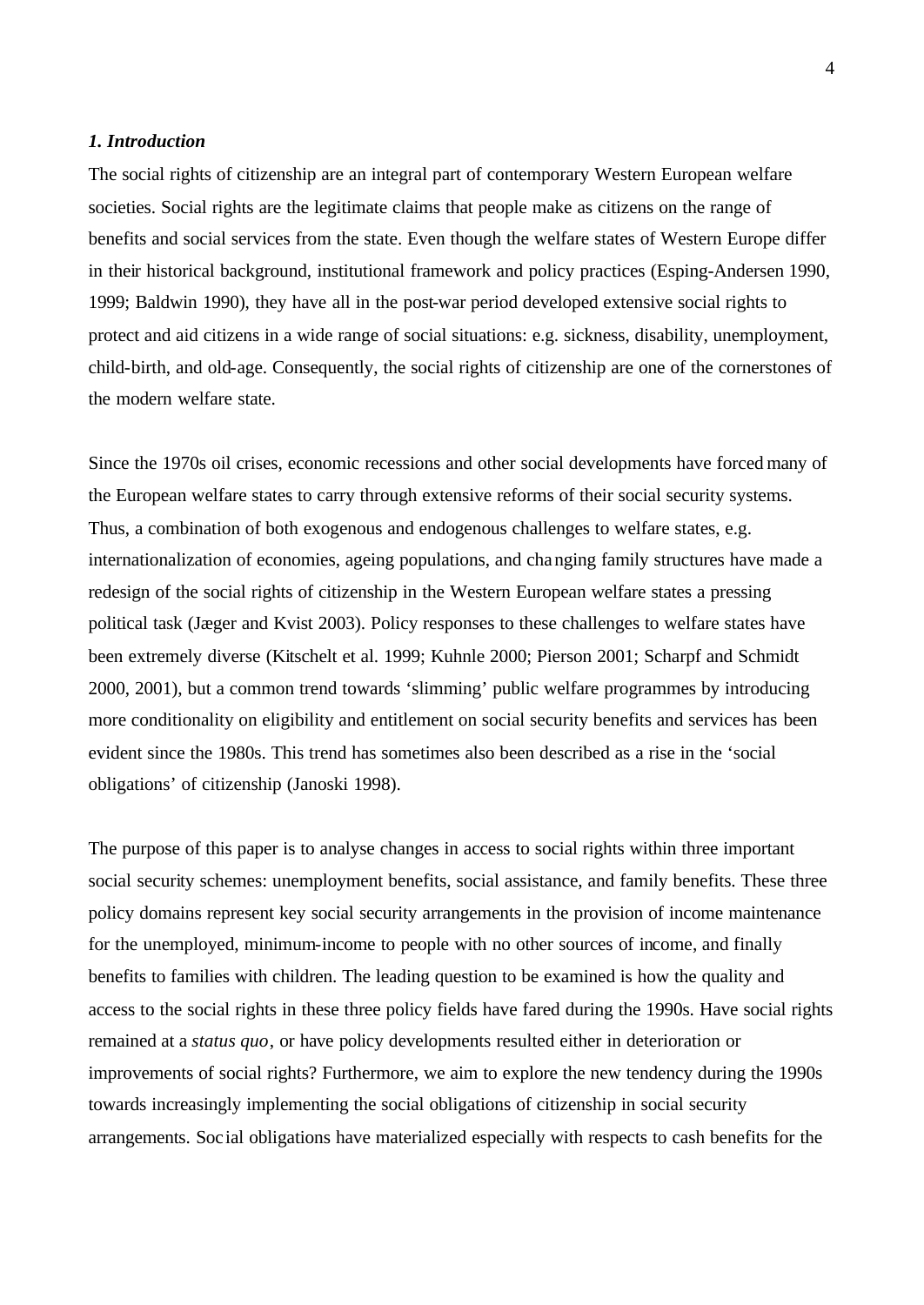unemployed and people on social assistance schemes in the sense of making benefit receipt conditional upon fulfilling certain requirements, e.g. participation in training programmes, education or other forms of work.

Taking a comparative approach to investigating access to social rights and the balance between rights and obligations we include 6 countries in the study: Denmark, the United Kingdom, Germany, the Netherlands, Italy, and Hungary. These countries represent most of the diversity of welfare state arrangements found in Western Europe (Esping-Andersen 1990) supplemented with the former communist country of Hungary.

# *Unemployment insurance – reforms of the 1990s in six countries*

In this section we investigate the pattern of major reforms of unemployment insurance in the 6 countries in the study: Denmark, the UK, Germany, the Netherlands, Italy, and Hungary. The main focus of the section is on analysing how reforms in the countries may be interpreted in relation to access to social rights and the shifting balance between social rights and social obligations.

In general terms, unemployment insurance systems protect persons from the social risks associated with the loss of work income in case of unemployment. In Europe the institutional features, as well as coverage, access, and generosity of unemployment insurance systems vary greatly, from the comparatively modest Anglo-Saxon British insurance system to the comprehensive systems of Scandinavia and some of the Continental European countries offering generous benefits for long periods of time. This diversity has led some authors to define 4 overall 'unemployment welfare regimes' in Europe (Gallie and Paugam 2000). The cha racteristics of these regimes are summarised in table X below.

| Regime             | Coverage   | Level $&$   | Active     | Example of    |
|--------------------|------------|-------------|------------|---------------|
|                    |            | duration of | employment | countries     |
|                    |            | cover       | policy     |               |
| 1. Sub-Protective  | Very       | Very weak   | Quasi non- | Italy, Greece |
|                    | incomplete |             | existent   |               |
| 2. Liberal/Minimal | Incomplete | Weak        | Weak       | UK, Ireland   |

Table X: Unemployment welfare regimes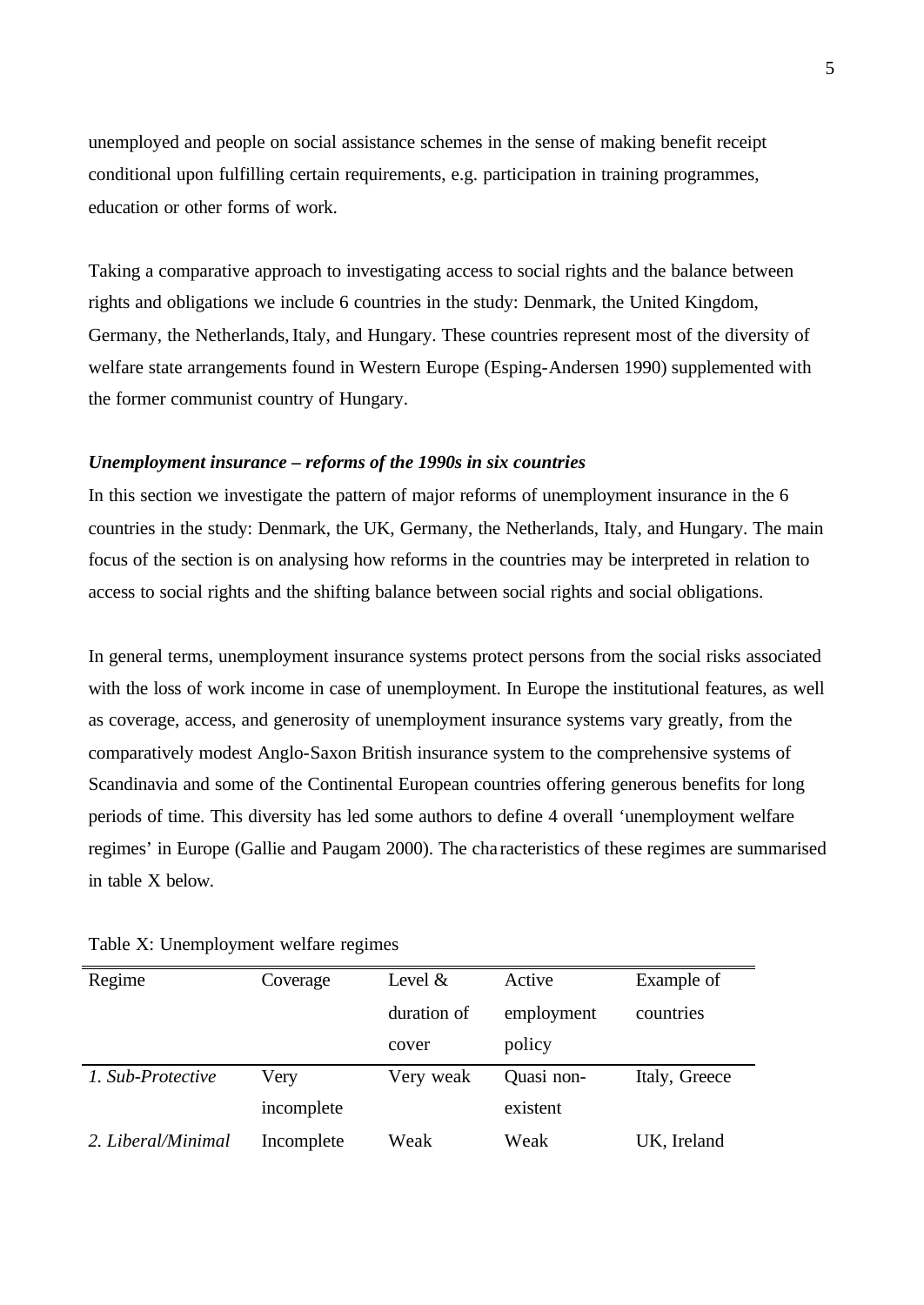| 3. Employment-    | Variable           | Unequal | Extensive      | Germany,           |
|-------------------|--------------------|---------|----------------|--------------------|
| centered          |                    |         |                | <b>Netherlands</b> |
|                   |                    |         |                | (Hungary?)         |
| 4. Universalistic | Comprehensive High |         | Very extensive | Denmark,           |
|                   |                    |         |                | Sweden             |

Source: Extended from Gallie and Paugam 2000: 5

The *sub-protective regime*, as is implied by its name, grants no or only very weak public support for the unemployed. The unemployed are likely to receive either no financial support from the state or less than what is needed to maintain material subsistence. As a consequence many of the unemployed live below the poverty threshold, and similarly, long-term unemployment is prevalent. Additionally, public intervention into the labour market in form of employment policies and active labour market policies is almost non-existent. In the present study Italy is an empirical example of the sub-protective regime. In the *liberal/minimal regime* financial compensation for the unemployed is higher than in the sub-protective regime but still not at a level sufficient to alleviate efficiently the social risks of unemployment. Active labour market policies are weak and incomplete, but unlike the sub-protective regime in which the lacking level of social protection is typically due to poor institutionalisation and planning by the state, in the liberal/minimal unemployment regime faltering public provision for the unemployed is a deliberate aspect of the liberal political philosophy of not wanting to interfere with the labour market. In this study the UK is the representative of this regime. In the *employment-centered* unemployment welfare regime the level of coverage and compensation in case of unemployment is closely tied to the work record of the unemployed. Consequently, the real level of coverage varies greatly from extremely generous with long entitlement periods benefits for those with longstanding work records to gravely insufficient for those with only a feeble labour market attachment in the past (typically women, the temporarily employed, and young people). In our study Germany and the Netherlands, and to some extent Hungary, are examples of this type of unemployment welfare regime. Last, in the *universalistic* unemployment welfare regime the level of coverage and compensation for the unemployed is very comprehensive, and generous benefits go hand in hand with ambitious and extended active labour market policies that aim at reintegrating the unemployed into the labour market. In our study the unemployment insurance system in Denmark conforms closely to this heuristic model.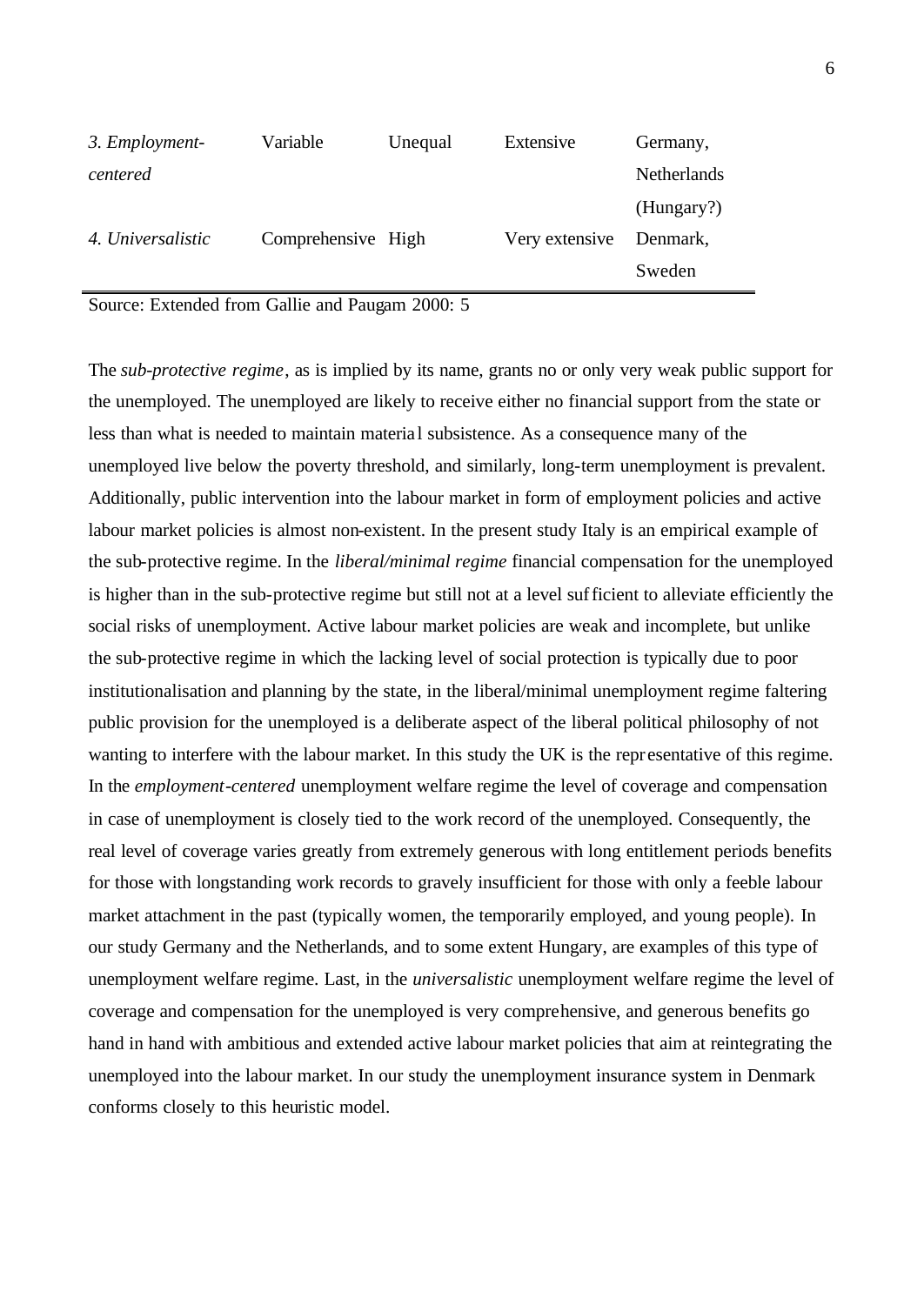Empirically, a common feature of access to unemployment insurance in the countries examined is that unemployed claimants at the minimum must meet the standard ILO qualifications for being unemployed, that is being unemployed involuntarily due to circumstances exogenous to one's own actions, looking for work and prepared to accept jobs with a short notice (Grubb 2000; Kvist 2002a: 235). Additionally, the unemployed person must typically register as unemployed at a public authority to be eligible for benefits.

Another point of interest is the integration of unemployment benefits with employment policies and, as will become visible in this section, the progressive deployment of active labour market policies within unemployment insurance that has unfolded in most European countries during the 1990s. These developments, which are present in all types of unemployment welfare regimes, have typically meant that entitlement to unemployment benefits to a increasing degree has become dependent on the acceptance of suitable job offers or participation in active labour market programmes. From a social rights perspective the more specific tying of social rights to unemployment benefits with concomitant social obligations is a comparatively new feature in unemployment insurance arisen in most cases during the 1990s (see also Kvist 2002a). Also, increasingly links between work history and benefit entitlement and narrowing authoritative definitions of 'suitable' job offers indicate that the social obligation of having to accept downward wage, occupational or educational mobility has been on the rise in most countries (Clasen et al. 2001).

In the study we investigate only reforms of the 'ordinary' unemployment insurance schemes. In some countries, special or marginal schemes in addition to the ordinary unemployment insurance scheme exist to cover particular groups of employees or social risks. These marginal schemes are not dealt with in this context for two reasons. First, empirically they are most often of comparatively small importance compared to the main unemployment insurance schemes. Second, given the multitude and complexity of these systems they must be considered to be beyond the scope of this study.

### *Denmark*

Like in Belgium, Finland, and Sweden, the Danish Ghent-style unemployment insurance system is based on voluntary membership of heavily state subsidised unemployment insurance funds linked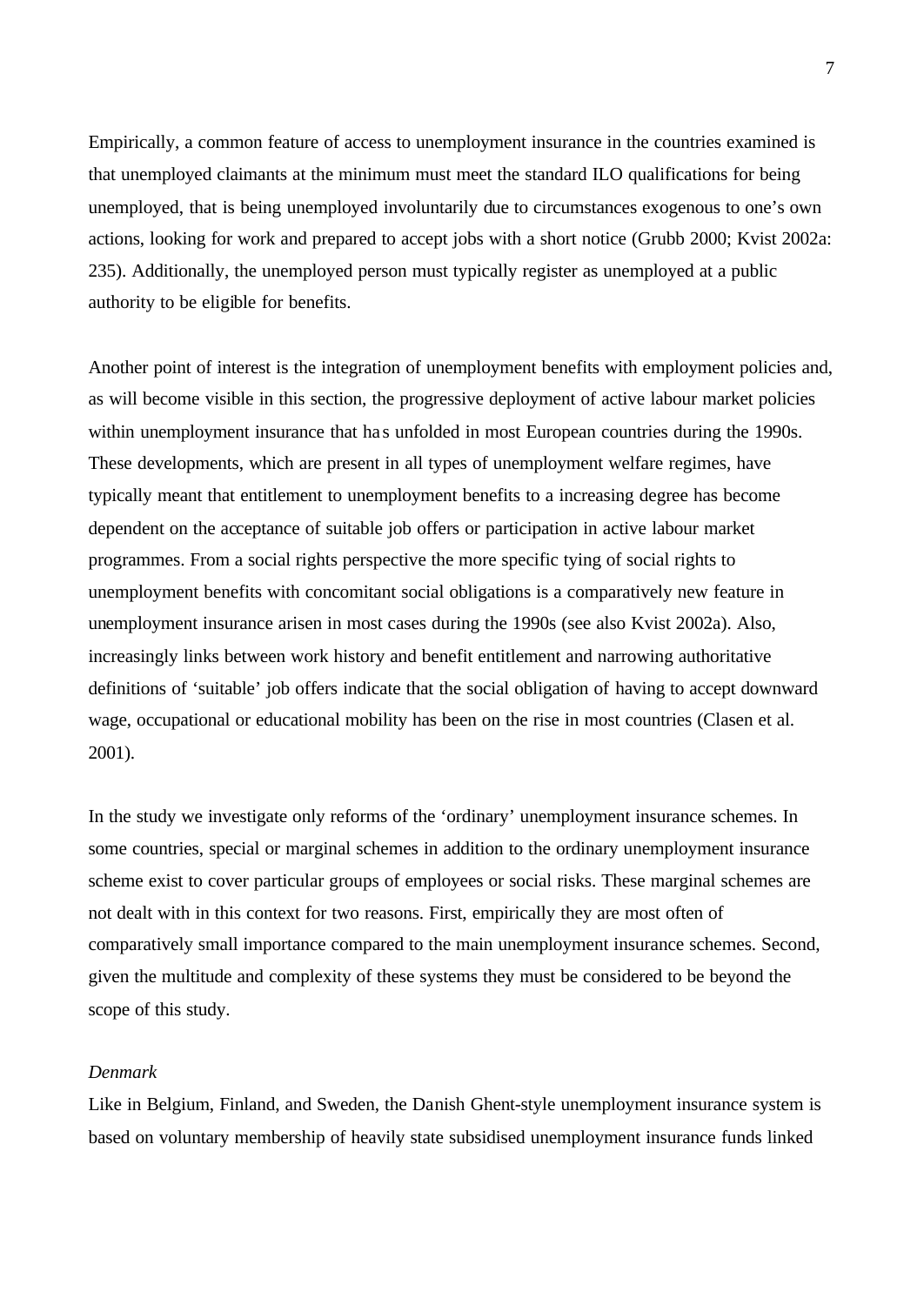to unions in a regime often referred to as a 'state-financed system of union recruitment' (Scheuer 1998). Thus, organisationally the unemployment insurance scheme is run by 59 trade union and unemployment insurance funds under the supervision of the Ministry of Social Affairs.

In comparative perspective the Danish unemployment insurance scheme benefits are traditionally generous, eligibility lax in international perspective and the entitlement period quite long. In 1990, requirements for eligibility for unemployment insurance were at least one-year membership of an unemployment insurance fund as well as an accumulated work record of 26 weeks within the past three years. The insurance scheme covers both wage earners and the self-employed. Benefits are income-related with a replacement rate of 90 percent of former income, but since a very low ceiling on benefit levels exists, net benefits are effectively flat rate for medium and above medium incomes (the effective replacement rate for median-income persons is around 60 percent). No differentiation of benefit levels according to family situation, seniority or duration of unemployment spell exists. The maximum entitlement period is 2½ years, but since 1978 claimants would, in due time before exhausting benefit entitlement, automatically receive a job or training offer, through the completion of which benefit entitlement would be renewed.

Furthermore, like in the other Nordic countries Denmark has integrated active labour market policy programmes in unemployment insurance. These programmes of e.g. education, vocational training and apprenticeships are organised by the public Employment Service (*Arbejdsformidlingen*), while a combination of public (including the Employment Service) and private sector contractors offer an array of active labour market programmes.

Reforms of unemployment insurance in the 1990s have significantly reduced the traditional generosity of the programme and enhanced the active labour market components of the system. Notably, the 1994, 1995 and 1999 labour market reforms have altered the basic features of the system from a passive to an active unemployment insurance regime (Goul Andersen 1999a, 1999b). The first labour market reform of 1994 abolished claimants' rights to regain entitlement for unemployment insurance while engaged in active labour market programmes, effectively terminating the existing system of practically *de facto* automatic renewal of entitlement. Additionally, a maximum duration of 7 years of benefit entitlement was instated, of which 4 years of 'passive' entitlement was followed by 3 'active' years in which the claimant has the right and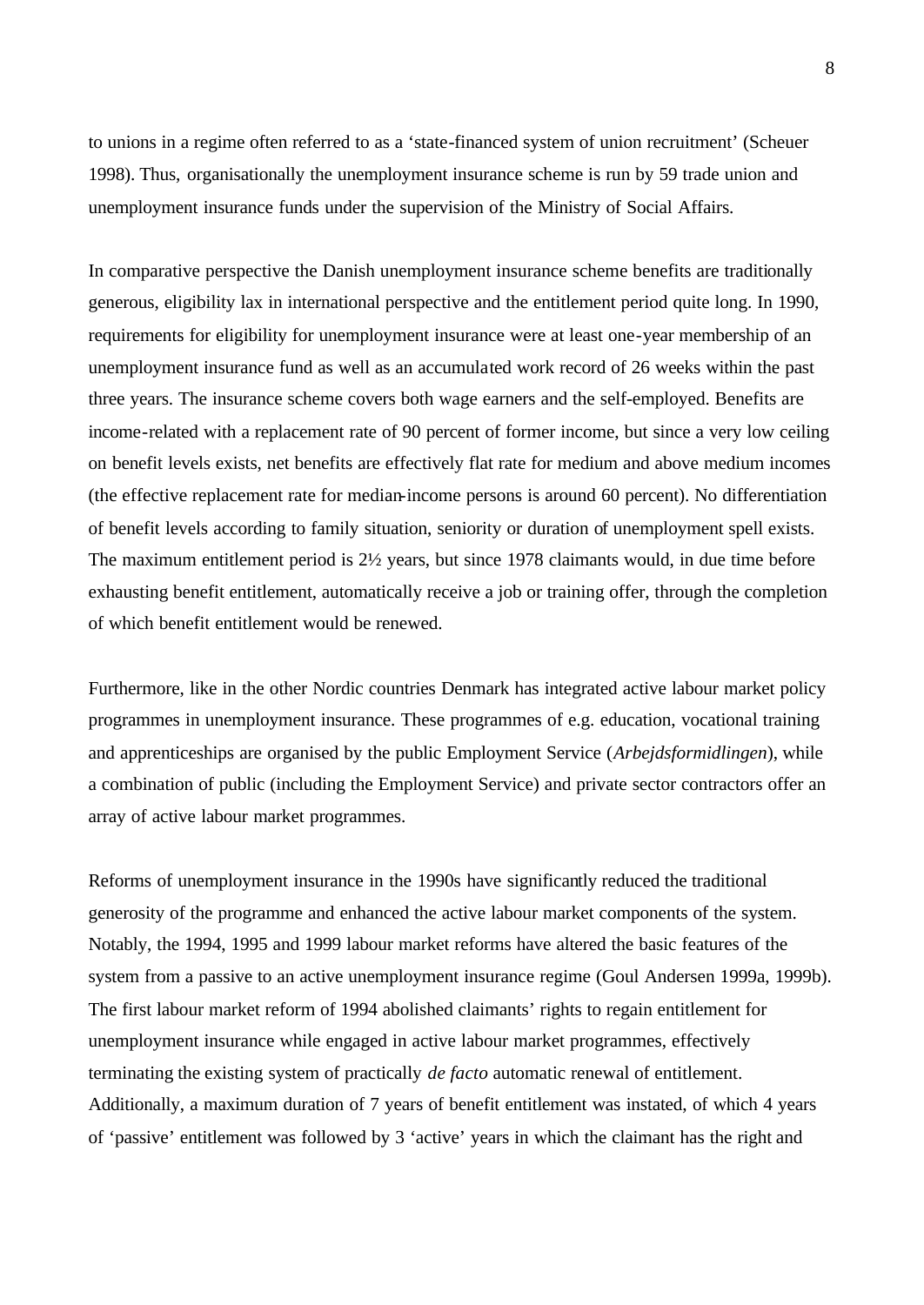obligation to participate in active labour market programmes. In addition, a decentralization of the administration of active labour market programmes to 14 Regional Labour Market Boards, as well as an introduction of several new policy programmes was carried out. In the 1995 reform the work requirement for eligibility for unemployment benefits was doubled from 26 to 52 weeks within the past 3 years, and the entitled period for unemployment benefits was reduced to 5 years (2 years of passive benefits and 3 years in active labour market programmes). This tightening of the entitlement period was accentuated even more in the 1999 labour market reform that cut off an additional 1 year of the total entitlement period which has since been 4 years (1 'passive' year followed by 3 years with mandatory participation in active labour market programmes). Policy changes since the third labour market reform of 1999 have mostly consisted in incremental adjustments of the active labour market policies and the introduction of additional and more flexible policy programmes.

In sum, the Danish unemployment benefit system has during the 1990s undergone major reforms away from 'passive' income maintenance with lax eligibility and long entitlement periods to an 'active' regime based on more compulsion in active labour market policies, harder eligibility criteria and shorter entitlement periods (Kvist 2002a: 236). From a perspective of access to social rights, the Danish unemployment insurance system has thus clearly witnessed a deterioration of social rights to unemployment benefits with a concomitant rise in social obligations on the part of claimants. Eligibility for the system has been tightened, but of particular importance is the gradual reduction of the entitlement period of unemployment benefits from 7 to 4 years. However, it is important to emphasise that developments in the 1990s cannot uniformly be interpreted as deterioration of social rights with respect to unemployment benefits. First, a reduction of benefit generosity has not occurred, and while access to unemployment insurance has been reduced, the system of active labour market policies has expanded dramatically granting claimants new possibilities – and indeed rights – of attaining work experience, upgrading of skills and education. Consequently, developments in Denmark signal a more complex process of both "narrowing" of social rights, a rise of social obligations as well as an expansion of the qualitative content of the systems in which these obligations are met.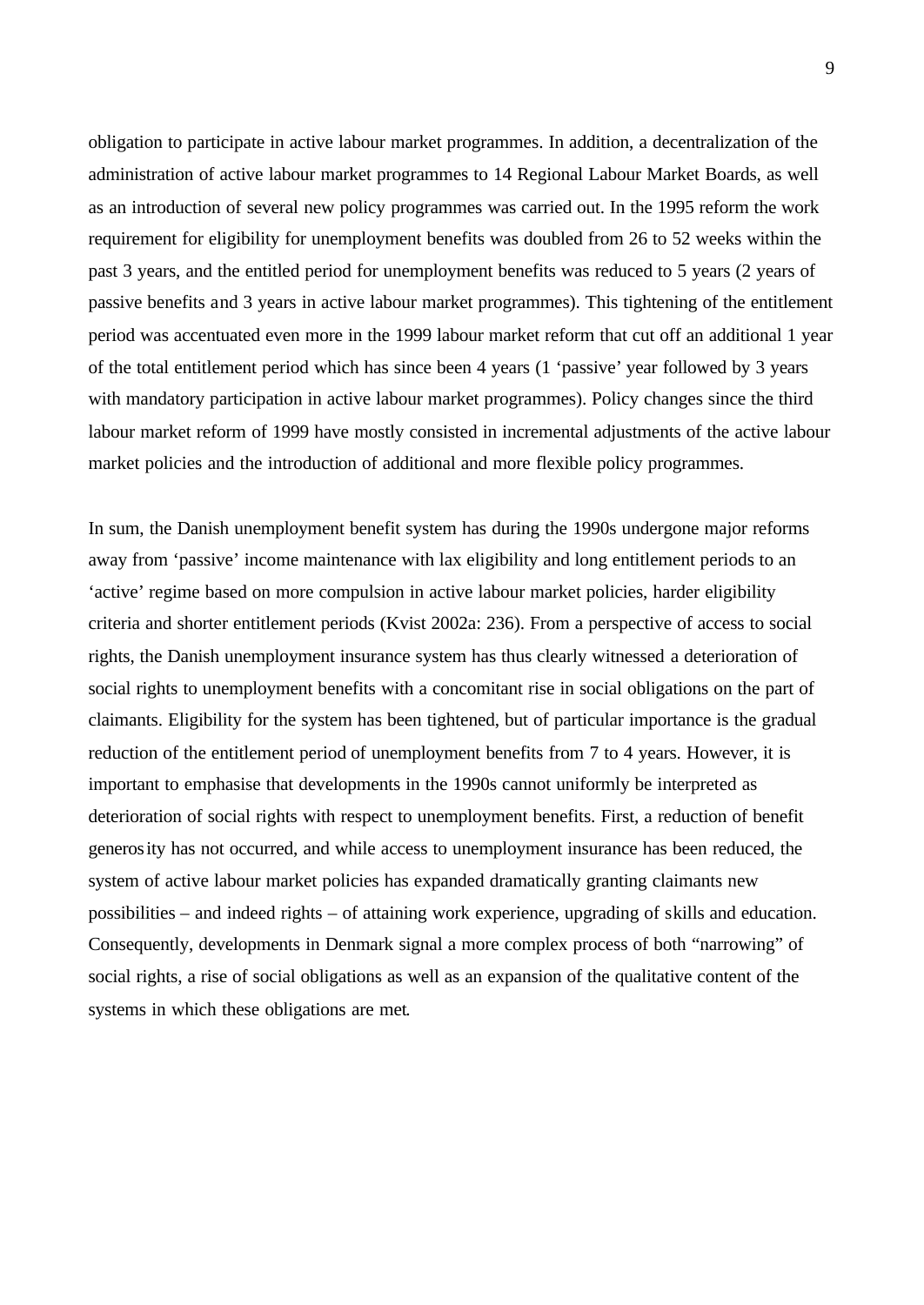### *United Kingdom*

Historically, unemployment insurance in the UK emerged as part of a larger 'package' of social insurance schemes also including such social contingencies as sickness and disability. All of these benefits were and still are managed at the central state level through the National Insurance Fund.

At the beginning of the 1990s membership of the unemployment insurance scheme is mandatory for all regular employees. The system is controlled by the state, and financing is provided through tripartite contribution from employers, employees and the state to the National Insurance Fund. Benefits are paid out at a flat rate but at different benefit levels, and there is no earnings related component at all (an ill-fated earnings related system called the Earnings Related Supplement existed from 1966 to 1982; see Micklewright 1989 for further information). Additionally, an earnings limit on how high income from alternative sources the claimant can have in order to maintain entitlement exists. Eligibility requirements are quite lax and consist of, first, 25 contributions to the National Insurance Fund in one of the two tax years prior to the beginning of the year in which the claimant signs on and claims benefit, and second, contributions paid or credited in both preceding years amounting to at least 50 contributions. In practice, these eligibility criteria amount to roughly 6 months of contributions from regular employment. The entitlement period for unemployment benefits is 12 months.

During the first half of the 1990s no important reforms of unemployment insurance were carried out, partly because a series of changes in unemployment insurance of the late 1980s were coming into effect in the beginning of the 1990s. These reforms predominantly aimed at increasing testing of claimants' willingness to work and 'active' job search behaviour (see Ogus 1995: 103-30; Erskine 1997). As a consequence, the major reform of unemployment insurance in the 1990s was the abolishment of the traditional system of unemployment insurance in 1996 and the introduction of the Contributory Jobseeker's Allowance (CJSA) scheme. The most significant implications of the new scheme were twofold: first, a halving of the entitlement period from 12 to 6 months (while maintaining the eligibility requirements of the old scheme), and second an explicit codification of the obligations of the recipient in a new *Jobseeker's Agreement* in terms of actively seeking work and participating in active labour market policies to improve their prospects of employability.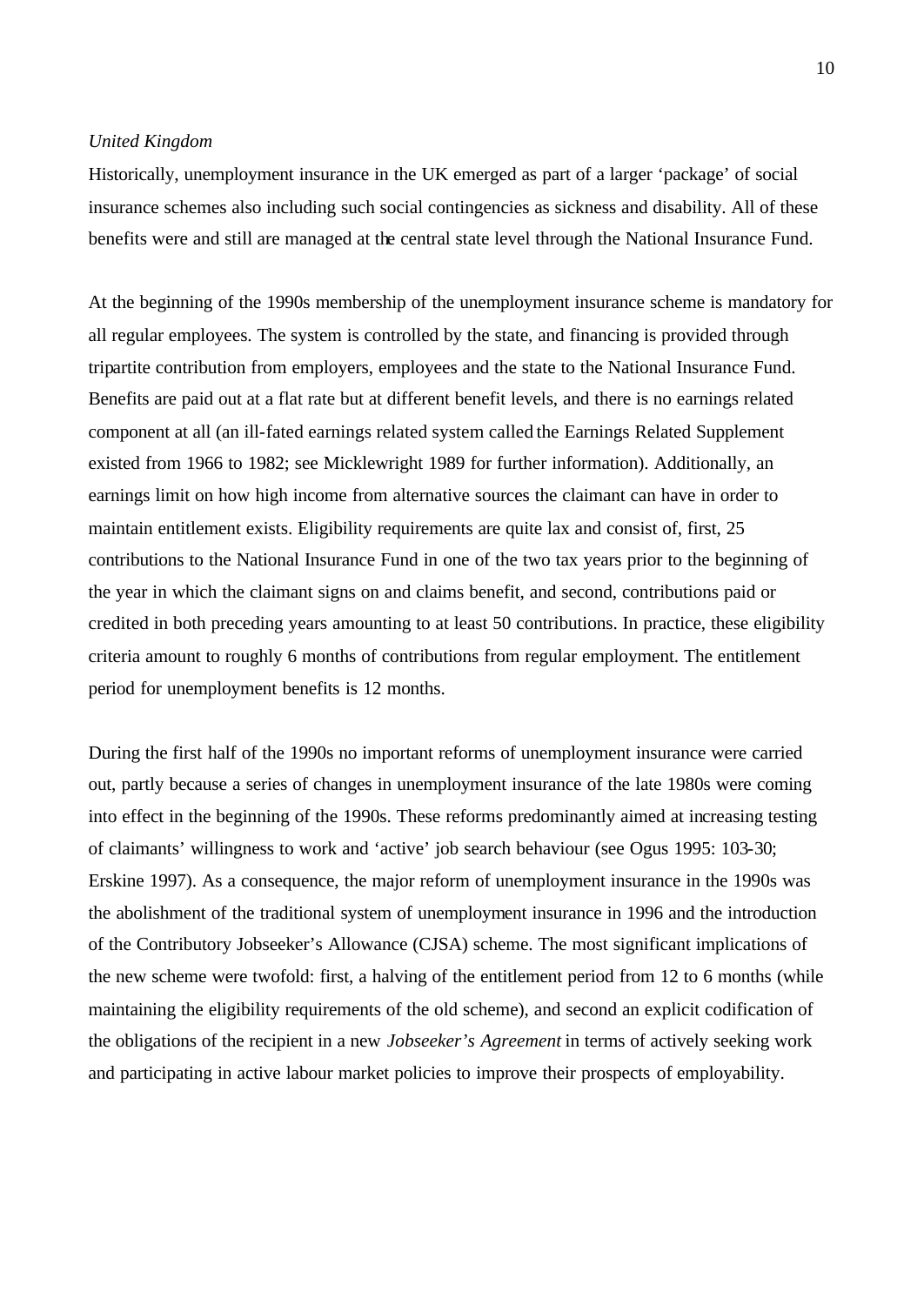Furthermore, the New Deal programmes introduced by the first Blair government in 1997 to some extent fuses active labour market policies with the CJSA. Participation in the New Deal programmes is currently mandatory in order to maintain entitlement for the two largest groups of unemployed (young people and long-term unemployed), but recent policy developments and policy recommendations have tended to increase social obligations and widen the scope of compulsion in the New Deal programmes. Rather, for the time being obligations on the part of claimants to a large extent consist of being 'actively seeking work' under conditions which have become increasingly toughened since the late 1980s (Clasen 2002: 6-7). Sanctions in case of refusals of job offers consist of benefit withdrawal for a maximum of 26 weeks, the disqualification period based on case officer's discretion. The maximum period was increased in the late 1980s from 13 to 26 weeks as part of the Social Security Act 1988. Furthermore, prior to 1996 refusal to take up a training offer means loss of unemployment benefits for 2 weeks. This was raised to 4 weeks after 1996 (Kvist 2002a: 237). Sanctions are not hard in comparative perspective in terms of benefit withdrawal (but the use of sanctions have been on the increase in the 1990s; see Donnelly 1997), but requirements on wage mobility and documentation of job search have been significantly augmented. This has led some authors to talk of the emergence of a "stricter benefit regime" in the UK since the late 1980s (Price 2000).

In sum, reforms of unemployment insurance in the UK in the 1990s revolve around the introduction of the CJSA in 1996. Access to unemployment benefits have remained unchanged at comparatively lax throughout the decade (the most significant tightening of eligibility requirements took place in the late 1980s), while the entitlement period was cut in half from 12 to 6 months. Furthermore, the New Deal programmes introduced elements of active labour market policies in tandem with 'creeping' compulsion of participation; clearly adding a new element of obligations to the already existing paradigm of displaying willingness to work and active job search. From the perspective of social rights, reforms of unemployment insurance in the UK display some level of deterioration, mostly in terms of the reduction of the entitlement period and the intensification of obligations of claimants and the authoritarianism associated with the New Deal. This may especially be the case since political commitment in favour of, and funding of the New Deal programmes is often considered to be inadequate to make a real difference to claimants' chance of leaving unemployment (e.g. Lister 2001).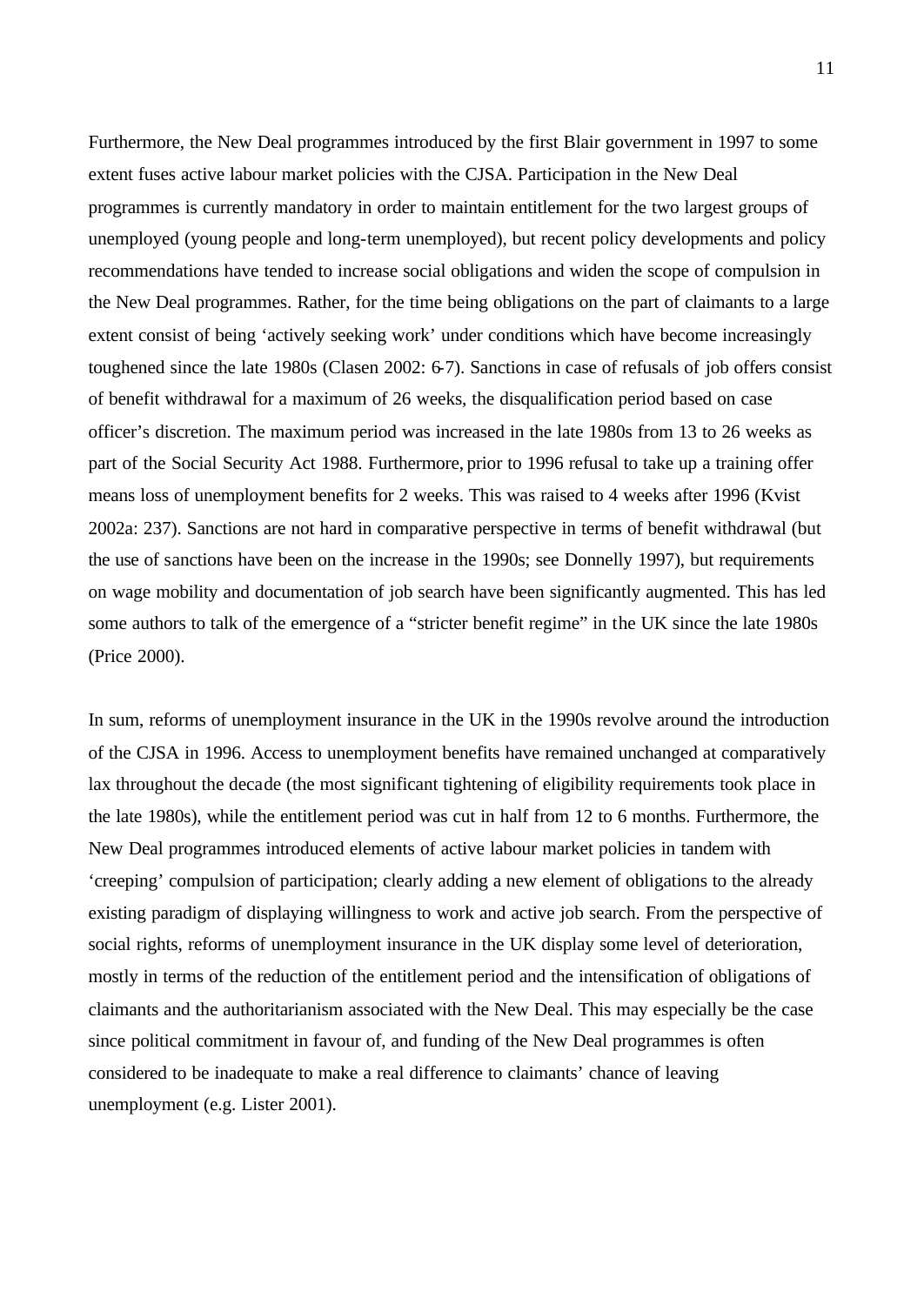### *Germany*

In Germany, unemployment insurance was introduced in 1927, relatively late compared with the other pioneering social security institutions introduced in Germany in the late  $19<sup>th</sup>$  century. Throughout the 1990s unemployment insurance has featured prominent position in public policy and constitutes and important means of income maintenance for Germany's comparatively high number of unemployed.

The German unemployment insurance system at the beginning of the 1990s relied strongly on the social insurance principle. First, the system is two-stringed combining the main insurance-based *unemployment insurance* scheme with a second means-tested system of *unemployment assistance*. Membership of unemployment insurance is compulsory for all employees, and eligibility for unemployment benefits presupposes 1 year of contributions within the past 3 years prior to claiming unemployment benefits. Civil servants and the self-employed are not covered by unemployment insurance, but regulations made to the system in the latter part of the 1990s mean that coverage for people moving between regular and self-employment has improved considerably (Reissert 2001). Civil servants have their own system of unemployment insurance. Still, access to unemployment insurance in Germany is quite strict compared to the other countries in this study. The system is financed through employee and employer contributions to the Federal Employment Institute that manages the unemployment insurance system.

Benefit entitlement for unemployment insurance is linked to contribution record and, in the case of workers beyond the age of 42, also to age. Claimants are allowed to work for less than 15 hours per week while still remaining eligible for unemployment benefits. When minimum eligibility criteria have been met, the length of the entitlement period is 12 months, and the entitlement period increases with work history and age to a maximum of 32 months for persons over the age of 54. The normal replacement rates are fixed at 67 percent of previous net earnings for claimants with children and 60 percent for claimants without children. Previous earnings were until 1998 defined as average wage over the past 6 months. From 1998 onwards this has been changed to the average wage over the past 12 months (Reissert 2001: 7).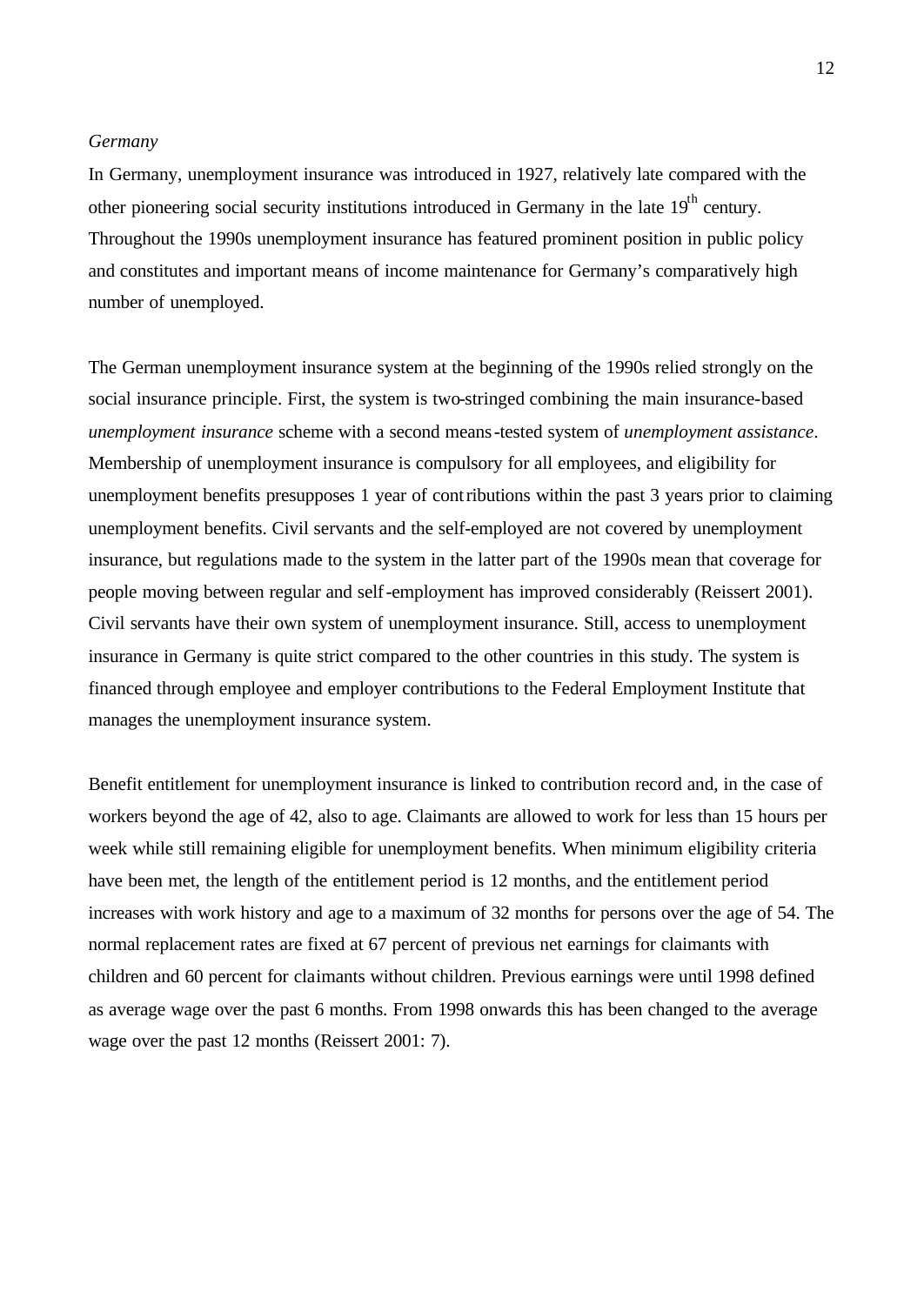The second tier of *unemployment assistance* is available when entitlement for the insurance-based benefit is exhausted and the claimant is still unemployed.<sup>1</sup> The normal entitlement period for this benefit is 1 year, but the period may be extended indefinitely. Benefits are set at 57 percent of previous earnings for claimants with children and 53 percent for claimants without children, and the benefit is means-tested taking into account other financial resources in the household (e.g. those of spouse). The unemployment assistance scheme is financed from the Federal Budget, i.e. through general taxes.

Reforms of the German unemployment insurance scheme have been comparatively modest during the first part of the 1990s.<sup>2</sup> *Access* to the system has remained largely unchanged throughout the 1990s (Kvist 2002a: 234). As mentioned above, one change has been an improvement of access to unemployment insurance for people shifting between ordinary and self-employment as well as for others in irregular and flexible employment relations. However, these changes are of minor significance to the unemployment insurance system as a whole.

Rather, the main emphasis of reform since the mid 1990s has been on a decentralisation of the hitherto extremely centralised unemployment insurance system, enforcing claimants' responsibilities and availability for work, and a residualization of unemployment compensation. From 1998, The Social Policy Act III has significantly increased the demands on occupational and wage mobility of claimants. Up to 1997, claimants of unemployment insurance had been obliged to accept job offers below their previous level of earnings and qualifications, but they were able to refuse offers that might jeopardize their realistic return into a job of previous qualifications with the aid of a training measure. From 1998, this option no longer exists, and only a modest short-term

 $<sup>1</sup>$  An additional more general system of social assistance also exists. This system is described separately in the section</sup> on reforms of social assistance.

<sup>&</sup>lt;sup>2</sup> Reissert (2001) attributes this fact to a number of reasons. First, reforming unemployment protection following the reunification was seen as politically inappropriate since many people would be expected to become unemployed during the transition period and a secure net of social protection was needed. Second, reunification brought along with it an economic "boom" and decline in the level of unemployment in the early 1990s. Third, the political focus in Eastern Germany was rather on promoting active labour market policies than unemployment legislation as such.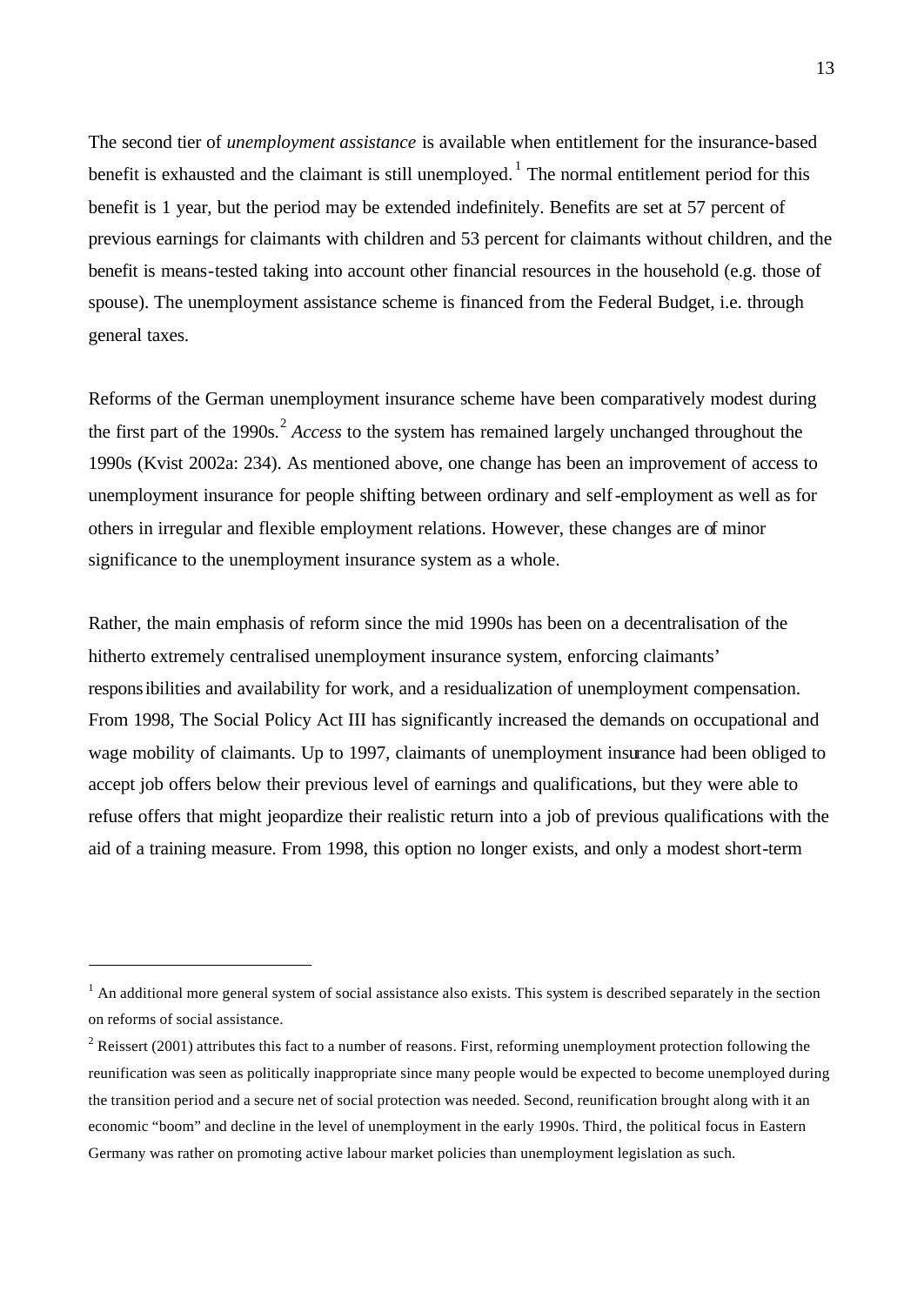protection from downward wage mobility has remained.<sup>3</sup> Additionally, the law stipulates that claimants must now keep proof and documentation of their job search if they want to remain eligible for unemployment benefits. This was not the case earlier.

Additionally, in 1998 the disqualification period for unemployment benefits due to voluntary quitting or refusal of appropriate job or training offer has been raised from 8 to 12 weeks (Riessert 2001: 16). Claimants are excluded from benefits after 24 weeks of sanctions (Kvist 2002a: 237). In case of a second refusal the benefit is terminated altogether. Also, from 1998 participation in approved training schemes no longer qualifies claimants for re-entitlement for unemployment insurance (Reissert 2001: 20). As a consequence, only spells of 'regular' employment qualify in establishing eligibility for unemployment insurance.

The entitlement period of unemployment benefits has remained unchanged throughout the 1990s, with the minor modification that the minimum age at which claimants qualify for longer entitlement periods beyond 12 months was raised by 3 years in 1998 and is now beginning at age 45. The generosity of benefits has remained unchanged (Kvist 2002a: 235).<sup>4</sup>

A related aspect of the reforms of unemployment insurance concerns the gradual residualization of the system in the 1990s by transferring claimants from insurance-based to means-tested benefits. The second tier of unemployment assistance has since 1994 gradually been dismantled by reducing the entitlement period from in principle indefinitely to 1 year, and from January 2000, entirely abolished. This means that a considerable number of claimants who have exhausted their entitlement for unemployment benefits are transferred to the general social assistance system without the interim system of unemployment assistance (Riessert 2001).

In sum, reforms of unemployment insurance in Germany during especially the latter part the 1990s suggest that comparatively strong social rights have been complemented by increased obligations.

 $3$  The new rules state that claimants during the first 3 months of the unemployment spell must accept job offers rated at up to 20 percent below their previous wage, during the next 3 months 30 percent below, and after 6 months any job from which the net wage is higher than the unemployment benefit must be accepted.

<sup>&</sup>lt;sup>4</sup> Indexing of unemployment benefits in accordance with wages has been suspended by law from mid-2000 to mid-2002. During this period the indexation was based on inflation instead of earnings (Riessert 2001: 20).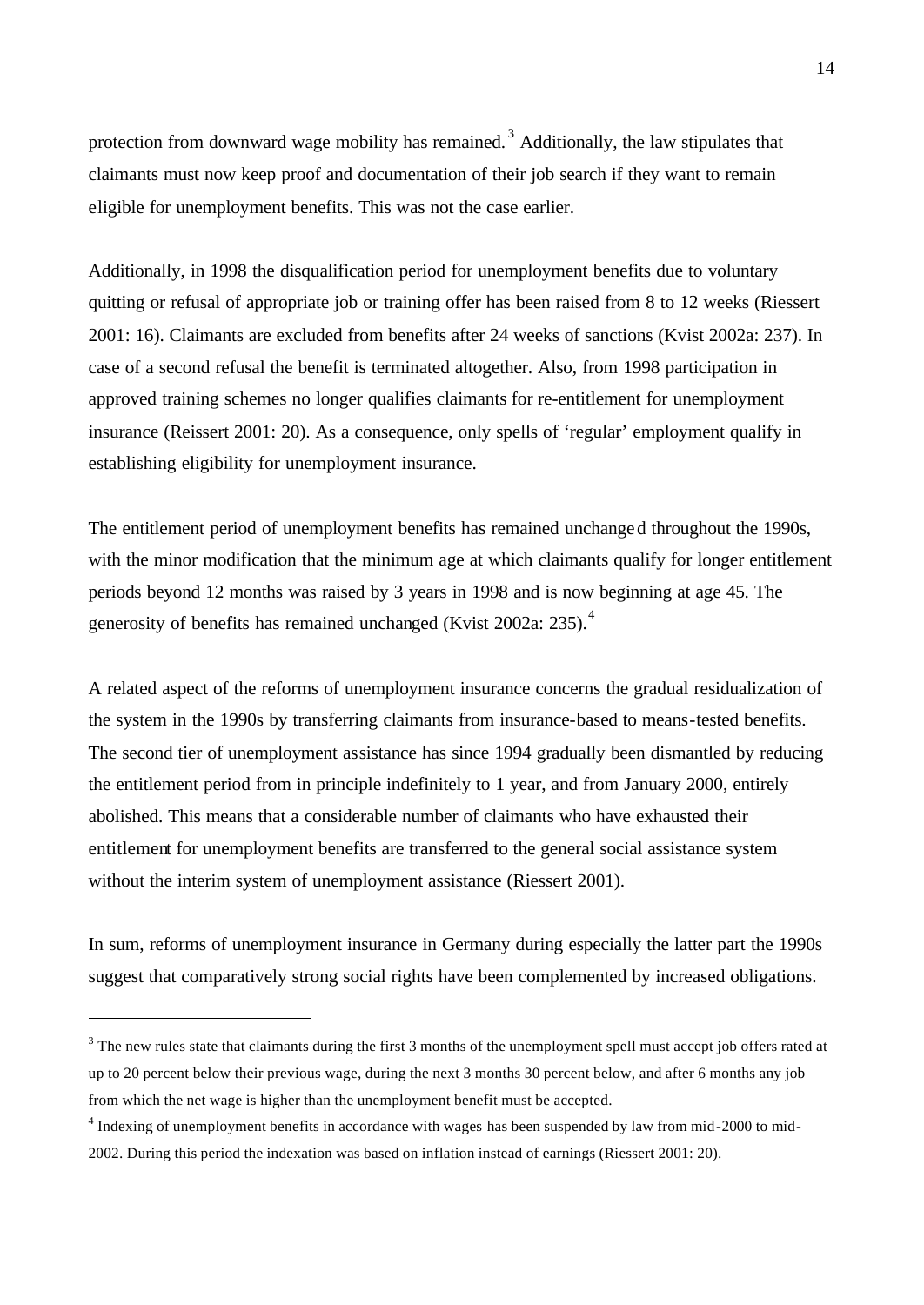Access to the system is largely unaltered, while the passive system of unemployment insurance since 1998 has begun a slow conversion to a more active system emphasising claimants' social obligations with respect to job search behaviour and acceptance of job offers even in light of downward wage and occupational mobility. Additionally, the trend towards residualization of the system in the form of first the curtailment, and later the abolition of the second tier of unemployment assistance may be interpreted as a weakening of social rights within unemployment insurance.

### *Netherlands*

At the beginning of the 1990s, unemployment insurance in the Netherlands, as in Germany, was regulated primarily by the social insurance principle. The scheme is compulsory for all regular employees. The system has three tiers: the main unemployment insurance scheme, an extended benefits scheme, and finally a follow-up scheme. Membership is compulsory for all regular employees, and no distinction is made between part-time and full time employment.

Since a major reform package in 1987 basic eligibility criteria for unemployment benefits consisted of a minimum work history of 26 weeks within the past 52 weeks. Having satisfied this basic condition, the period over which the benefit is paid depends on the length of prior employment, with a minimum entitlement period of 6 months and going up to 2 years. Also, if the employee was employed for at least 3 years during the 5 years before becoming unemployed, the entitlement period is extended to a maximum of 5 years depending on work history and age of the claimant (Foster 1992: 417-18; van Oorschot and Boos 1999). On top of this, a follow-up benefit is available for 1 year for people under 57,5 years of age, and for claimants over 57,5 years of age the benefit is available up to age 65 if the requirement of 3 years of employment within 5 years is satisfied, and if this requirement is not satisfied the benefit is available for an additional 6 months.

Benefit levels for the main and extended unemployment insurance schemes are 70 percent of previous income up to an annually set maximum limit, while for the follow-up benefit they are 70 percent of the statutory minimum wage. In comparison with other European countries unemployment benefits in the Netherlands are thus fairly generous (Kvist 2002a: 235).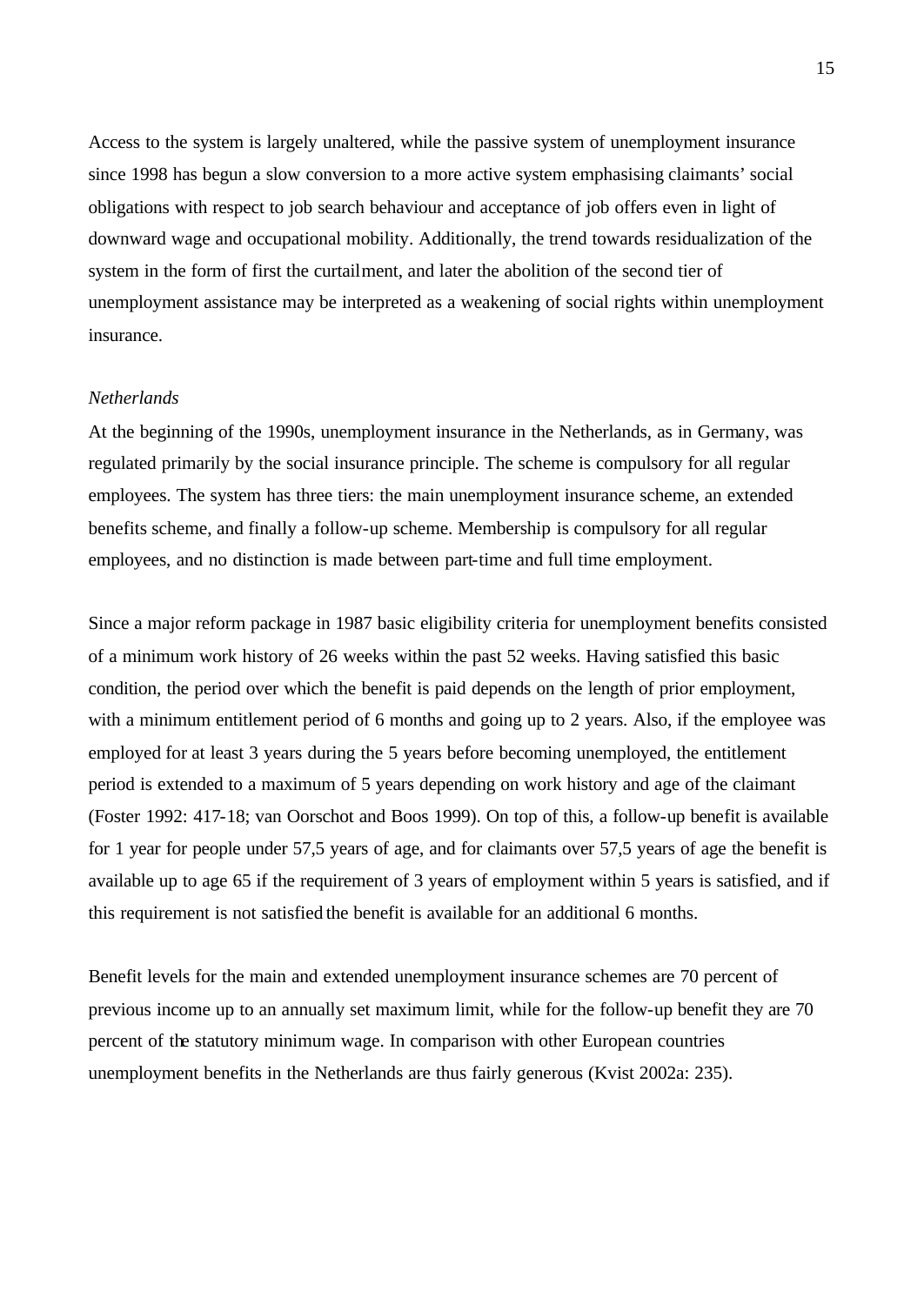Throughout the 1990s the Dutch unemployment insurance system (along with other major welfare systems and particularly disability benefits) has undergone major reform (Visser and Hemerijck 1997). Two general trends may be detected in the reforms: harder access to benefits and a general expansion of active labour market policies to facilitate labour market participation and involving more obligations on benefit claimants.

The first trend covers reforms of the accessibility and generosity of the system. Eligibility and work requirement criteria were changed in 1991 and 1995 so that claimants must now have worked 26 weeks within the past 39 weeks (rather than the 52 weeks that were the case before) to be eligible. Additionally, the work requirements for the follow-up benefit has changed so that claimants now need 4 instead of 3 years of full employment within the past 5 years before becoming unemployed to qualify (Kvist 2002a: 234). More importantly, the '4 in 5 rule' was extended to also being a part of the eligibility criteria for the standard unemployment benefit (in addition to the normal criteria of 39 weeks of work within the past 52 weeks) (van Oorschot and Boos 1999: 22). Consequently, during the 1990s access to unemployment insurance benefits has become harder.

Additionally, the entitlement period of the follow-up benefit was extended from 1 to 2 years for claimants under 57,5 years of age, while it remained unchanged for those over 57,5 years of age. Other reforms of the 1990s pertaining to the generosity of benefits include new indexation rules in 1991, and temporary suspensions of the indexation of benefits in the years 1993-95 have all meant that benefits have become somewhat less generous (Green-Pedersen 2002: 75). The suspension of benefits in the years 1993-95 was attained through the intricate Dutch linking mechanism which conditions the uprating of benefits on the ratio between active and inactive persons in the labour market at the given time. If this ratio exceeds a predetermined maximum, the linking mechanism would be suspended (Hemerijck  $2001: 9-10$ ).<sup>5</sup>

The second tendency in the reforms of unemployment insurance has revolved around the intensification of active labour market policies. Active labour market policies have, much in the same line as in Denmark, been expanded considerably during the 1990s and claimants' obligations in relations to display active job search behaviour and participate in active policy measures have

 $<sup>5</sup>$  The calculation of the ratio is based on the number of all people aged 15-64 entitled to a social security benefit divided</sup> by the number of employed people, measured in full time equivalents.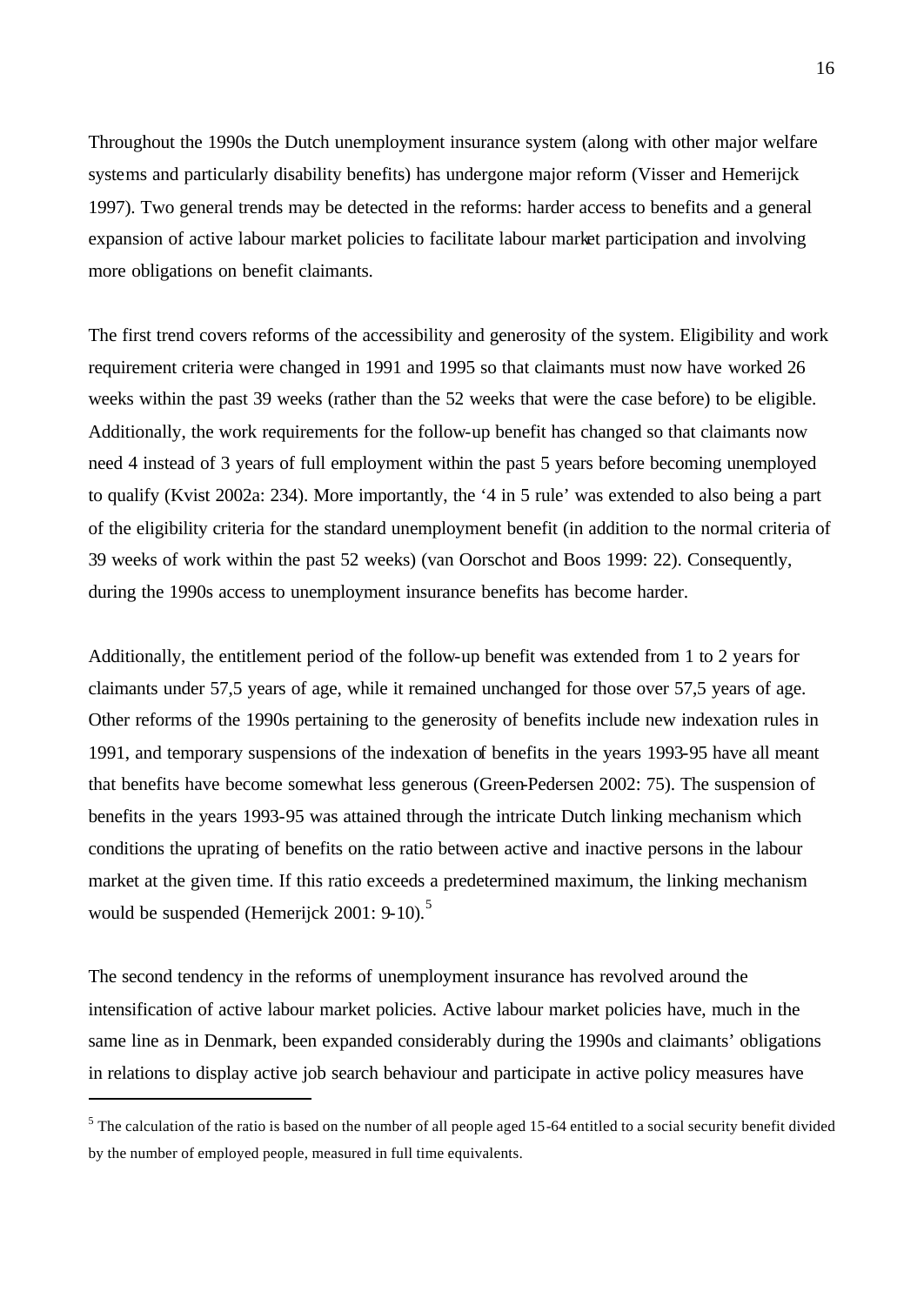likewise gained further impetus (Cox 1998; van der Veen and Trommel 1999). This has been the case even in the context of marked decreases in unemployment to levels below those of the precrisis years of the early 1970s. Social obligations in unemployment insurance have always been present in the Netherlands, but the emphasis of employment policy has until recently traditionally been on the demand rather than the supply side (e.g. through wage subsidies and tax exemptions for employers).

Especially in the latter part of the 1990s supply side policies to improve the search behaviour and work willingness of claimants have been enhanced. First, as in other countries, claimants have gradually, after 2 years of benefit receipt, been obliged also to accept job offers that are below their previous level of education and qualifications (Hemerijck 2001: 8). Second, regulations for sanctioning of refusal to take up job offers have been tightened considerably. Before the 1996 Law on Sanctions and Penalties claimants who refused a job offer suffered a 1-month benefit withdrawal with authorities having the possibility of permanent exclusion until person accepts offer (the option of exclusion was rarely used). From 1996 authorities have become legally obliged to enforce maximum sanctions 'by the book' and to exclude claimants from the first refusal of job offer or participation in active labour market programmes; thus removing the discretionary powers previously inherent in the system (Kvist 2002a: 237). Third, from 1999, claimants of age 57,5 or higher are no longer exempted from the requirement of actively seeking work on equal terms with other groups of unemployed to remain eligible for benefits (van Oorschot and Wilthagen 2002: 15). This had otherwise been the practice since the early 1980s (van Oorschot and Abrahamsen 2002: 7).

Furthermore, since 1995 participation in active labour market programme has become compulsory in order to remain entitled to unemployment benefits. This requirement has gone hand in hand with a marked expansion of the active labour market programmes available offering new options of e.g. work training and education for the unemployed (see van Oorschot and Engelfriet 1999). Consequently, the 'active line' in employment policies has thus also become standard in the Netherlands throughout the 1990s.

In sum, developments in the Netherlands in the 1990s suggest a toughening of access to unemployment insurance, a slight reduction in the generosity of benefits and strengthened emphasis on compulsion in an expanding regime of active labour market policies. As in the Danish case,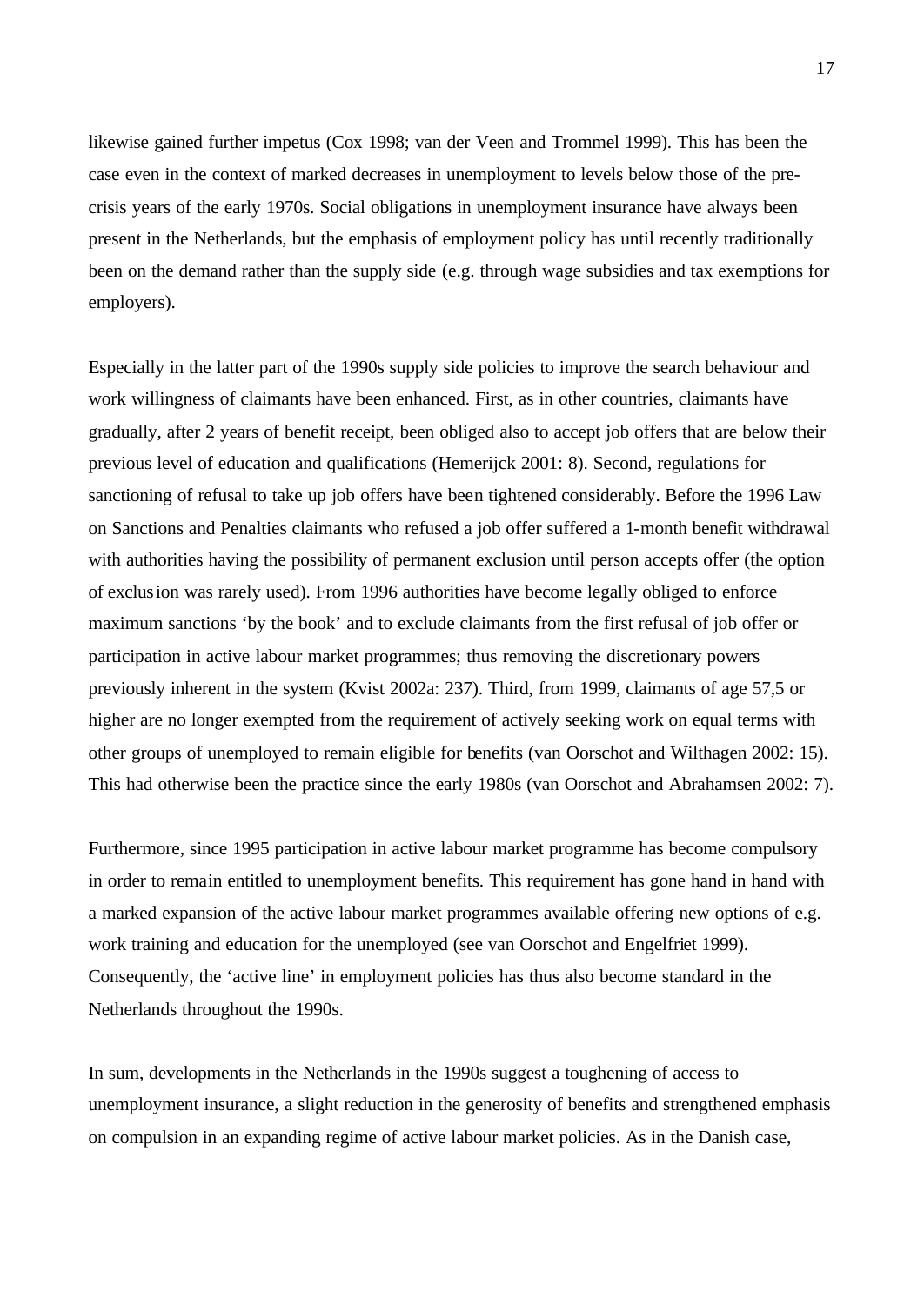reforms may be interpreted as a deterioration of social rights and more obligations from the perspective of claimants, but again the rise of obligations has also been matched by more and better employment policy programmes which in turn may be interpreted as a reinforcement of claimant' social rights. This means the developments are not unambiguous and do not offer any easy interpretation.

### *Italy*

At the beginning of the 1990s unemployment insurance in Italy consisted of a heterogeneous range of unemployment insurance schemes, mainly paid to some categories of workers. At the most general level, there is a two-tier structure in the delivery of benefits, reflecting the dualistic nature of unemployment insurance in Italy. Thus, one system exists for full-time workers in the 'core' sectors of the institutional and regular labour market, while another and less generous system exists for workers in seasonal and irregular employment.

First, the ordinary unemployment insurance covers all salaried employees in regular full-time employment in the private sector, but excludes workers in the building and construction industry (who are included in the special unemployment benefit scheme described below) and seasonal and occasional workers. Membership of unemployment insurance is mandatory for all employees, and the system is financed primarily by employers and employees and is managed centrally by the National Social Security Institute (INPS). To be eligible for the ordinary unemployment benefits claimants must have a history of at least 2 years of membership of an unemployment insurance fund, 52 weeks of contributions within the past 2 years, be capable of and willing to work and be registered at the labour office (Foster 1992: 367). Second, for workers in the building and construction industry (mainly employees in traditional 'industrial' sectors) the special unemployment benefit scheme applies, in which eligibility criteria consist of 43 weeks of contributions during the last 2 years. The benefit is payable to workers who have been laid off due to circumstances exogenous to the worker and employer, e.g. cessation of activity, completion of work, cuts in personnel or recession (MISSOC: several editions; Foster 1992: 367). Third, a mobility benefit introduced in 1991 exists in addition to the special unemployment benefit and is applied either after exhaustion of the special unemployment benefit, or directly in massive lay-offs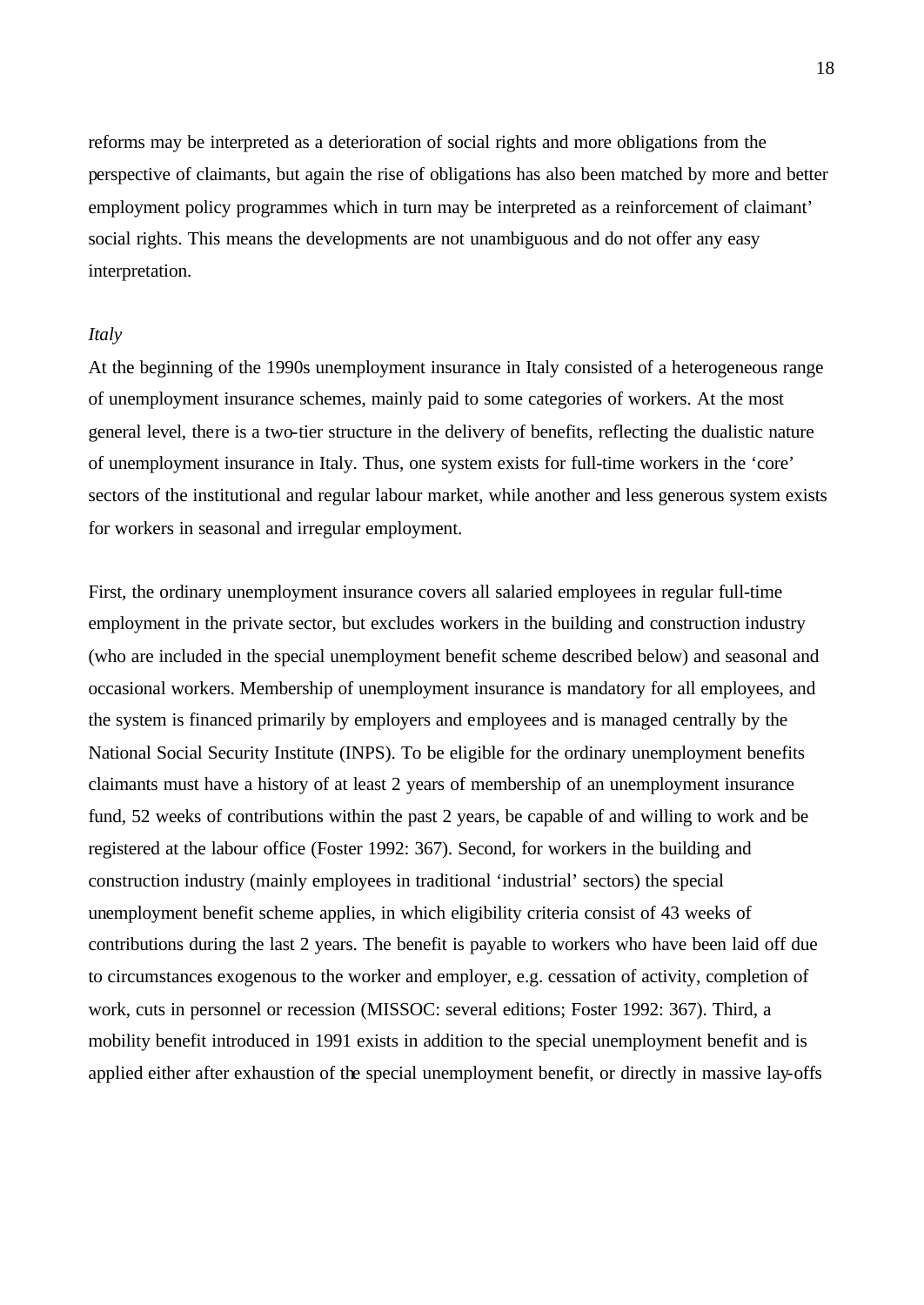when it is impossible for the employer to continue its activities.<sup>6</sup> Eligibility criteria for the mobility benefit are 12 months of insurance and at least 6 month of effective work within a firm.

The replacement rate for the ordinary unemployment benefit is 30 percent of the average gross earnings received in the last three months before becoming unemployed. The level of compensation in the special benefit scheme is 80 percent of previous earnings, while for the mobility benefit the replacement rate is 100 percent in the first year and 80 percent subsequently (MISSOC 1992). Replacement rates for the special unemployment benefit and the mobility benefit are thus extremely generous.

The entitlement period for the ordinary unemployment benefits for 'core' workers is 6 months, and for the special unemployment benefit it is 3 months (with the possibility of extensions in special cases). The length of benefit entitlement for the mobility benefit is graded according to region (North/South) and age of the recipient, ranging from 36 to 48 months.

If eligibility requirements for the ordinary unemployment benefit scheme are not met, which is typically the case in seasonal and occasional employment, claimants may be eligible for yet another scheme: the part-time unemployment insurance. Requirements for this benefit are at least 78 days of contributions within the last year, and that the claimant must have registered on a placement list for at least 2 years. Additionally, the employer must make a claim on behalf of the claimant to the INPS. The benefit is paid out as an earnings complement comprising a remuneration of 80 percent of unworked hours between 0 and 40 a week for a maximum of 12 months, and with an absolute ceiling on benefits paid out in the last 6 months of the entitlement period. Consequently, the parttime unemployment benefit "tops up" income lost due to interruptions of full employment.<sup>7</sup>

Reforms of unemployment insurance in Italy in the 1990s have been modest in comparison with the other countries in the study, and also in comparison with other systems of social security in Italy (notably pensions). No major changes were made to eligibility criteria or the entitlement period of

 $6$  The notion of "mobility" benefit derived from the fact that dismissed workers are placed on a so-called "mobility list" from which other employers may hire them in return for tax concessions.

 $<sup>7</sup>$  The partial unemployment insurance scheme is of considerable numerical importance in Italy since irregular workers</sup> constitute a sizeable proportion of the Italian labour market (in the range of 25 percent) (Ferrera 2001:185).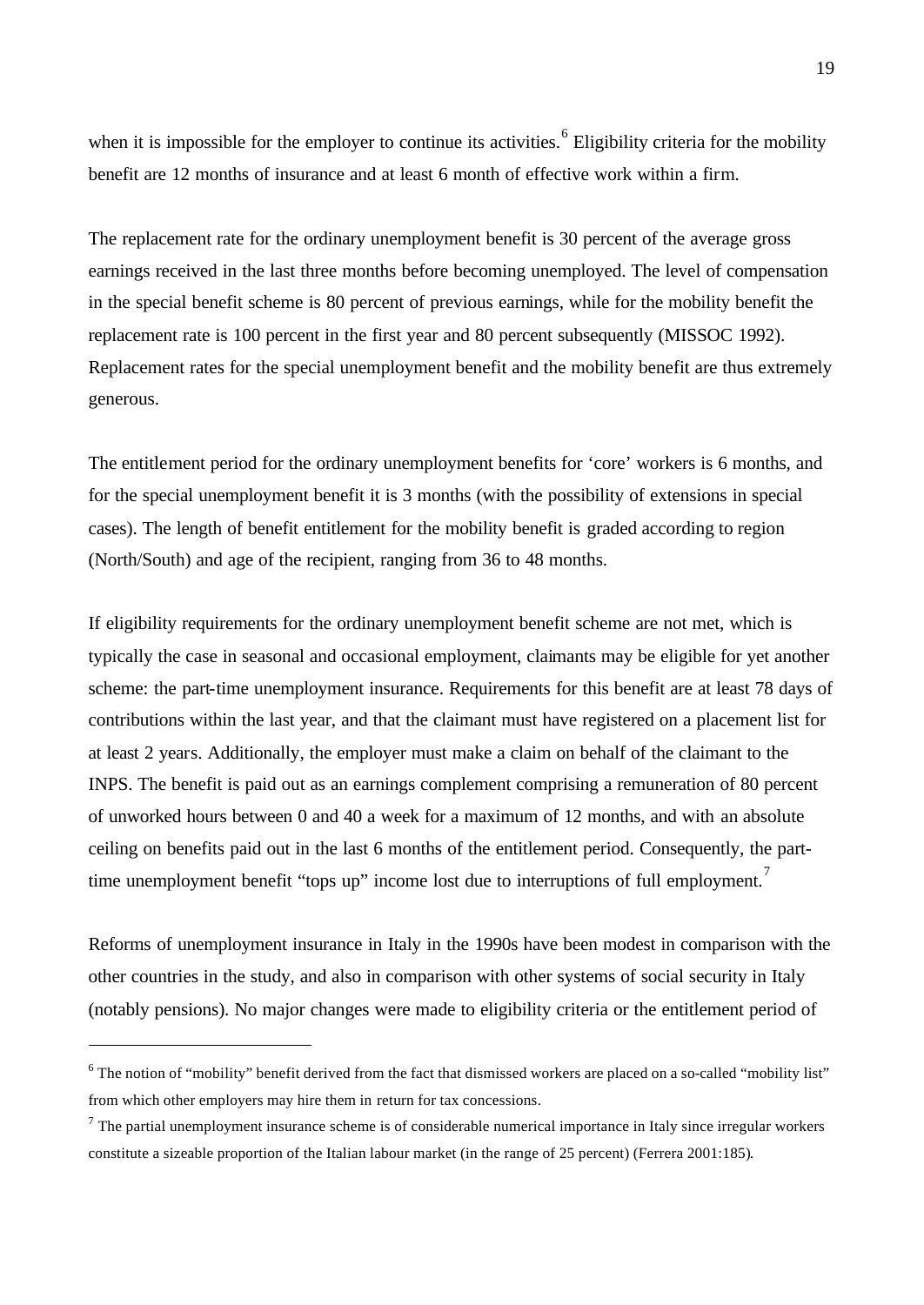the unemployment benefits in the 1990s other than minor extensions of coverage of the special unemployment scheme (dell'Aringa and Lodovici 1997; Ferrera 2001). The cause for this fact may be attributed to more pressing reforms of social security in other areas, resistance from unions as well the marginal position of the unemployment insurance scheme itself.

However, few changes to the generosity of the system did occur. The replacement rate of the ordinary unemployment benefit scheme was extended from 20 to 30 percent of former income in 1993 and from 30 to 40 percent in 2001, and the entitlement period for unemployed workers of age 50 and up was extended from 6 to 9 months also in 2001 (FRDB Database; International Reform Monitor 2001: 43). This policy was carried out, first, in order to bring the generosity of Italian unemployment benefits closer to the EU average of replacement rates of 50-60 percent, and, second, to even out some of the internal differences in terms of generosity in the different unemployment benefit schemes. Also, testifying to the traditional generosity of the unemployment insurance scheme, an income ceiling on the income taken as reference for benefits was not introduced before 1994 (MISSOC 1993/1994). Moreover, in the partial unemployment insurance system generosity has also been reduced in that the number of hours remunerated were changed with effect from 1993 from a minimum of 0 to 24 hours per week (keeping the existing maximum of 40 hours), so that the fewer unworked hours than earlier are compensated by the scheme (MISSOC 1992/1993).

More importantly, recent efforts to implement a more proactive and efficient labour market policy in Italy have been the main focus of attention. Historically, developments in employment policy and the implementation of active labour market policies has progressed quite slowly in Italy, but during the 1990s several important reforms have been carried out. Traditionally, the centralised Public Employment Service (PES) was responsible for regulating a number of aspects of the labour market, most notably certification procedures of hiring and firing. In 1991, the legally defined rules that regulated the placing of people in vacant job position was abolished, and since 1998 new legislation has broken the public monopoly on employment servicing by introducing private sector actors in job broking, training and re-training, as well as decentralised the PES to regional level in order to facilitate a more efficient employment policy. From 2000, job placement of particular "risk groups": those with a poor work record, young people, long-term unemployed, and women, have been prioritised, and these groups will be actively registered as 'officially' unemployed (this was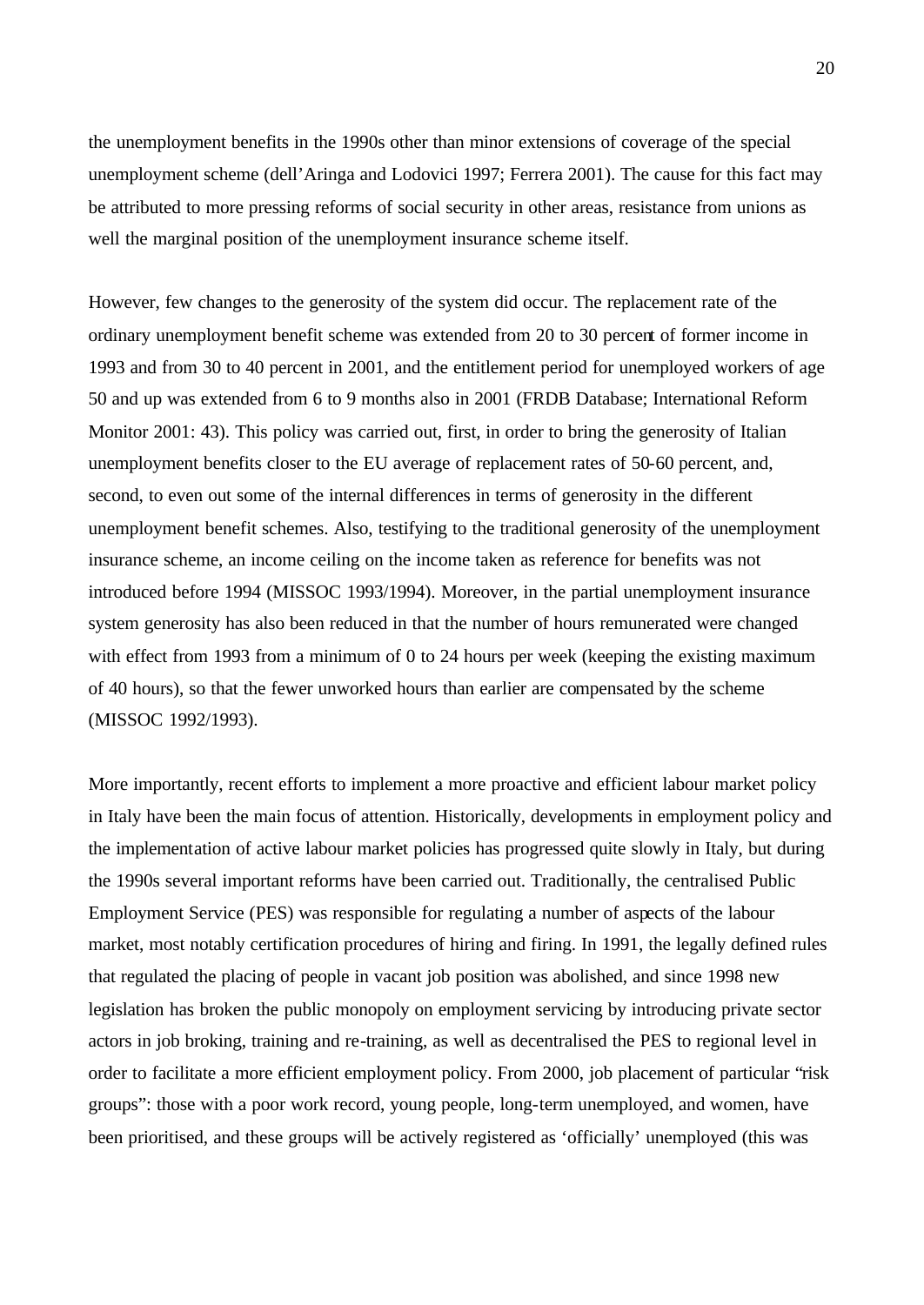most often not the case earlier). Additionally, being registered as unemployed gives the right to a job or training offer or interview after a maximum of 6 or 12 months of unemployment and thus facilitates the re-entry to the labour market. Failure to register as unemployed means losing status as unemployed, and rejection of a job offer within 50 kilometre of residence wipes out the claimant's unemployment record and thus some benefit entitlement (International Reform Monitor 2000: 46- 47). However, social obligations are not new to benefit claimants. Finally, since the 1980s the possibility of applying sanctions in terms of a 30-day disqualification from benefits existed when a claimant receiving the special unemployment or mobility refused a suitable job offer or prescribed training (U. S. Department of Health and Human Services 1993: 171).

In sum, reforms in the 1990s of the unemployment insurance system in Italy, compared to the countries previously analysed, have been modest, save some improvements in the generosity of benefits. Apart from minor regulation, only the increase in the replacement rate from first 20 to 30 percent, and later from 30 to 40 percent of former income in the ordinary unemployment benefit has changed the working of the ordinary scheme. Thus, access conditions to unemployment insurance in Italy have not changed noticeably throughout the decade, and the system still provides strong social rights and few obligations in terms of unemployment to specified groups of core workers, but fairly poor social rights to other employment groups as well as people in irregular employment. Equally important to remember in this respect is the fact that core workers enjoy strong employment rights and protection from dismissal, whereas this is not the case for irregular workers; a fact that has become increasingly accentuated since the 1960s (Fargion 2001: 38). As a consequence, segregation in terms of social rights for different groups of employees still is an important feature of unemployment insurance in Italy.

### *Hungary*

The young Hungarian unemployment insurance system established in 1989 has undergone significant changes in its short life span due to the economic and social shocks associated with the transition from a socialist to a market-driven economy. Likewise, the social security system as a whole has witnessed major reforms in the post-communist era.

At the beginning of the 1990s unemployment insurance is mandatory and covers all wage earners and salaried employees. Eligibility criteria are 18 months of employment within the past 3 years,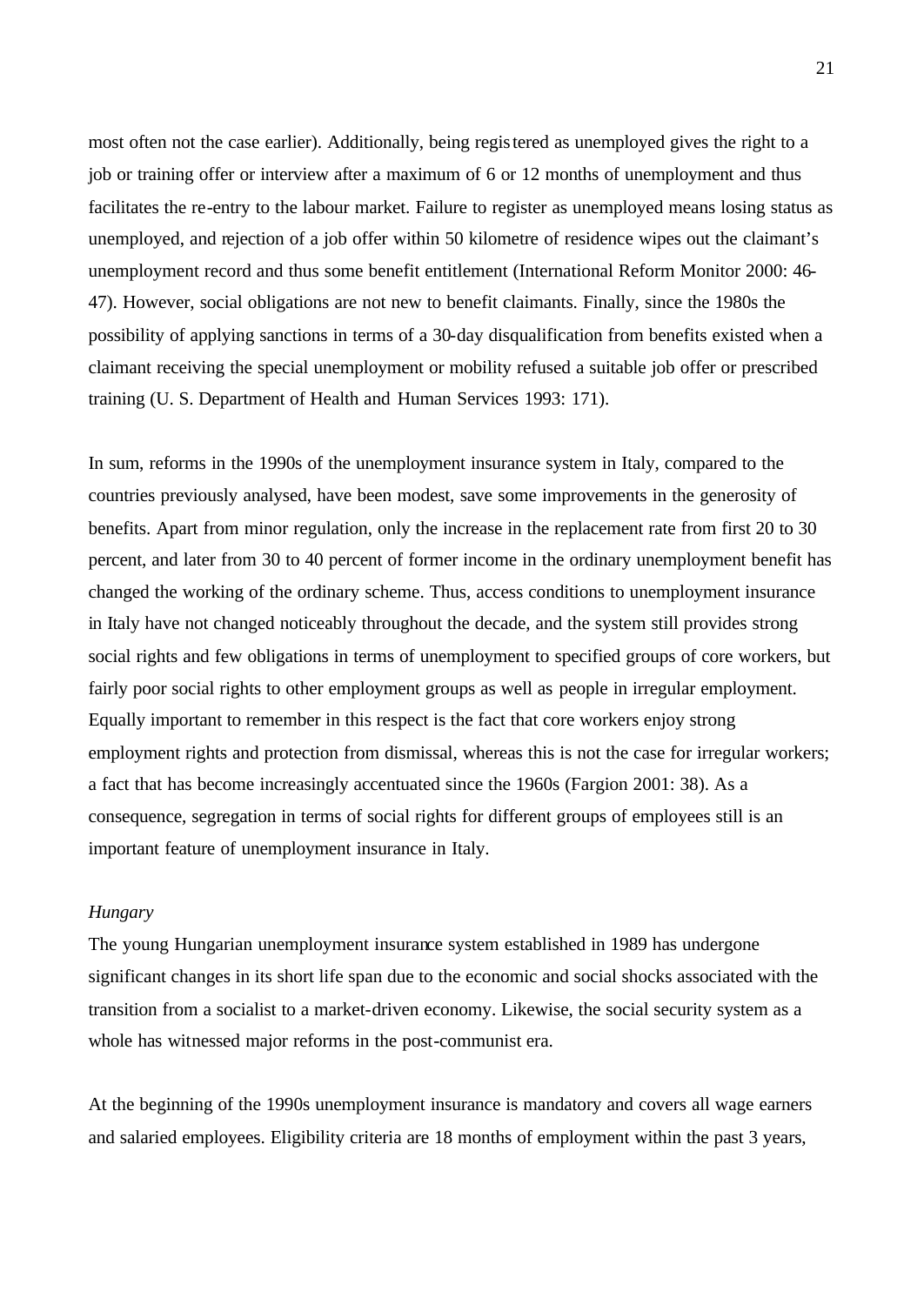and the initial entitlement period in the 1989 scheme was 1 year but was quickly extended to 2 years in 1990. Benefits are income-related and regressive over the unemployment spell, so that claimants receive 70 percent of past earnings during the first 6 months of unemployment, 60 percent during the following 6 months, and finally 45 percent of past earnings during the last year of entitlement (Micklewright and Nagy 1998: 157f). Benefit levels are, unlike in most other countries, not indexed according to developments in wages or inflation (OECD 1995: 79). A maximum ceiling on benefits has been set at 3 times the minimum wage, and from 1990 the minimum benefit level was also established at 80 percent of the minimum wage. The system in financed jointly by employers and employees with subsidies from the state to the Solidarity Fund under the supervision of the Ministry of Labour.

Reforms of unemployment insurance in Hungary during the 1990s have made significant restrictions both on eligibility criteria, the entitlement period as well as the generosity of benefits. These reforms have not least been facilitated by the skyrocketing unemployment in Hungary rising from practically nil in the late 1980s to almost 14 percent in 1993. The following sections summarise the reforms of the unemployment insurance scheme.

In 1991 the entitlement period of unemployment benefits was linked more closely with the work record of the claimant. The entitlement period is now graded from 6 to 24 months depending on employment record during the past 4 years, and a minimum record of 1 year of employment within the past 4 years is required as a minimum for eligibility for the system (and 4 years of uninterrupted employment for the maximum benefit duration). Effectively, this reform has reduced the entitlement period for most groups of claimants as well as reduced the minimum entitlement to 6 months. Furthermore, benefit rates have been restructured so that recipients now receive 70 percent of past earnings during the  $1<sup>st</sup>$  half ("period 1") of the entitlement period and 50 percent during the  $2<sup>nd</sup>$  half ("period 2"). The income taken as reference is now the last month's basic wage plus bonus payments earned during the previous 12 months (Micklewright and Nagy 1998: 158). Finally, a new set of sanctions in case of voluntary quitting from a job or refusal of a job offer now results in the possibility of a 3-month suspension of benefits.

In 1992 further cuts in the scheme were made. First, the "period 2" of the entitlement period was cut by 50 percent. Second, the base for calculating former earnings to be replaced was extended to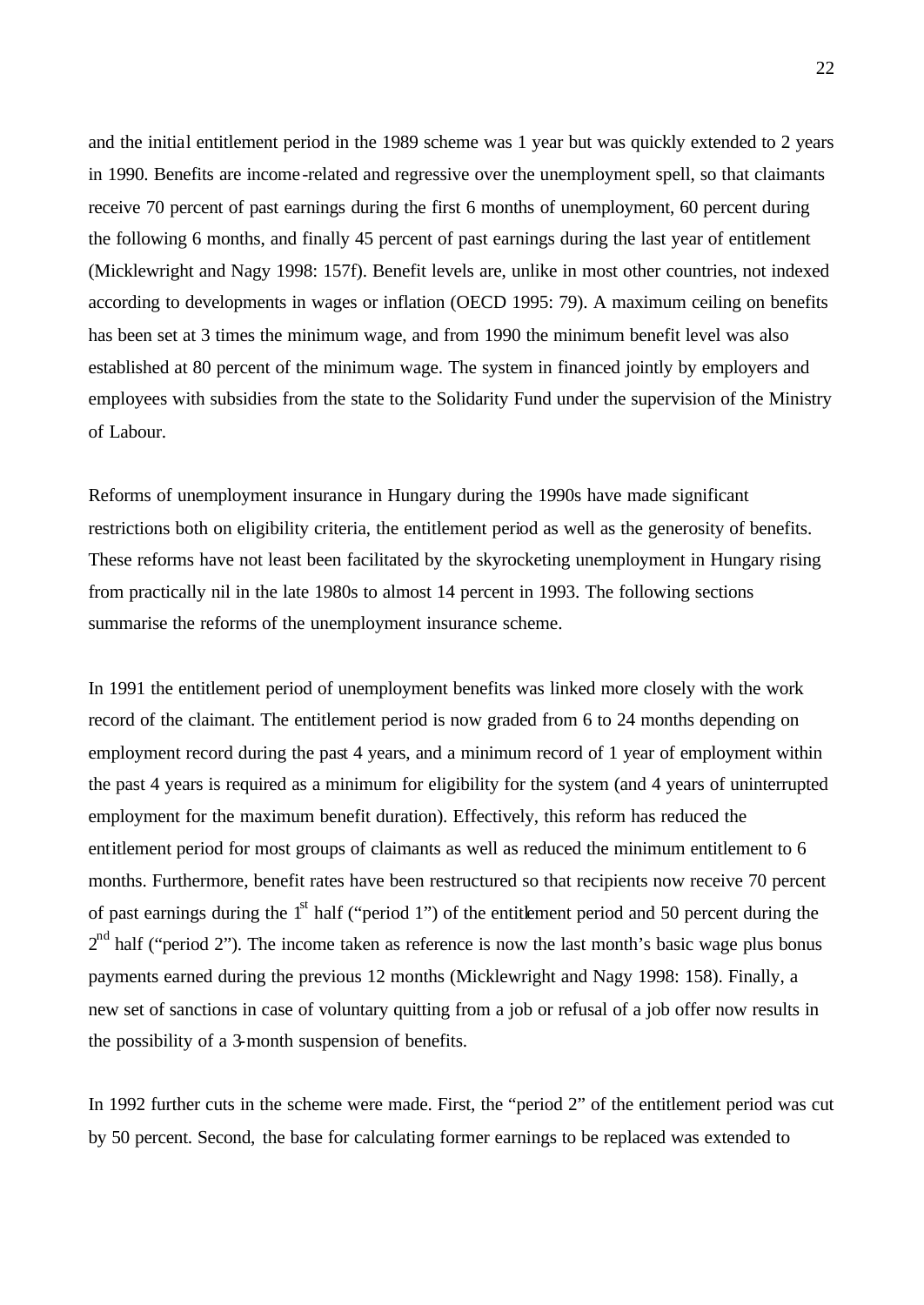include incomes from the 4 last completed calendar quarters.  $8$  Further reductions of benefit generosity were also instated in that the maximum benefit was reduced from 3 to 2 times the minimum wage. Finally, a waiting period for claimants who enter the system through job loss with severance pay was created in which the waiting period is equal to the length of the severance pay (with a maximum of 6 months).

During 1993 further restrictions were made to the unemployment insurance system. First, the entitlement period was cut further so that it now was equal to only the "period 1" of the 1991 scheme; in effect constituting a new maximum entitlement period of 12 months. Additionally, replacement rates were increased slightly so that during the first quarter of the entitlement claimants receive 75 percent of former income, whereas during the rest of the entitlement period the replacement rate is 60 percent. Also the maximum benefit was reduced slightly, so that it now constitutes approximately 1.75 rather than 2 times the minimum wage (World Bank 1996: 26). Finally, sanctions in case of voluntary quitting in the form of benefit suspensions was raised from 3 to 6 months.

Since the mid 1990s some changes of significance have taken place. In 1996 the replacement rate of unemployment benefit was made uniform at 65 percent of previous income throughout the entirety of the unemployment spell (Laky 1999). Since 1997 the method for establishing the minimum and maximum benefit was changed so that the reference income concept now is 90 percent of the rate of the old-age pension for the minimum benefit and 180 percent for the maximum benefit (rather than minimum income) (Vodopivec et al. 2003: 17). Also of major importance, from February 2000 the maximum entitlement period of unemployment benefits has been reduced by 25 percent from 360 to 270 days, and the minimum entitlement period from 3 months to 50 days (Laky 2002: 103).

Active labour market policies were introduced in Hungary in the late 1980s (Laky 2000:82ff). Since the early 1990s the implementation of active labour market programmes has been halted both by

 $8$  As pointed out by Micklewright and Nagy (1998: 157), benefits tend to become less generous when the period over which past earnings for benefit calculations are defined increases. This is the case because past earnings are not indexed according to inflation in the benefit calculation. Also taking into account the fact that benefits are not indexed, it is estimated that the average ratio of unemployment benefits to indexed past earnings has fallen from 72 percent in the Spring of 1992 to 53 percent in Sp ring 1994.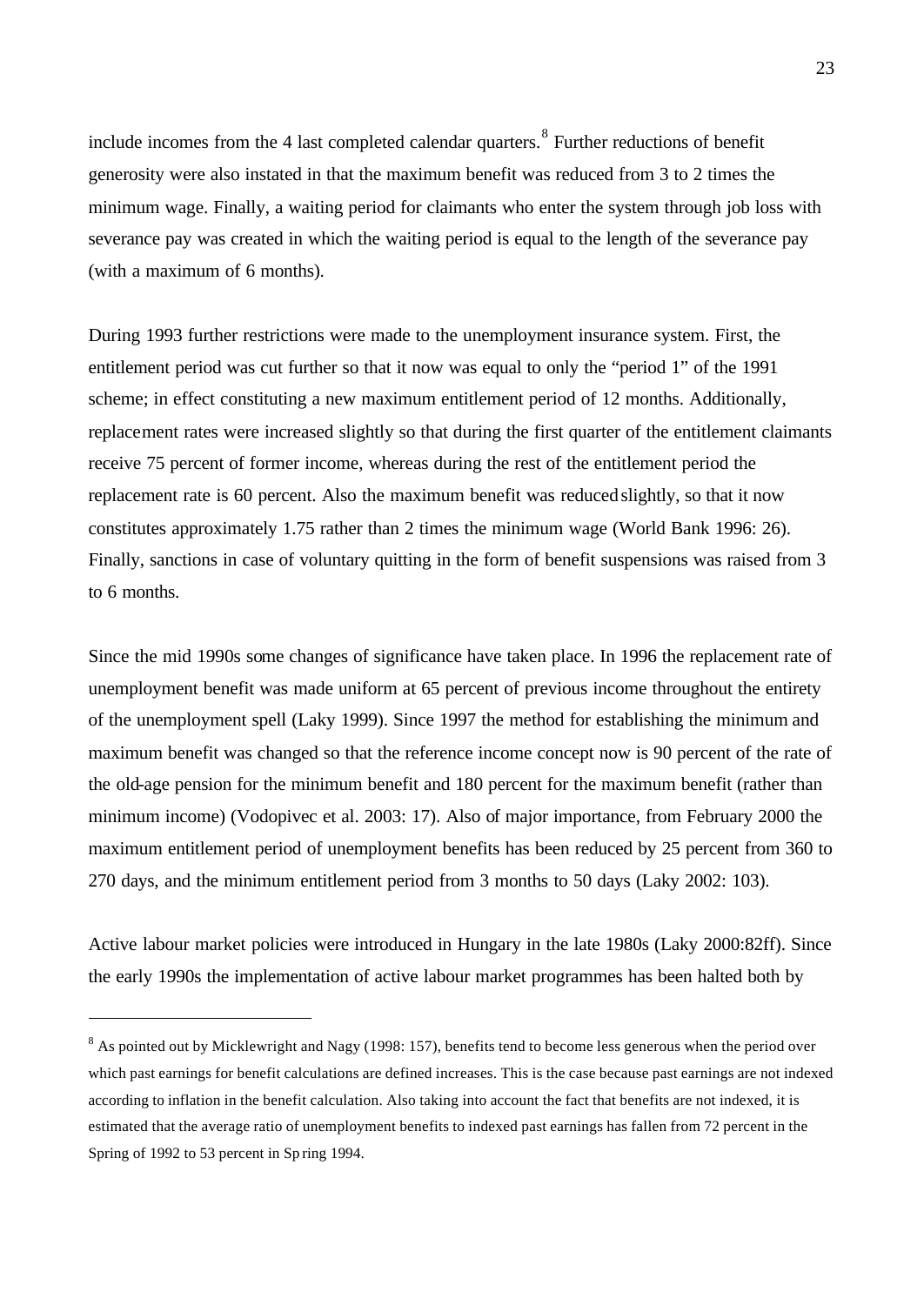endogenous problems, organisational deficiencies and insufficient funding of the public employment services, as well as exogenous factors; notably the sharp rise in the stock of unemployed in the early 1990s. From the mid 1990s more active programmes have been created and existing programmes consolidated, and spending on active labour market policies in Hungary has been among the highest of the transition countries (OECD 1995). In mid-1995 the government introduced a new public work employment programme for benefit exhausters that, by means of a short period of public work, would enable them to regain entitlement. In addition, subsidised jobs became available as well as financial aid to start up one's own business equal to 6 months of unemployment benefit (Galasi and Nagy 1999: 5).

In terms of developments of the balance between social rights and obligations, active labour market policies on the supply side seem to be directed more towards incentives than sanctions. For example, from 2000 claimants who enter training programmes whose duration is longer than their entitlement period may have their unemployment benefits prolonged to the end of the training programme (up to a maximum of 365 days from the beginning of the training period) (Laky 2000: 83). Additionally, while the disqualification period from benefits have been raised twice during the 1990s, from 1 to 3 months in 1991 and from 3 to 6 months in 1993, empirical studies show that sanctions are rarely applied. For example, Micklewright and Nagy (1996) find that in Hungary only 4 percent of unemployment spells ended with disqualification from benefits. This is also due to the poor capabilities of the supervising employment offices whose purpose it is to check that claimants are actively seeking work.

In sum, the review of reforms presented here suggests that social rights to unemployment insurance in Hungary have eroded significantly during the 1990s. Eligibility criteria have been tightened, the entitlement period cut, and the generosity of benefits reduced. <sup>9</sup> Consequently, developments in

 $9<sup>9</sup>$  Another important point of the Hungarian developments, which is not evident from this presentation but which also deserves attention, is the relative mass-transfer of recipients especially during the early 1990s from insurance-based unemployment benefits to the means-tested Unemployment Assistance scheme. As is shown by Micklewright and Nagy (1998), depletion of unemployment benefit entitlement for the majority of the unemployed has reduced the coverage of unemployment insurance significantly and made the Unemployment Assistance scheme the most common form of benefit received by registered unemployed (since 1997 more than 40 percent of registered unemployed received this benefit amounting to 80 percent of the minimum old -age pension but with a quite tough means test) (Laky 2000: 83). The Unemployment Assistance scheme experienced some retrenchments during the 1990s, and it was cancelled as of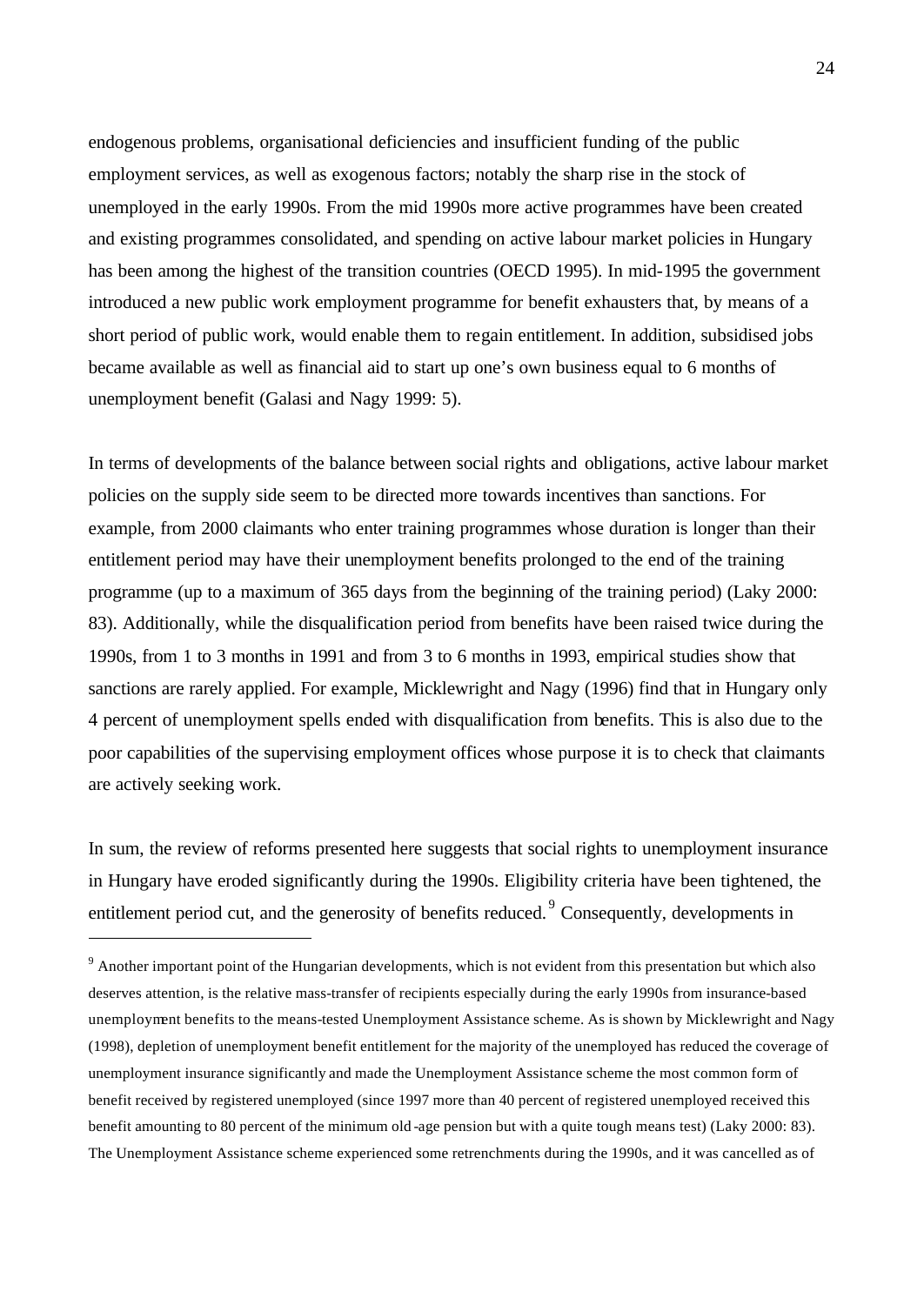Hungary clearly display a retrenchment of social rights within this field of social security. On the other hand, while social obligations and sanction possibilities have formally been tightened, empirical evidence shows that Hungary still practices a fairly passive and weak obligations regime. Obviously, this fact owes much to the, compared to the other countries in the study, limited developments in, and financing of active labour market policies.

#### *Conclusion: Social rights and obligations in unemployment insurance in the 1990s*

The survey of accessibility criteria, and reforms of unemployment insurance in the 6 countries has revealed a great diversity of schemes and reform paths. Unemployment insurance schemes in the countries included are very different in structure and organization, and they offer different 'packages' of social rights and obligations (Kvist 2002a). In some countries, e.g. Denmark, Germany and (for some groups of worker) Italy, social rights are strong, providing generous benefits for comparatively long periods of time. In other countries, e.g. the UK and recently Hungary, social rights are comparatively weak in terms of the generosity of benefits and the entitlement period of benefits is short.

A common trend in the countries during the 1990s, with the exception Italy and Germany, is that access to unemployment insurance has become harder through the introduction of harder eligibility criteria. Both in Italy and Germany access criteria were already fairly hard at the beginning of the 1990s and have largely remained unchanged. Furthermore, in most countries the link between social rights and obligations has become much more pronounced. This is not least because social obligations on the form of actively seeking work and participating in active labour market programmes have intensified considerably during the 1990s, and the sanctions available to back up these obligations have likewise become stronger.

May 2000 and replaced with Social Aids granting a benefit of 70 percent of the minimum old-age pension in return for accepting a 30-day public service job.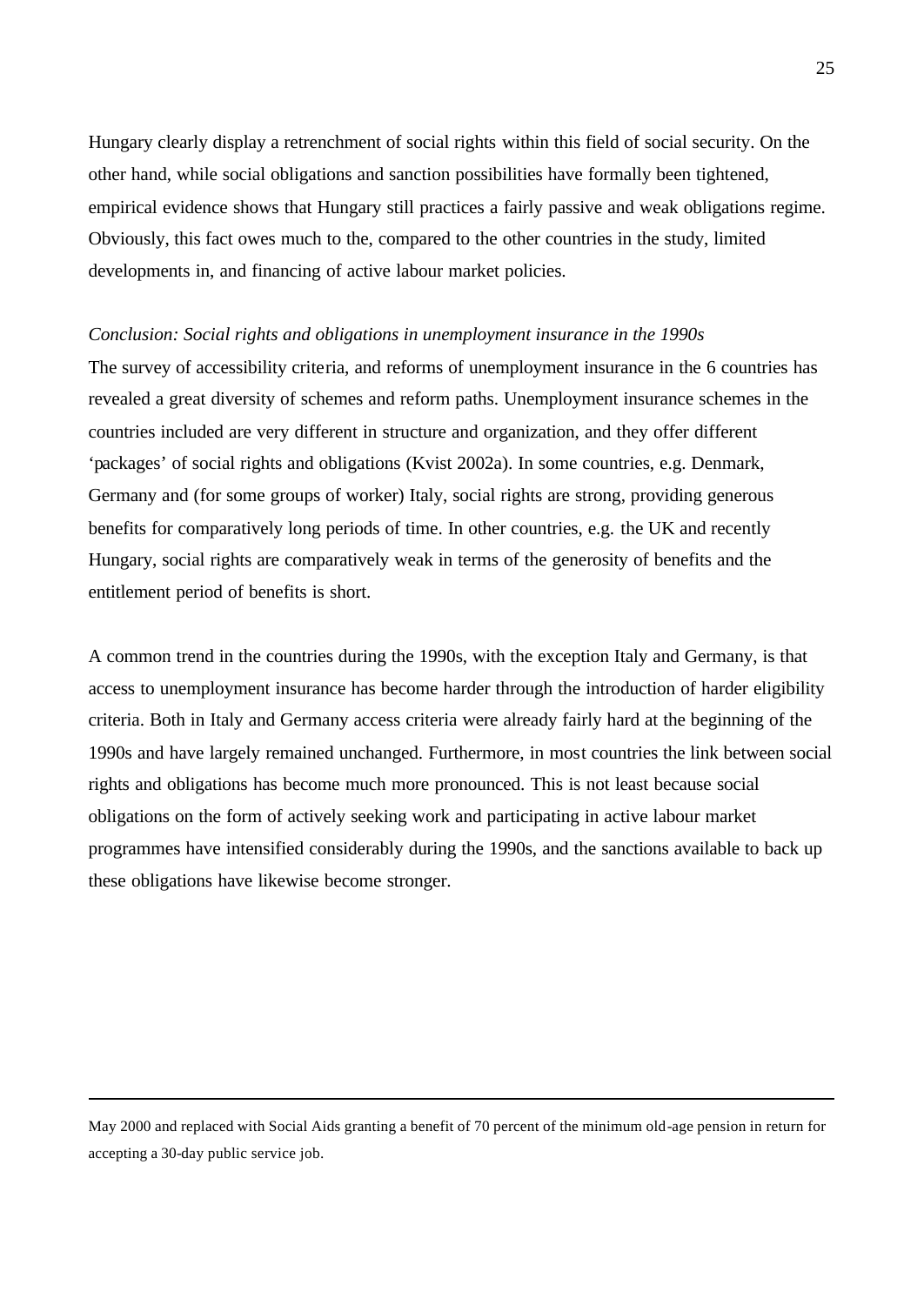#### *Reforms of social assistance in the 1990s*

Social assistance benefits provide the last public means of cash support for individuals and families whose other possibilities of making ends meet have exhausted. Thus, in most cases social assistance is delivered as a residual and last safety net to people who for various reasons have become unable to support themselves due to e.g. unemployment or incapacity and/or lost entitlement for other types of social security benefits.

Social assistance schemes in Europe are typically of a "general" nature covering a wide variety of social contingencies, and in most cases eligibility rests only on the condition of having insufficient resources to cater for oneself and one's family. Hence, the question of eligibility is assessed via a means test taking into account the financial and other resources of the individual and typically the household as a whole. Consequently, the main objective of social assistance schemes is to prevent income poverty; even though in reality this goal is not always attained. In addition, social assistance schemes have historically often emerged within the legislative framework of the poor laws in the different European countries, and they still display some of the traits of this tradition in terms of stigmatisation and penalization of claimants (Ashford 1986; de Swaan 1988).

Another important characteristic of European social assistance schemes in respect to the research question of access to social rights and the balance between social rights and obligations is that social assistance benefits in recent time have become increasingly conditional. This emerging feature of social assistance has in the research literature been described as "workfare" or "welfare to work" policies (Standing 1990; Lødemel and Trickey 2001). Workfare or 'welfare to work' thus signifies the linking of benefits to some form of work accomplishment in the sense that in order to remain entitled to benefits claimants must continually engage in often semi-compulsory work or training activities. What is meant by compulsion in this context is therefore that non-compliance with statutory requirements of fulfilling social obligations may result either in reduction of benefits for a period of time or loss of benefit entitlement.

Empirical studies show that work fare-like policies, albeit in a multitude of forms and implementations, have since the 1980s been implemented in most European welfare states. The countries in this study are no exception to this trend. As will be shown in this section, rising obligations in social assistance schemes in terms of having to perform different work or training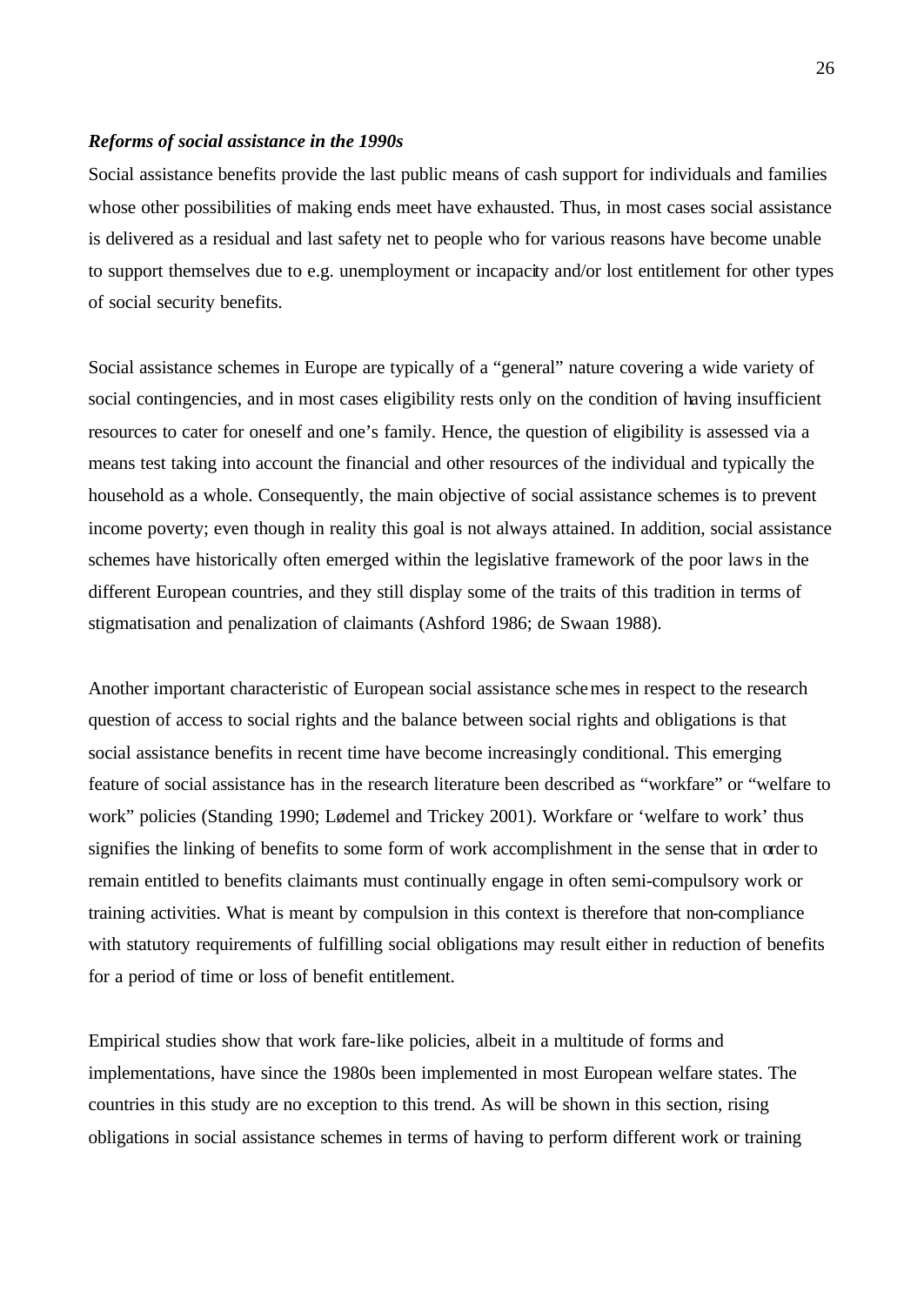tasks under the risk of increasingly severe sanctions for partial or non-compliance is a visible trend in most countries. However, while the concept of workfare originates in the Anglo-Saxon countries, in Western Europe the notion of 'activation' or 'insertion' is more commonly used to describe this aspect of labour market policies (Hvinden 2000). The distinction between workfare and activation is useful since in most Western European countries participation in active labour market programmes involves much more than just working for benefits. Political commitment to, and spending on active labour market policies in Western Europe is high compared to the Anglo-Saxon world, and usually a wider range of policy options for benefit claimants: training, education, subsidised employment etc. have been created. Consequently, 'activation' might be conceived as the distinctly Western European form of implementing active labour market policies compared to the Anglo-Saxon world (Lødemel and Trickey 2001).

Finally, an important methodological and empirical point related to studying social assistance is that policy changes in social assistance schemes and their outcomes typically are less well documented in official documents and analysed in the research literature than is the case in e.g. unemployment and family benefits (Saraceno 2002a: 18). This is not least because social assistance systems have often been considered to be on the "border" of the welfare state and have not been the object of systematic scrutiny. Fortunately, in recent years a number of comparative studies have tried to conduct systematic comparisons between social assistance schemes in a comparatively large number of Western countries (see Kemppainen 1992; Eardley et al. 1996; Gough et al. 1997; Ditch and Oldfield 1999; Heikkilä and Keskitalo 2001; Lødemel and Trickey 2001). Consequently, from these and other studies more light has been shed on the workings of social assistance schemes in the Western world.

# *Denmark*

In Denmark, a modern system of social assistance was instated in 1976 with the coming into effect of the Social Assistance Act. The new system was modern to the extent that it provided a coherent body of laws stipulating claimants' legal rights to social assistance that replaced the former system of discretionary social assistance benefits organised by municipalities (Jonasen 1997).

At the beginning of the 1990s social assistance in Denmark is available to everybody above the age of 18 with insufficient income to maintain a living. The assessment of eligibility is carried out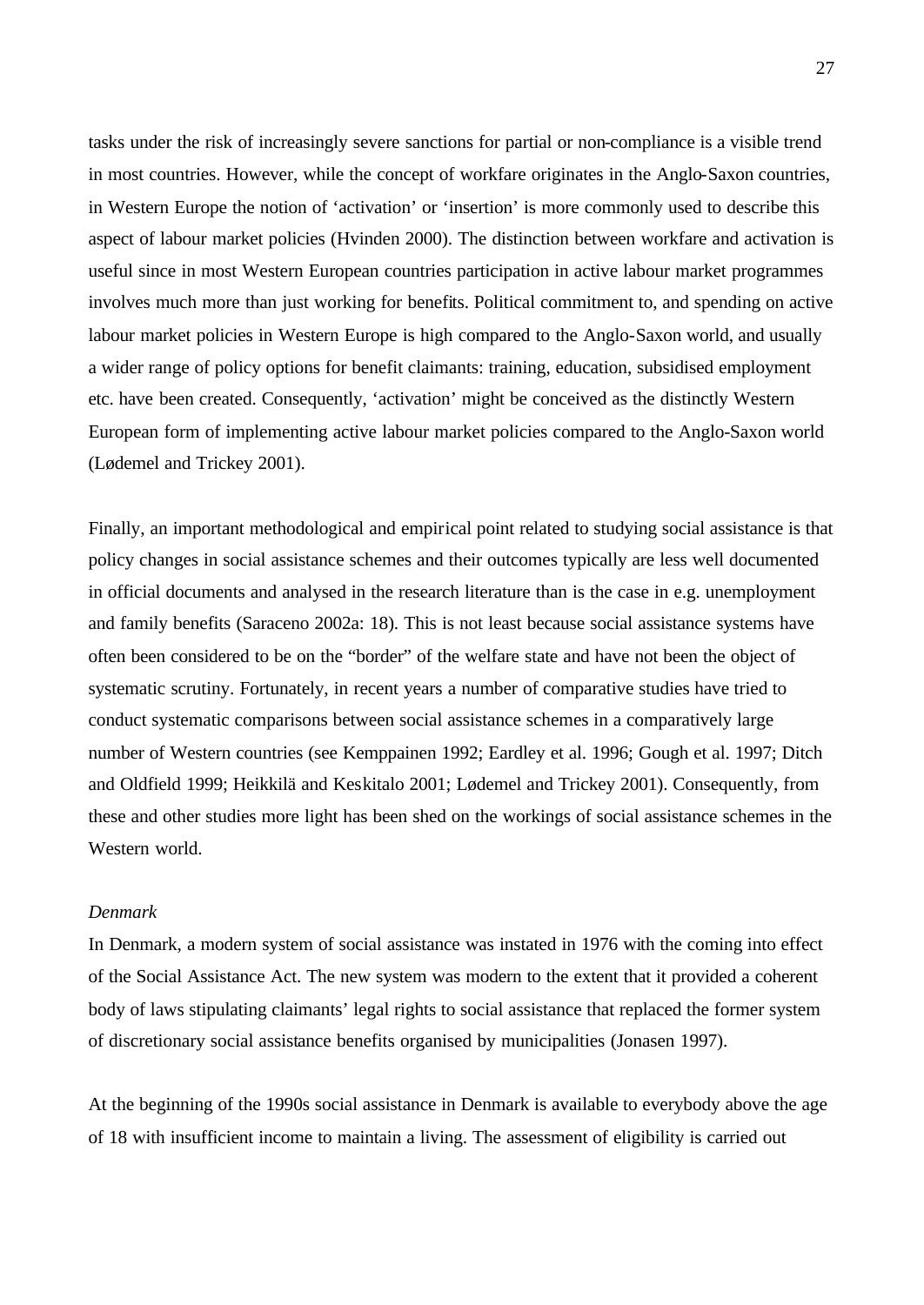through a means test of the resources of the claimant also taking into account the resources of the household as a whole, and as in the other Scandinavian countries the means test is quite strict by international standards. This is not least the case in Denmark because social assistance, given the comprehensiveness of the Danish social security system, is considered to be a final and residual form of income available to a small number of citizens with no other forms of social security. Social assistance benefits are paid out at a basic flat rate, and housing and child benefits are available if additional eligibility criteria are fulfilled. Furthermore, claimants of social assistance are required to be available for, and actively looking for work. The system is maintained decentrally by municipalities that administer both benefits and labour market programmes. The costs of social assistance are drawn from general taxes and paid by municipalities, but with a 50 percent reimbursement from the state.

Reforms of social assistance in Denmark during the 1990s have been quite extensive, and changes in the system have aimed almost exclusively at reordering the balance between social rights and obligations and to induce more conditionality in benefits (Abrahamson 1992, 1998; Torfing 1999; van Oorschot and Abrahamsen 2002). The new paradigm has primarily been instated through the expansion of active labour market programmes that have grown significantly in the 1990s to cover most groups of social assistance claimants in what has been dubbed a new "active approach" (Etherington 1998). This section describes the development of social obligations within the framework of active labour market policies in social assistance in Denmark.

During the 1980s liberal governments began the expansion of active labour market policies both on the demand side by offering wage subsidies to employers, as well as on the supply side by improving education and work training especially for young unemployed recipients. Initially, special programmes were created for young unemployed mostly based on voluntary or semivoluntary attendance. This changed in 1990 with the introduction of the Youth Allowance Scheme (YAS) for 18 and 19 year old unemployed persons, which is considered the first clear-cut example of a compulsory scheme in Denmark (Lindsay and Mailand 2001). In the YAS claimants have the formal right and obligation to engage in education or training offers no later than 2 weeks after they sign up for social assistance. Failure to satisfactorily comply with YAS offers results in termination of benefits. During the yearly 1990s the YAS was extended to include 20-year olds (1991), 21-24 year olds (1992) and most groups of unemployed over 25 years of age (1994), while also the length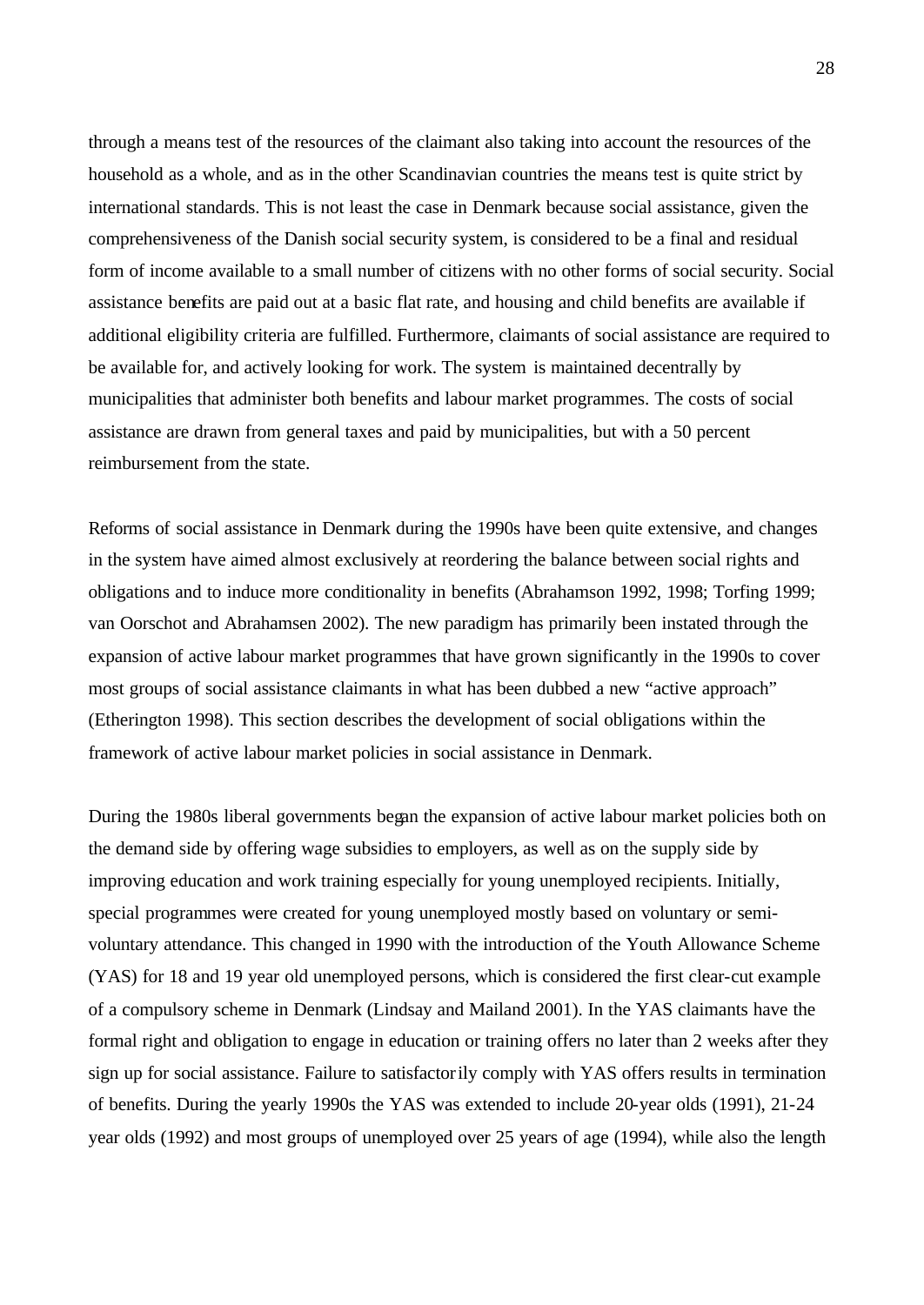of the education and training offers were extended. The trend of the early and mid 1990s thus signals a 'creeping' expansion of compulsion in social assistance to include older target groups.

The fully-fledged extension of the "active" regime materialised in 1998 with the coming into effect of the Act on Active Social Policy Act that replaced the original 1976 Social Assistance Act. First, the act legally stipulates the right and duty of all groups of social assistance claimants to actively seek work or engage in active labour market programmes. This "right and duty paradigm" applies to all claimants over 30 years of age, but since the YAS at the same time was extended to include all claimants less than 30 years of age, the entire population of social assistance claimants are now covered by similar regulations. Second, the act toughens work and availability criteria and stipulates that claimants, under a new and wider definition of occupational and geographical mobility, must accept any job or training offer deemed 'reasonable' by municipal authorities. Refusal of reasonable offers are penalised by termination of benefits. Third, while municipalities could earlier sanction non-compliance with discretionary reductions of benefits within narrow bands, the new act allows for a 20 percent deduction of benefits (30 percent from 2000) when claimants are considered to be neglecting their obligations of attending education or training. Furthermore, from 2000 a government order allows municipalities to legally interpret repeated incidences of neglect or failure to attend active labour market programmes as a *de facto* refusal of a training offer resulting in termination of rather than deductions in benefits.

Viewed in total, reforms of social assistance in Denmark during the 1990s have first and foremost aimed at strengthening the ties between social rights and obligations. This aim has been obtained by linking social rights more closely with the fulfilment of new and tougher obligations and to apply new and harder sanctions in cases when claimants do not meet these obligations. Consequently, compared to the 1980s social assistance in Denmark has during little more than a decade undergone a paradigm shift from a mainly passive benefit regime to an "active" approach (Abrahamson 1998; Rosdahl and Weise 2001). On the other hand, as was also the case with unemployment benefits, the new emphasis on social obligations has also been met by an expansion of the range and quality of active labour market policies available to upgrade claimants' employability.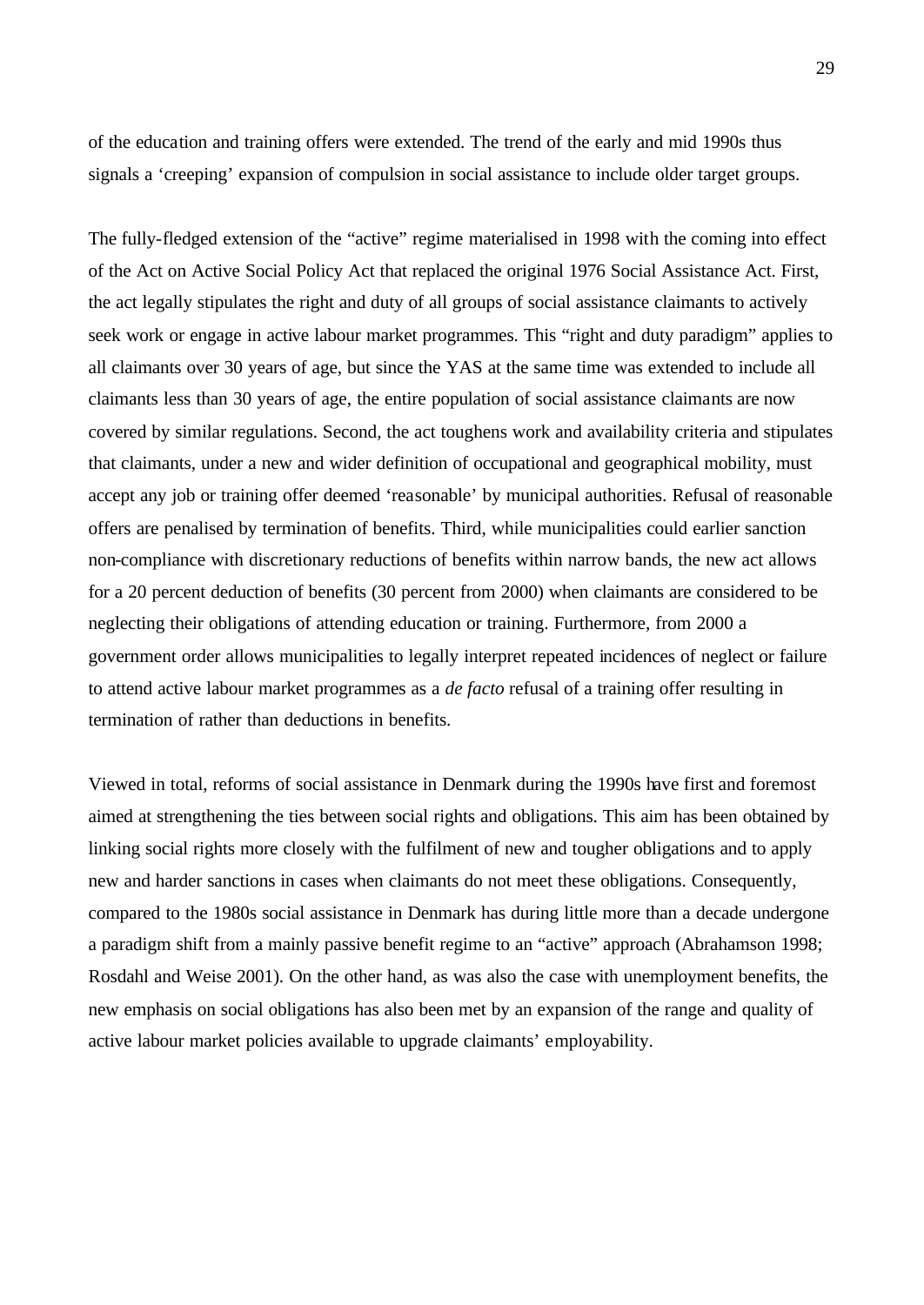### *The United Kingdom*

At the beginning of the 1990s the national social assistance scheme in the United Kingdom is Income Support, introduced by the Thatcher government in 1988 as a replacement for the previous system of Supplementary Benefits. As in Denmark, eligibility is based on demonstrable need and is available for all citizens from age 16 and up (Ogus et al. 1995). Entitlement is established through an elaborate means test taking the household resources as the reference, and the claimant must be involuntarily unemployed and actively seeking work. Benefits are flat rate at different levels according to social situation (dependent children in household, lone parents etc.) and age, and claimants of Income Support may also be eligible for extra single payments and cash-limited grants through the Social Fund. Benefit levels are quite low by international standards, as is typical in the liberal welfare state and minimal unemployment regime. The system is funded through general taxes and administered at the state level through regional offices.

Reforms of social assistance in the United Kingdom in the 1990s are closely intertwined with the reforms of the unemployment insurance system, since various governments since the late 1970s have persistently tried to retrench the insurance-based unemployment benefits and move the unemployed to the Income Support scheme. Consequently, a large number of unemployed with depleted unemployment benefit entitlements migrated to Income Support during the 1980s and early 1990s (Eardley et al. 1996: 41), and the sheer volume of the clientele in the scheme has increased considerably.

As for reforms of the accessibility of Income support in the early 1990s, not much happened. However, as was also the case with unemployment benefits discussed earlier, the 'stricter benefits regime' of harder enforcement and surveillance of work availability also became manifest within the administration of Income Support (Trickey and Walker 2001: 186f; van Reenen 2001). Some changes of eligibility induced to promote cost savings did come about during the early 1990s, but these reforms did not deal so much with the Income Support scheme itself as with its 'add-on' programmes. Hence, some tightening of eligibility for child support and a narrowing down of the circumstances in which assistance with housing costs were available were carried through (Ogus et al. 1995: 459, 500-507; Eardley et al. 1996: 137). Taken together, these changes all decreased the generosity of the social assistance income package, especially for families with children.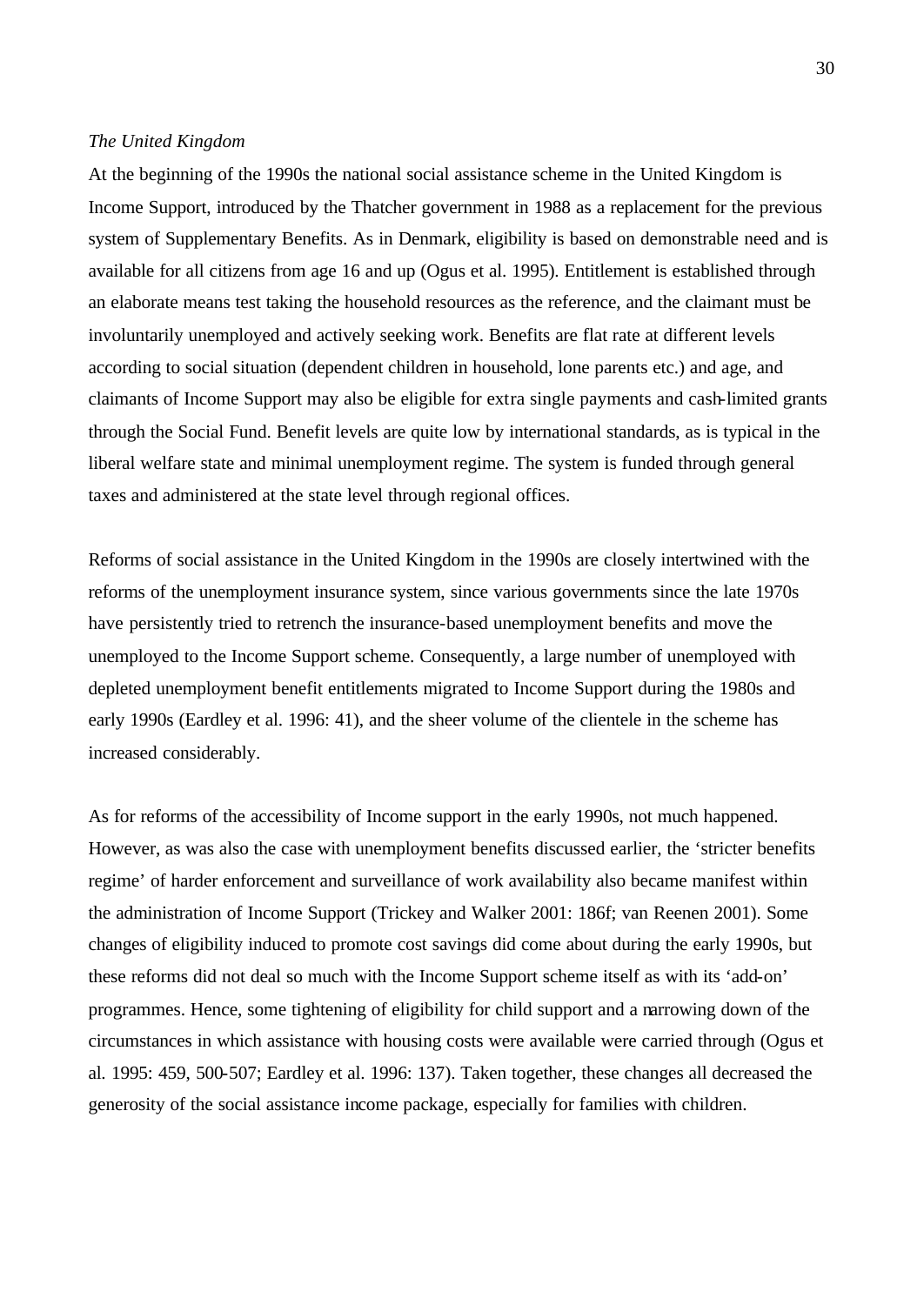Rather, in 1996 Income Support was cancelled and the Income-Based Jobseeker's Allowance (IBJA) was introduced (along with its insurance-based counterpart discussed earlier, the Contributory Jobseeker's Allowance). The IBJA is similar in structure to Income Support, i.e. it maintains the eligibility criteria and benefit rules of Income Support, but the social obligations of claimants to engage in, and rigorously document job-seeking activity, and from 1998, the obligation to participate in the New Deal programmes in order to retain entitlement have extended considerably (currently participation is compulsory for young people and long-term unemployed, see Bottomley et al. 1997; Powell 2000). This is especially evident in the claimant's *Jobseeker's Agreement* that spells out the actions that claimants must undertake to regain employment and/or improve employability. Furthermore, the administrative possibilities of applying penalties in terms of disqualification from or reductions of benefits in cases of non-compliance or misconduct have increased, and the executive power over these decisions has been relegated almost exclusively to individual claimant advisers (Peck 1999; Peck and Theodore 2000). Thus, sanctions have not gotten harder than was the case with the Income Support scheme, but changes in legal and administrative procedures have made sanctions more likely to be deployed.

I sum, reforms of social assistance in the 1990s in the United Kingdom suggest, that while accessibility to social assistance has not changed, then some elements of workfare have clearly been reinforced, especially since the introduction of the IBJA in 1996. These developments, as in Denmark, signify a closer relationship between social rights and obligations associated with the receipt of social assistance benefits. In addition to the tendency towards tightening the "traditional" social obligations of actively seeking employment evident in the 1990s, also qualitatively "new" obligations have emerged in the form of increasing compulsion towards participation in the New Deal active labour market programmes. In unison these developments suggest a rise in the importance of social obligations in social assistance in the UK.

### *Germany*

The contemporary German system of social assistance, *Sozialhilfe*, was established in 1962 as a last means of providing income for people with no other sources of income. The system was designed to provide short-term benefits for people with insufficient or depleted social insurance coverage, and it has therefore been described as 'the safety net beneath the safety net' (Brooke-Ross and Zacher 1983).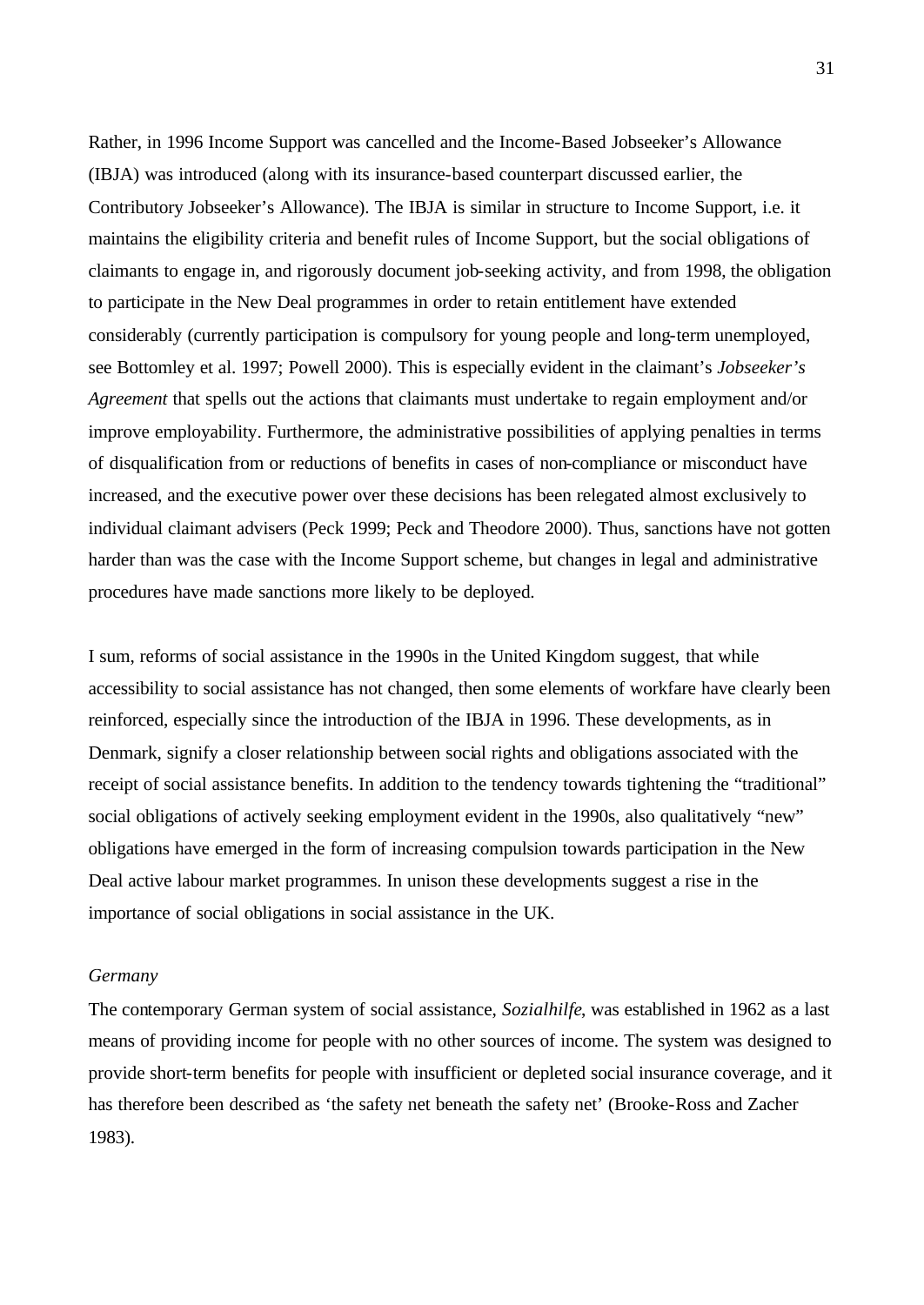At the beginning of the 1990s social assistance was available to everyone except students with an income below a set minimum level, also provided that the person have exhausted claims to other 'higher-level' insurance-based benefits (MISSOC 1992: 214). A means test is carried out taking the household income including other allowances as the reference point for determining eligibility. In principle, also the resources of the claimant's close family, i.e. parents and adult children, must be taken into consideration, but this principle is rarely applied (Eardley et al 1996: 165). Benefits are paid out flat rate at different level according to the household composition and age, and extra benefits for children and housing (in addition to the general housing benefit), as well as single payments for particular urgent contingencies may apply. Benefit rates are set by the individual Länder, but within regulations from the federal government. Additionally, the claimant must be capable of and actively seeking work, as well as willing to accept job offers or activation provided by the public authorities. Since 1996, a penalty cut of a minimum of 25 percent of the benefit may be imposed in cases where a claimant refuses to take up work that he or she can reasonably be expected to do (MacKay 2001: 307). Local authorities administer the social assistance scheme, and the funding is drawn from general taxes with the expenses shared between the regional government (25 percent) and the local authorities (75 percent).

As was the case with unemployment benefits, the unification has been an important factor in hampering major reforms of social assistance in Germany. Social assistance benefits have since the early 1990s had an important impact on curtailing poverty arising from the increasing social problems and level of unemployment in the new Länder; a fact that is evident from the steep increase in the number of social assistance recipients in both the old and new Länder.

Consequently, the main focus of reform of social assistance in Germany has been to check the costs of the programme. For example, at the end of 1992 the minimum age for eligibility for the age related extra supplement to social assistance was raised from 60 to 65 years of age (Eardley et al. 1996: 175). From November 1993 asylum seekers were excluded from the scope of the Federal Assistance Act governing social assistance (and granted a special and less generous benefit), and since 1994 there has been an increasing focus on combating fraud in the system (*ibid.*: 175). At the same time, the legal powers of the Länder in recovering benefits from liable persons have been extended (*ibid.*: 175). Furthermore, uprating of social assistance benefits were suspended in the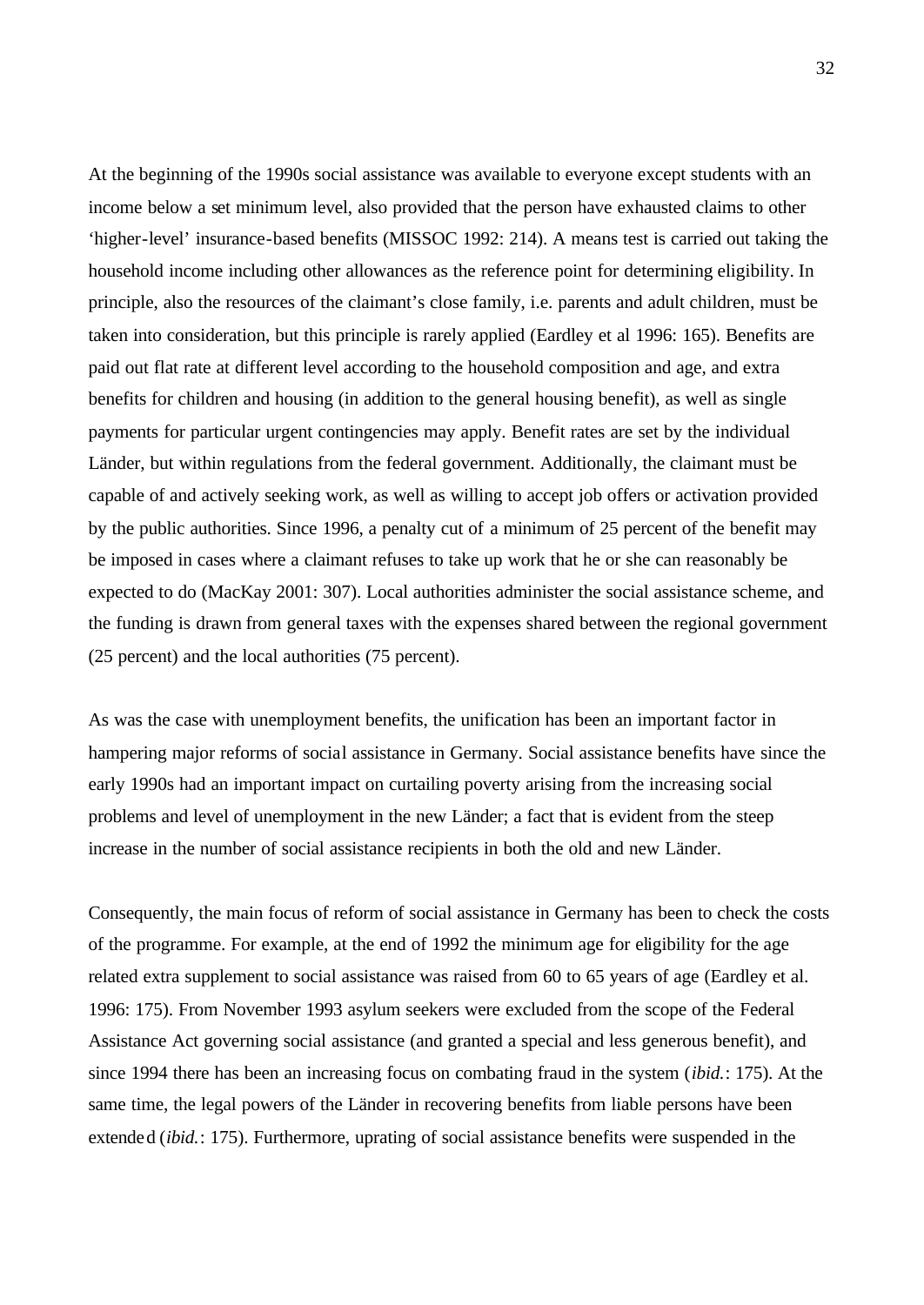years 1993, 1994 and 1996 (Mackay 2001: 326). Also, before 2000 social assistance claimants with valid unemployment insurance contributions in 5 of the past 12 months (as well a few other groups) would qualify for the more generous unemployment assistance benefits. From 2000 this possibility was cancelled (Adema et al. 2003: 15).

Improvements in the scheme, mainly because the target population of social assistance generally has tended to include increasing numbers of older and vulnerable persons, have also been implemented. In two stages in 1993 and 1997, access to health, pension and invalidity insurances for social assistance claimants was improved. Prior to these reforms, social assistance claimants with special care needs due to age or physical problems for the most part had to pay for special care facilities or hired staff themselves. From 1995 public aid both in cash and in kind became available at no or reduced costs (predominantly) for older claimants, and consequently access to cover special health related needs (Eardley et al. 1996: 175).

Active labour market policies in Germany for social assistance claimants have traditionally been quite weak and inefficient. This fact pertains partly to the residual nature of the social assistance scheme and because of poor cooperation and coordination between the public agencies handling labour market policies: the public employment service for insured unemployed and the municipal social service agencies at the local level (Heikkilä and Keskitalo 2001: 132-33). As a consequence, employment policy and activation of social assistance claimants is now mainly effectuated at the local level in municipalities. However, in recent years a renewed emphasis on active measures mostly through the "Help Towards Work" programmes aimed at bringing social assistance claimants back to the labour market has emerged. These "Help Towards Work" programmes have also increasingly targeted claimant groups that were not earlier required to participate in employment programmes, notably single parents with children more than 3 years of age.

Furthermore, claimants' obligations to accept offers other than "regular" jobs have intensified somewhat during the 1990s. From 1996, claimants must in addition to regular job offers also accept work offers and temporary jobs in public employment programmes to remain eligible for benefits (*ibid.*: 133, 180). The main tendency in activation policies through the "Help Towards Work" programme is that claimants are increasingly subjected to temporary public work-for-benefit schemes rather than training or other means of skill improvement. Recent figures show that almost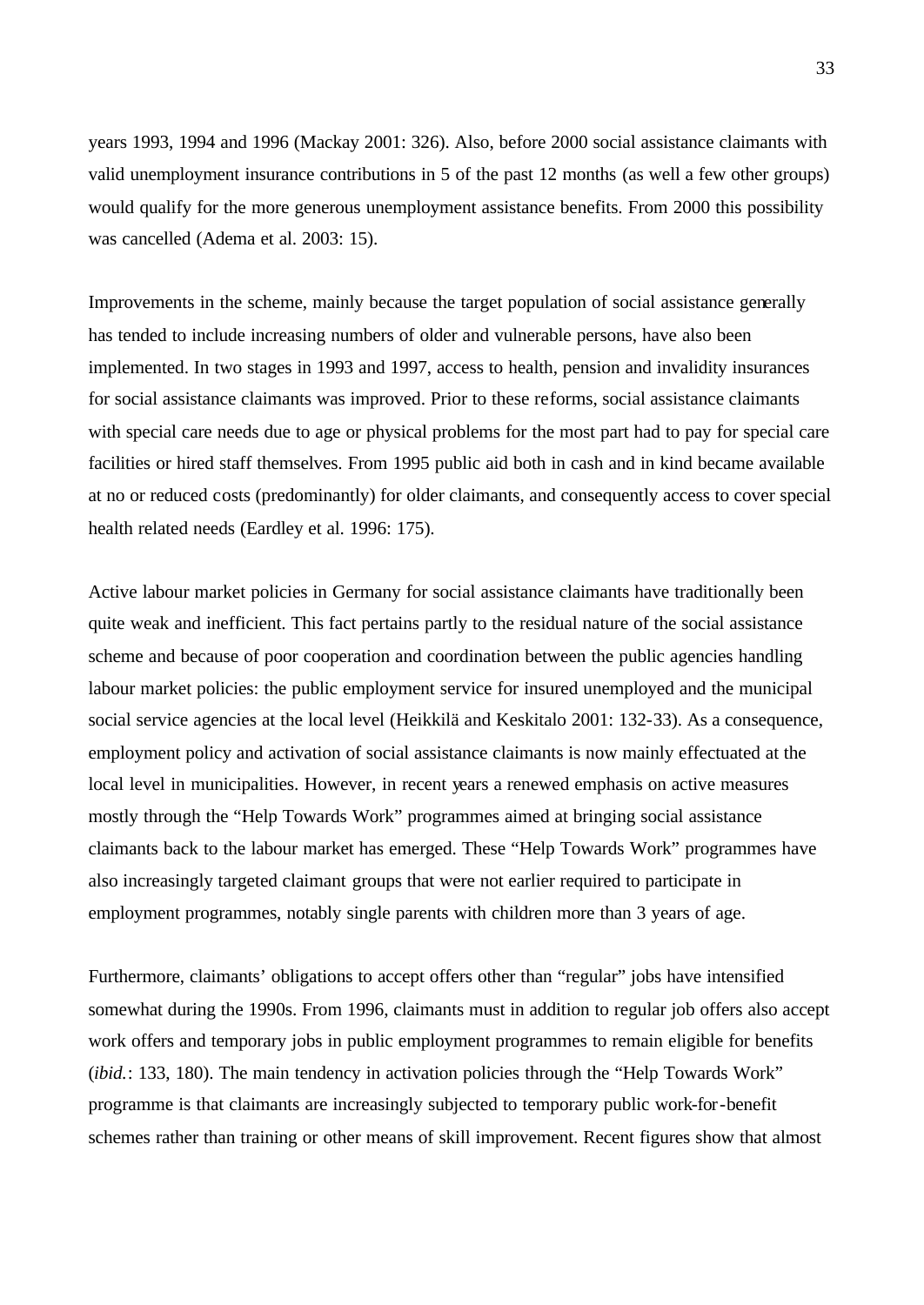50 percent of claimants considered able for work were engaged in work-for-benefit activities (Adema et al. 2003: 34), meaning that workfare-like schemes have become more important in German activation of social assistance claimants.

In addition, the test of work willingness has also increased in that a more comprehensive notion of the claimant's qualifications has been instated, and consequently a wider variety of job offers must be accepted. The penalty for the first refusal of a reasonable job or training offer is a minimum 25 percent cut in benefits, and from the second refusal a 50 percent reduction or termination of benefits may be imposed (Heikkilä and Keskitalo 2001: 79, 133). The tendency in Germany since the mid 1990s is that enforcement of sanctions has become much stricter compared to the early 1990s (Adema et al. 2003: 18). However, even when termination of benefits occurs municipalities are still legally obliged to pay a minimum of money to the recipient.

In sum, developments in Germany suggest that while the social rights associated with receiving social assistance benefits have not changed much during the 1990s, then the social obligations of claimants have become moderately more important. This being said we do observe a restriction of access in that asylum seekers are excluded from benefits and older claimants' access to the agerelated supplement has been tightened. The rise in obligations is mainly related to the requirements of accepting new types of "irregular" jobs, but also tests of claimants' work willingness and administrative sanction possibilities have intensified. However, by and large developments in Germany in the 1990s may be considered as a consolidation of the existing social assistance regime (Ditch and Oldfield 1999).

# *Netherlands*

The Dutch system of social assistance dates back to poor law legislation of 1854, but the modern system was constructed in the National Assistance Act of 1965. As in the other countries in the study, access to social assistance benefits at the beginning of the 1990s is based on demonstrable need, and the system is intended to re-enable claimant over 18 years of age with insufficient resources to provide for him/herself again (MISSOC 1992: 209). To assess entitlement, a means test is carried out taking all income assets of the household into consideration. Also, the claimant must be able to work, active seek work and be willing to accept job offers provided through the regional employment office. Benefits are flat rate at different levels according to family situation and age,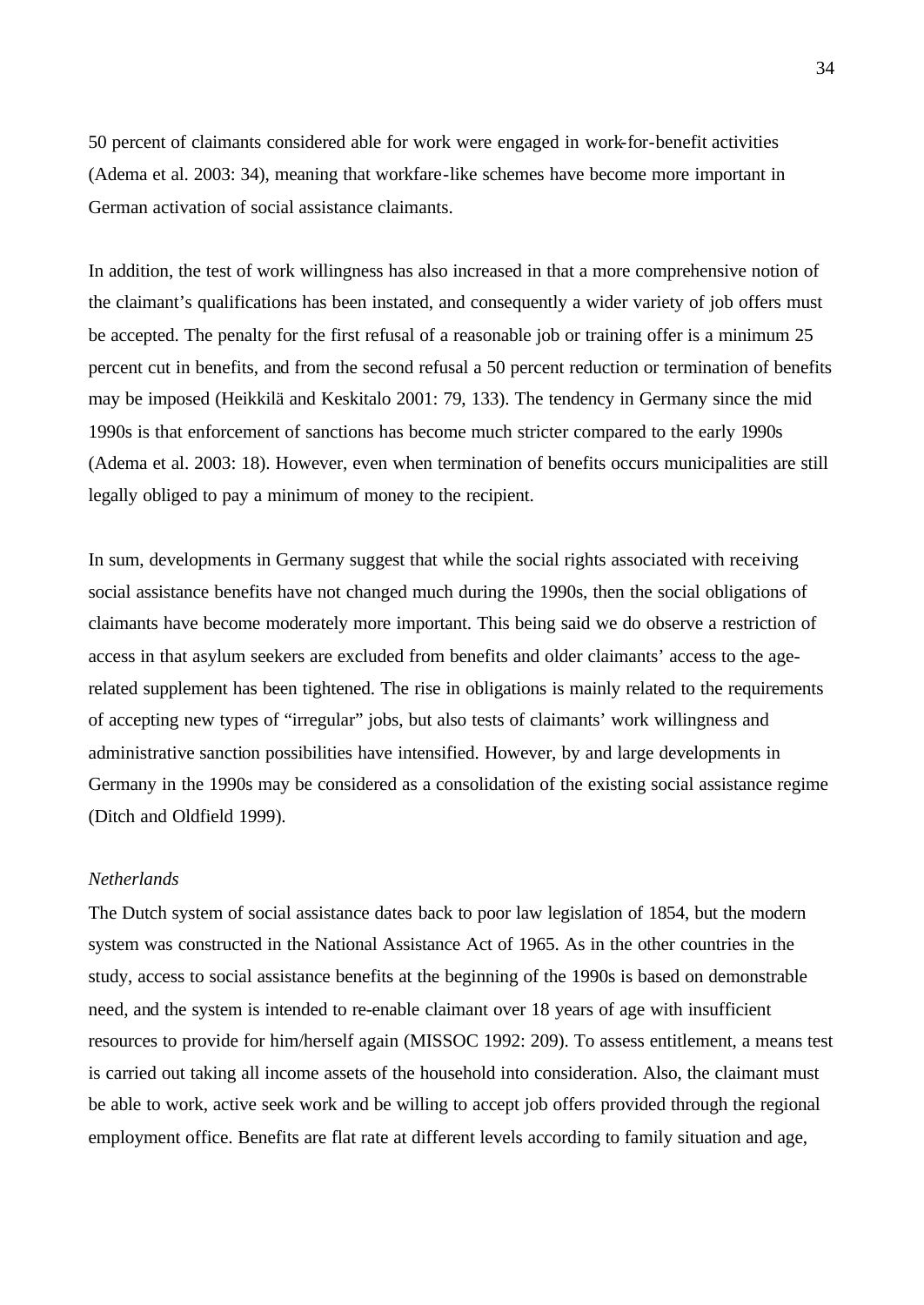and benefit levels are tied to the national minimum income. The social assistance scheme is largely financed by the central government from general taxes but administered locally by municipalities. The municipalities deliver social assistance benefits through their social services departments, and they also receive additional resources to fund job creation programmes and purchase services for particularly vulnerable groups of unemployed persons (Finn 1998).

Reforms of social assistance in the 1990s in the Netherlands have, as was also the case of unemployment insurance, mainly focused on cost containment and developing and consolidating active labour market policies. To begin with the issue of cost containment, the central government has traditionally financed most of the costs of local social assistance payments compared to local authorities (by a share of 90:10 percent) (Eardley et al. 1996: 274). Since the mid 1990s debates on altering this financing mechanism have been prominent in public discourse. From 1999 this feature of the financing mechanism has been changed, and there is now a fixed budget for these payments based on historical expenditure figures. At the same time, within this tighter budget municipalities have been granted more discretion in allocating their funds (Finn 1998).

Furthermore, the National Assistance Act was reformed in 1996 and the different categories of social assistance recipients (able bodied, young, long-term unemployed, lone parents etc.) have now been replaced by the general philosophy that all those who need assistance and who can work should seek to obtain an income by participating in the labour market. Social assistance benefits should only be provided for those who are unable to get jobs and benefit levels should be set at rates that are sufficient but which preserve incentives to work (Finn 1998). As a consequence, benefit rates have in the same reform been cut from 70 to 50 percent of minimum income for single people and from 90 to 70 percent for single parents (Eardley et al. 1996: 287). Other less obvious retrenchments in the generosity of benefits also occurred in the 1990s. The uprating of social assistance benefits is tied to developments in the national minimum income. The minimum income was frozen in 1993 by the central government (and in the 1984-1990 period) resulting in a reduction of the real value of social assistance benefits (Eardley et al. 1996: 278; Spies and van Berkel 2001: 114-15).

Active labour market policies have long been a central feature of Dutch employment policies. As in Denmark, observers suggest that a paradigmatic shift from a passive to an active policy has taken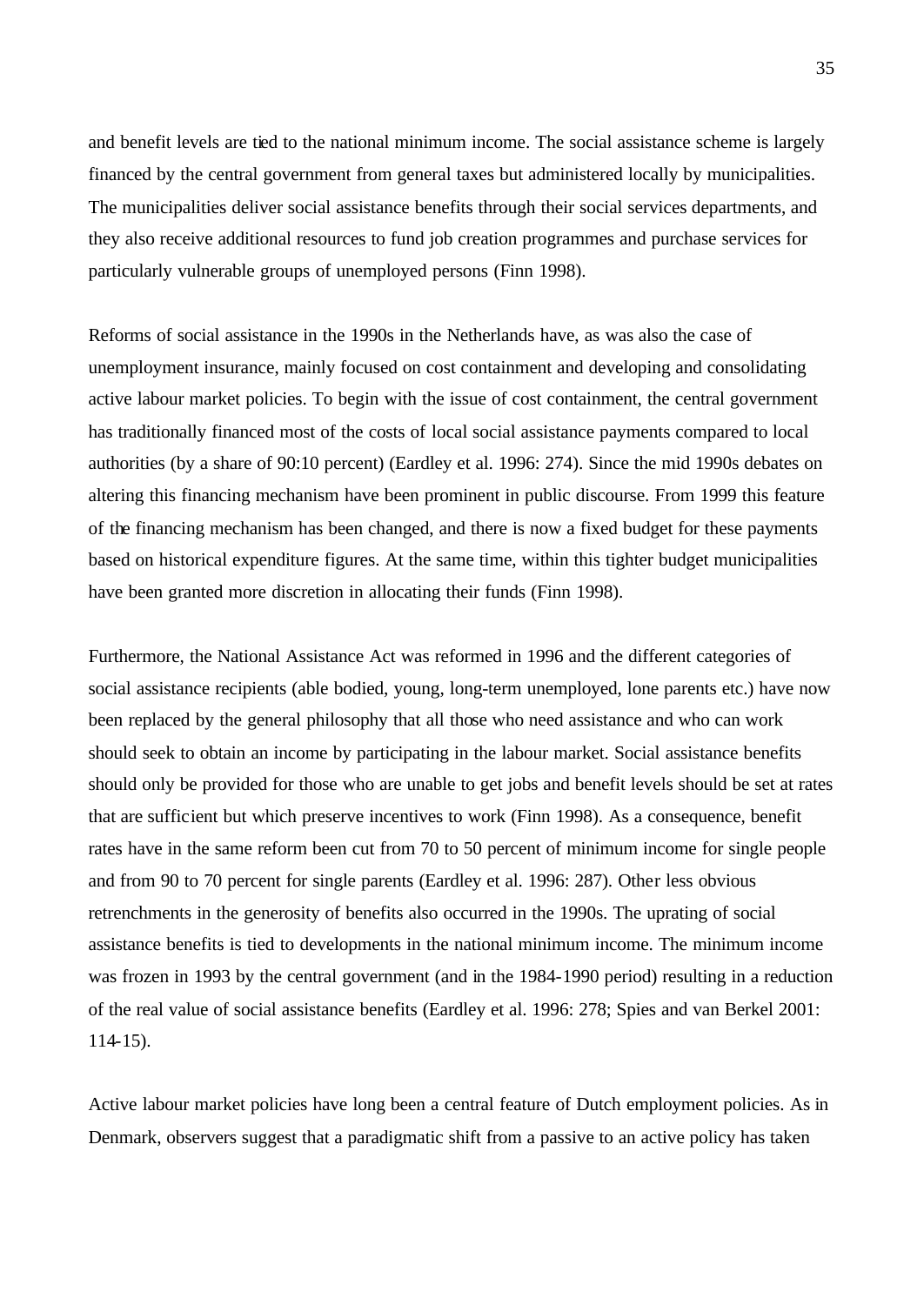place during the 1990s (Becker 2000; Spies and van Berkel 2001). Also quite similarly to the Danish case, activation involving compulsion and workfare emerged from policy measures directed towards young unemployed and since been expanded to other groups of social assistance claimants, notably the long-term unemployed (Spies and van Berkel 2001: 105). The Youth Employment Act that became operative in 1992 stipulates that people aged 18-22 with an unemployment record of 6 months no longer had the right to social assistance benefits but rather rights to a minimum job. The minimum jobs consist of various options of subsidised work and training, and participation is compulsory for all young benefit claimants under the possible sanction of a 1-month benefit withdrawal if the minimum job is refused or neglected. Additional programmes also existed for the long-term unemployed, but these were not compulsory. Furthermore, the 1996 reform of the National Assistance Act discussed above also tightened work availability criteria in that lone parents with children over 5 years of age (instead of 12 years of age) must now be available and looking for work and activation. Also, the definition of suitable work was subject to change in that social assistance claimants must now accept job offers well below their educational and former occupational level (van Oorschot and Engelfriet 1999; MacKay 2001: 326).

The Jobseeker's Employment Act of 1998 integrated much of the previous policies for young claimants and long-time unemployed within one framework as well as expanded active labour market policies. Participation is mandatory for both young unemployed until they reach the age of 23 and the long-term unemployed. The policy options consist of either schooling or training, subsidised employment with a regular employer, working on secondment in an additional job with a regular employer in the public or private sector on the basis of a contract with a municipal work organization, and finally social activation. Of these 4 options only subsidised employment with a regular employer offers activation on conditions with respects to rights and obligations that are normal to the standards of the Dutch labour market, while the others are predominantly directed towards workfare (Spies and van Berkel 2001). Sanction possibilities in case of refusal are the same as earlier: a 1-month exclusion from benefits. However, as in Germany the significance of sanctions has increased compared to earlier in that sanctions since a 1997 law stipulates that sanctions must now be applied rigorously according to type of misbehaviour and a fixed penalty (van Oorschot and Engelfriet 1999). Consequently, the discretionary powers municipalities previously held in deciding when to apply penalties and the extent of sanctions have been removed.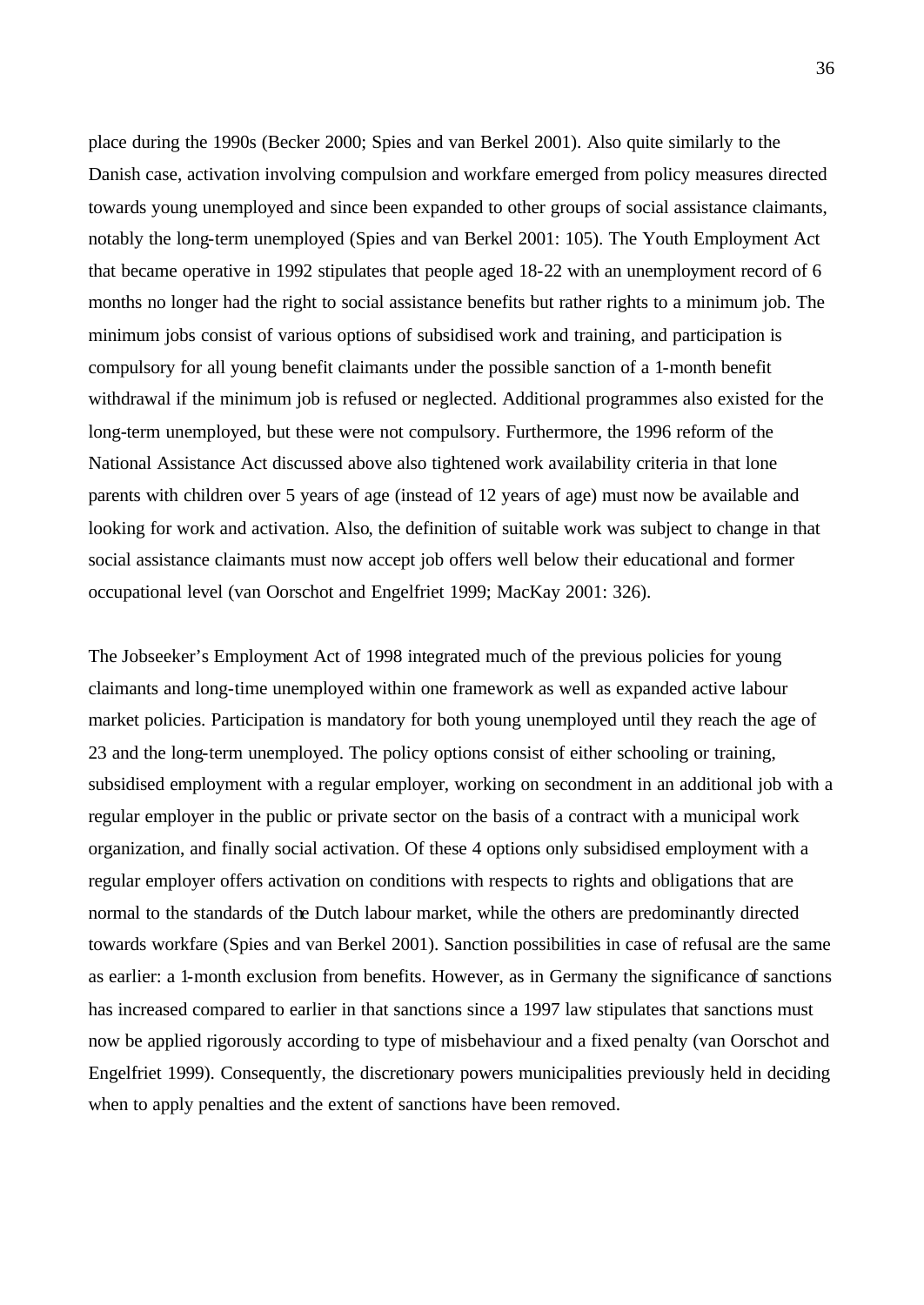In sum, policy developments in the Netherlands indicate that a major shift in the nature of social assistance has taken place. Access to benefits has changed for young unemployed in that they no longer are formally eligible for the standard social assistance benefit, but rather for a minimum job scheme in which entitlement is based on satisfactory participation in a workfare scheme. Furthermore, expansion of active labour market policies have extended the activation and work oriented approach to other groups of unemployed people, as well as reinforced the social obligations (work availability criteria, definition of suitable employment) that claimants must fulfil in order to remain eligible for benefits. Additionally, this active approach has been backed by more stringently applied sanctions. This clearly suggests that social obligations are becoming more important in Dutch social assistance, but, as in the Danish case, the increase in enforced participation in activation is also met by an expansion of public investment in active labour market programmes. As is remarked by Spies and van Berkel (2001), in these respects active labour market policies in the Netherlands are somewhat similar to those pursued in the Scandinavian countries.

# *Italy*

Italy, along with most of her Southern European counterparts, has not until very recently created a social assistance scheme as part of the national welfare state (presently Greece is the only Southern European country with no national minimum income scheme). The reason why this is the case are numerous, but the traditional family-oriented model of social security that characterises Italy in which relatives and the institutions of civil society traditionally have catered for the poor and needy is an important explanatory factor (Ferrera 2000, 2001).

Before 1998 social assistance in Italy existed only in at the local level. Social assistance programmes were then targeted at specific groups rather than general social need: orphans, drug abusers, homeless people etc. (Eardley et al. 1996: 231). These programmes, of which the *Minimo Vitale* was the most comprehensive scheme, were administered exclusively by local authorities with the aid of churches and voluntary associations, and benefits rates, regulations and administrative practices varied considerably. Following national political debates and recent EU recommendations that member states should provide a national minimum income scheme, a new experimental social assistance programme was launched in 39 municipalities in 1999 (Ferrera et al. 2000: 121), and from 2001 the scheme was extended to all of Italy.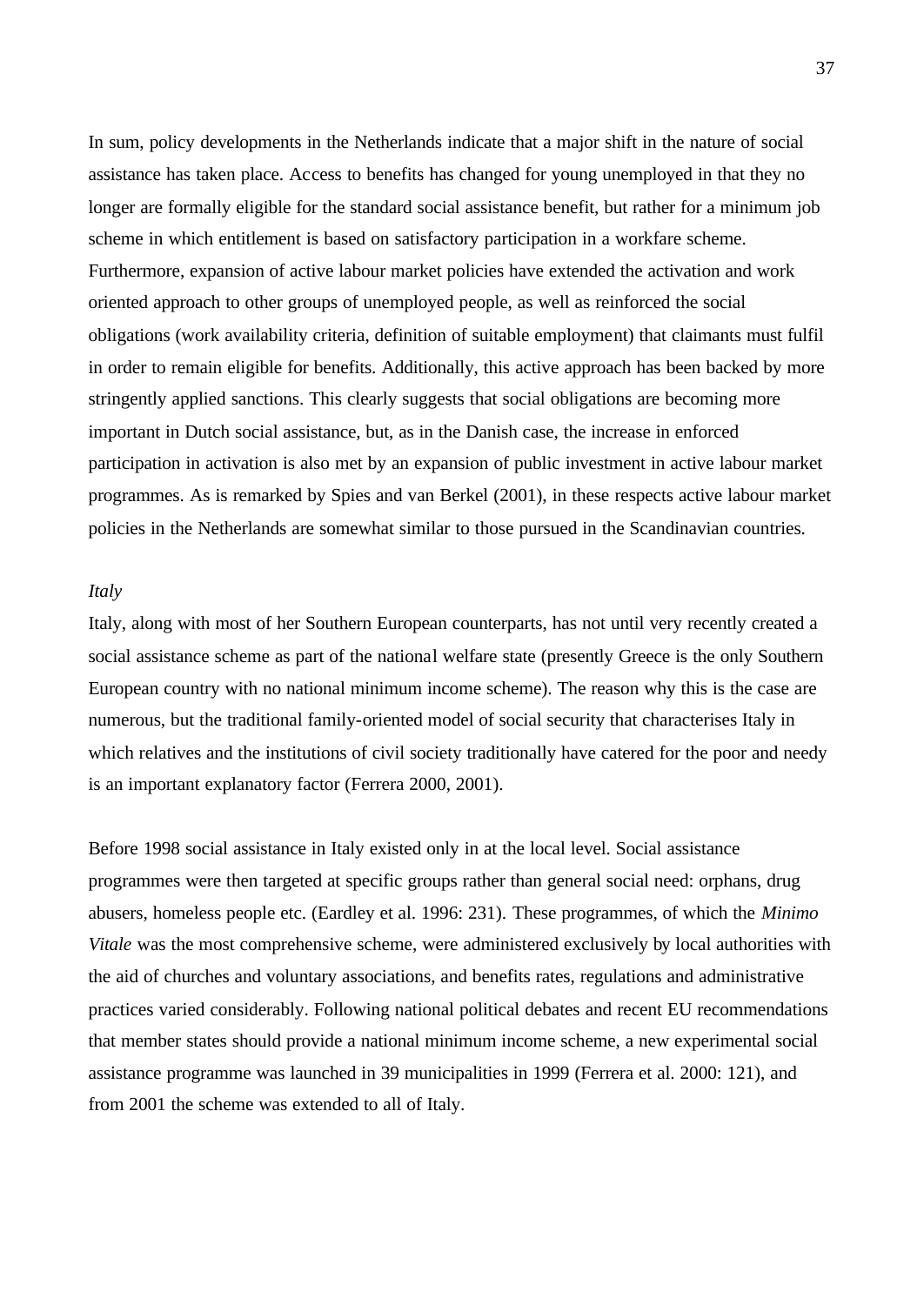The new national framework for social assistance introduced in 2001, the *Reddito Minimo D'Inserimento* (RMI), has simplified and standardised the regulation of minimum income. Delivery of benefits remains at the local and regional level. The RMI is available to every citizen out of work and whose resources are below a threshold set by local authorities. The benefit is means tested taking most assets in the household assets as reference. The benefit entitlement period is formally time-limited in most cases, but mechanisms to extend entitlement once eligibility has been reasserted exist. Benefit rates vary by region but are generally set at a calculated subsistence level using at common socio-economic "Indicator of Economic Situation" taking the social and family situation of the household into consideration (Baldini et al. 2000: 10-11). Generally, claimants are expected to be willing for work and actively engage in any training offers that might facilitate their return to the labour market. However, while these requirements exist the administrative surveillance of claimants' availability for work is considered not to be very efficient (Saraceno 2002b: 281).

Active labour market policies associated with the RMI are administered at the local level, and claimants capable of working are legally obliged to participate in remain eligible for benefits. A compulsory agreement is signed which stipulates the recipient's obligations of seeking work and engage in employment programmes. The sanction possibility in case of refusal is suspension of benefits, although in practice this option is rarely used (Heikkilä and Keskitalo 2001: 136). On the other hand, the local employment offices are also obliged to offer the adequate tools and resources to facilitate reinsertion into the labour market. In this respect the philosophy behind Italian active labour market policies in the RMI is more inspired by the French and Continental European 'insertion' approach than Anglo-Saxon workfare tradition (Fargion 2001: 63-64).

While it is too early to draw conclusions on future developments of social assistance in Italy, the introduction of the RMI in 2001 has resulted in important improvements of the social rights for marginalized groups in Italy. Furthermore, given the recent coming into being of a national social assistance scheme in Italy, neither dramatic retrenchments of benefits nor the application of extensive workfare policies has been detected. On the other hand, at the beginning of the 1990s Italy was lagging behind the other Western European countries in the provision of a minimum income scheme.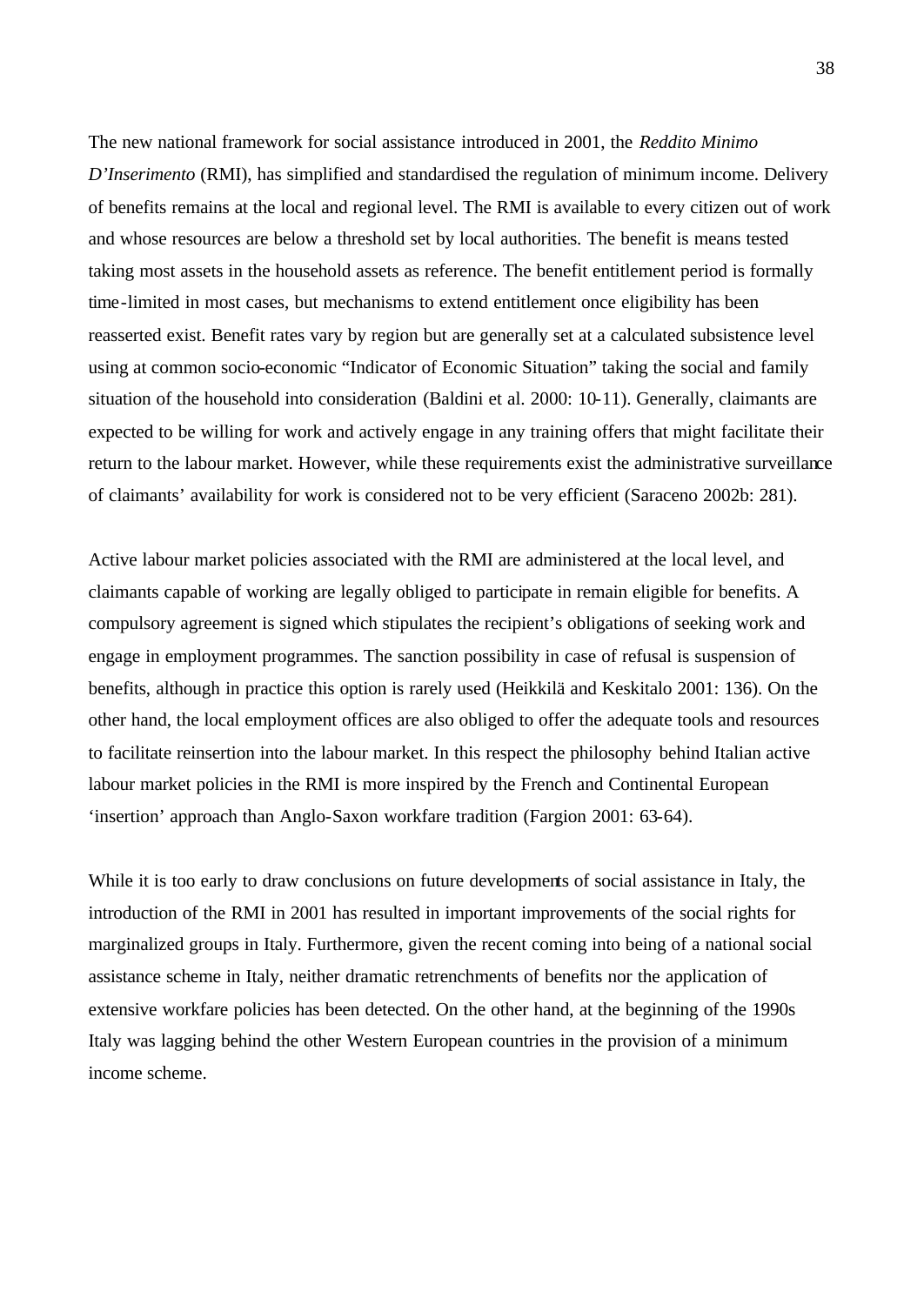### *Hungary*

At the beginning of the 1990s social assistance in Hungary is in many respects similar in structure to the Western European countries included in this study, but it also has some important idiosyncrasies. A first tier of regular social assistance exists that provides benefits for people over 18 years of age with insufficient resources. Additionally, an "irregular" social assistance scheme exist that delivers single payments for special social contingencies in which the claimants has no other possible sources of income (World Bank 1992: 89). In the regular social assistance scheme the maximum entitlement period is 24 months, but this period is comparatively easily renewed (Vodopivec et al. 2003: 23). In the "irregular" social assistance system payments may be granted up to a maximum of 6 times per year. Benefits are flat rate and benefit levels in the regular social assistance scheme are tied to the level of the widower's pension that is quite low by international standards, and it is generally accepted that social assistance benefits are inadequate in preventing income poverty.

In contrast to most other countries, in Hungary no definition of legal entitlement to social assistance benefits based on objective criteria of income or assets exists. The decision to grant social assistance benefits is relegated to local councils that have the full discretion in determining eligibility according to local guidelines and practices. Thus, eligibility criteria for social assistance are not legally defined nationally. The local councils, of which approximately 3000 exist, were formed as a result of a reorganization of local government services in 1990. The councils administer claims for social assistance and adopt the policy practices they see fit. Empirical evidence suggests that practice in the local councils when determining entitlement varies considerably across the country ranging from quite smooth to extremely bureaucratic (*ibid.*: 89).

Social assistance benefits are mainly funded by grants from the central government (about 80 percent of budgets are financed by grants) but also from local taxes (*ibid.*: 88). The size of the grants that are provided to cover social assistance and social service expenditure is based on the demographic composition of the population and enrolment in educational institutions. Thus, the allocation formula does not take into account the significant economic disparities that exist among local communities. Furthermore, this problem of inadequate funds is exacerbated by the fact that the second source of income, local taxes, is often insufficient because the central government has very little experience (and is quite insufficient) in collecting taxes at the local level. As a consequence,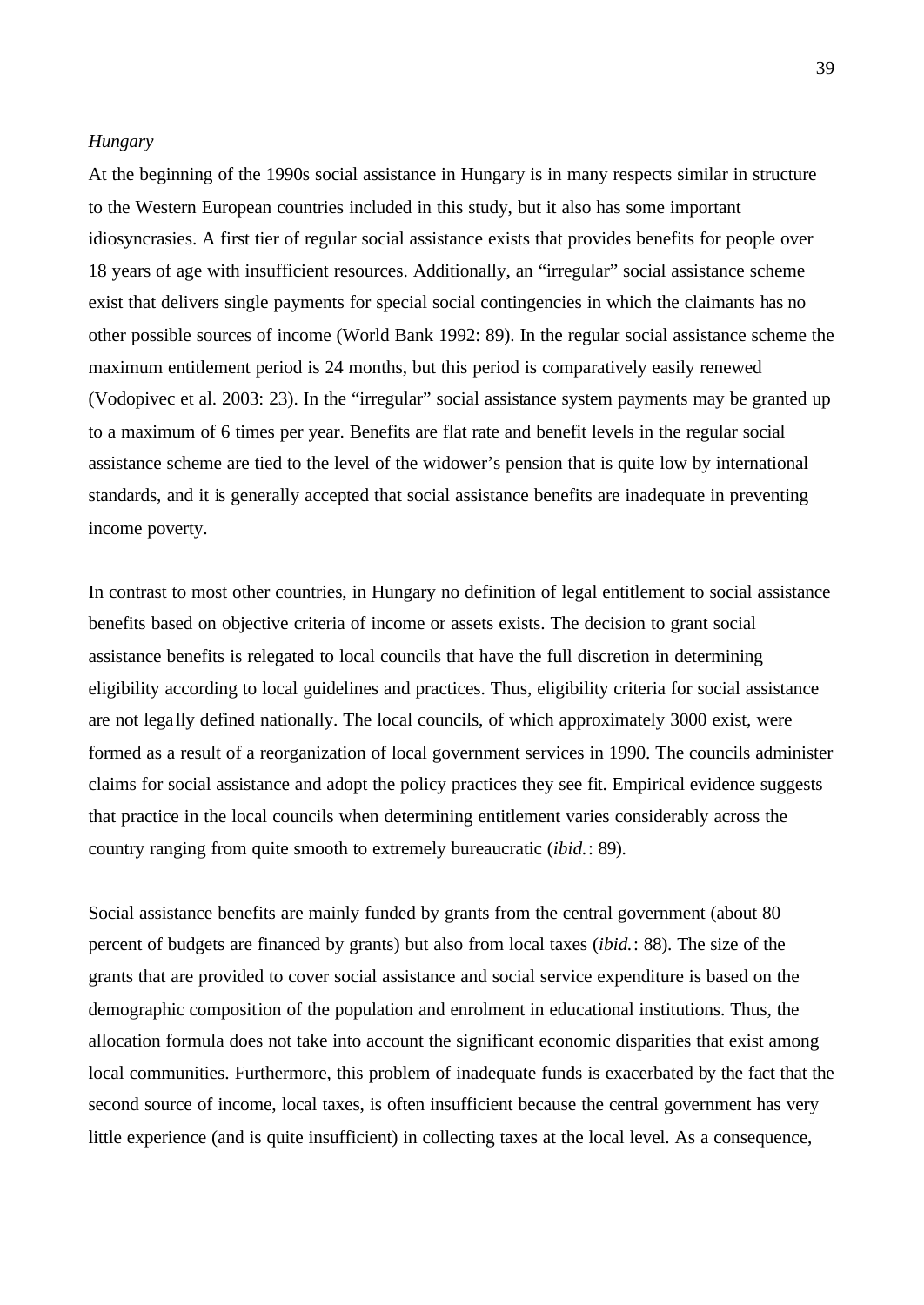because of a number of practical problems the funds available to finance social assistance benefits vary considerably across Hungary and are often insufficient to cover all claims for social assistance (*ibid.*: 88).

A series of reforms of social assistance that aim at remedying the issue s of lacking formal rights to social assistance and the disparities in administration and financing were begun in 1991. The most important of these, the Social Welfare Act III of 1993, laid down some guiding principles for the way in which the local governments should organise and implement social assistance, but the specific regulations establishing an objective definition of need, the appropriate means test involved and the national income minima to be used as reference remained unclear (Szalai 1998).

In sum, today, the delivery of social assistance in Hungary is largely unchanged compared to the early 1990s. Severe economic constraints during the 1990s combined with high inflation and several macroeconomic reforms mean that social assistance benefits have become considerably less generous (see e.g. Gál et al. 2003). Additionally, as in the other countries in the study, large numbers of unemployed and weak groups have moved from insurance-based social security benefits to means-tested social assistance benefits during the recessions of the 1990s (Micklewright and Nagy 1998). The consequence of this deterioration of social security is evident in the rise in the number of poor people in Hungary.

Equally important, the problems associated with the diversified delivery of benefits at the local level, as well as the lacking institutionalised social rights to social assistance have not been resolved. Consequently, social rights to a minimum income are weak in Hungary and have increasingly become so with the retrenchment of universalism in Hungarian social security (*ibid.*: 48). Furthermore, access to social assistance remains fairly poor compared to the other countries in the study since no statutory right to a minimum income exist.

### *Conclusion: Social rights and obligations in social assistance in the 1990s*

The survey of reforms of access to social assistance in the 1990s and the changing balance between social rights and obligations carried out in this section reveals both common trends and national differences. In this conclusion we sum up these developments.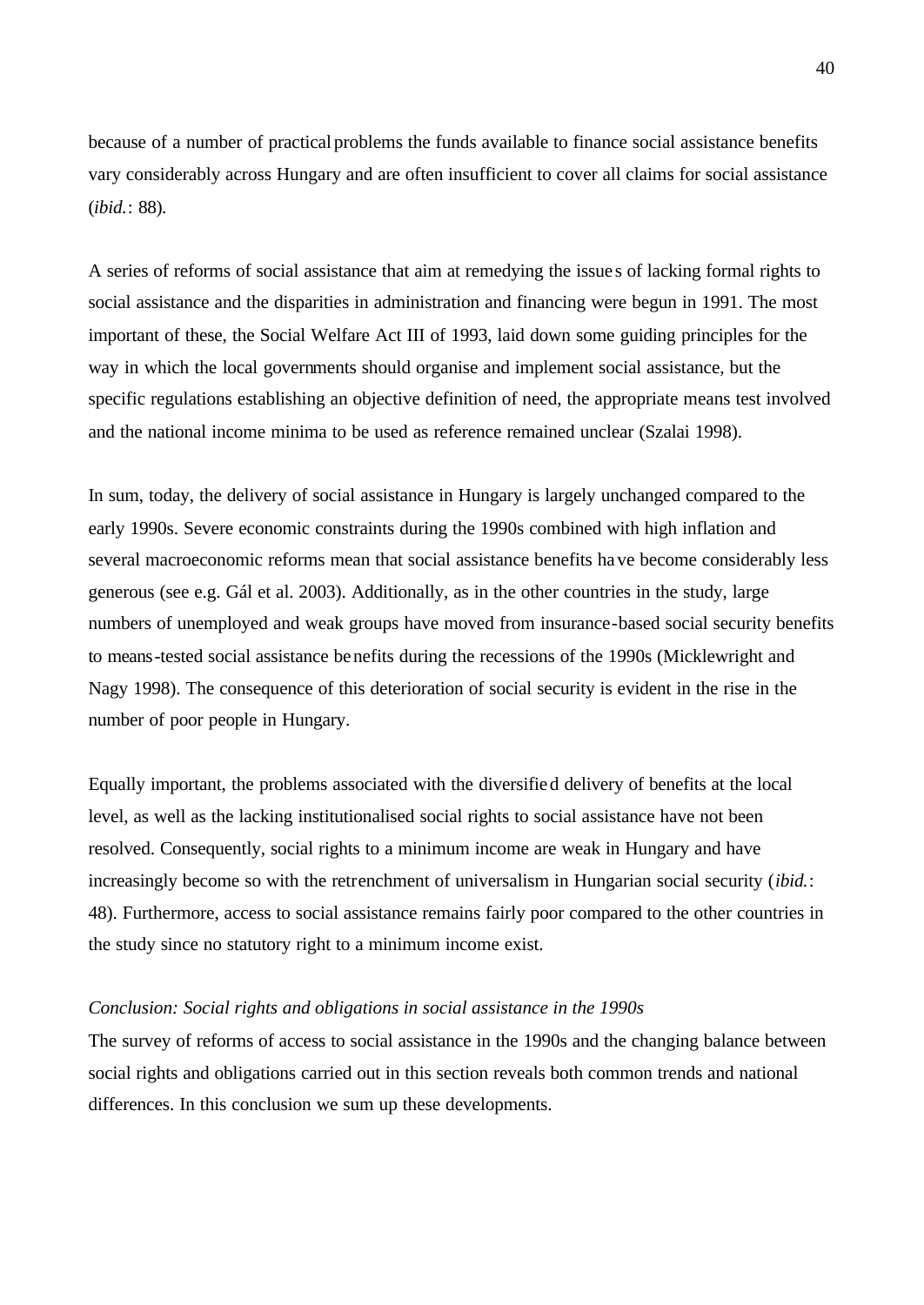Basically, with the exception of Hungary, the social assistance systems reviewed here are similar in structure. They are organised at the local level and offer benefits to people who, for a number of reasons, have exhausted all other sources of income and no longer are able to provide for themselves. In all cases access to benefits is conditional upon, according to slightly different definitions, objective need, being available for work, being willing to accept appropriate job offers and thus meeting the social obligations associated with claiming social assistance. The exception to this rule is Hungary in which no statutory right to social assistance exists. In all cases sanctions in the form of benefit reduction or termination exist when claimants are unwilling to meet the social obligations associated with social assistance.

In terms of policy developments, a common trend, as also identified in the comparative research literature (Eardley et al. 1996; Lødemel and Trickey 2001; Heikkilä and Keskitalo 2001), is the generally more restrictive definition of what constitutes the "last safety net". Social assistance schemes have become more residual in the sense that more targeting of benefits has been introduced in most of the countries examined. In some countries, notably Denmark and the Netherlands, young claimants have formally been excluded from the general social assistance scheme and granted access to special schemes with lower benefits and stricter requirements for maintaining eligibility.

Furthermore, the review suggests that social obligations and workfare-like policies have become a prominent feature in all countries. While a common trend of enhancing social obligations of claimants, e.g. in the form of widening the definition of suitable employment and increasing demands on wage and occupational mobility, is detectable in all countries, national differences in implementation and policy background are clearly visible. Compared to more "classical" Anglo-Saxon workfare policies, the presence of which is most visible in the UK, the Continental European and Scandinavian strategy of "activation" of social assistance claimants (especially in Denmark and the Netherlands) has a broader meaning and typically offers a wider array of active labour market policy instruments than in the workfare tradition. Naturally, this difference in policy tradition and instruments is most pronounced in activation of unemployment benefit recipients, but it is also detectable within the domain of social assistance. Thus, during the 1990s active labour market policies have become a central feature of social assistance scheme in most countries. The exceptions to this trend are Italy in which the new national social assistance scheme and active labour market programmes are still under development, and Hungary where institutional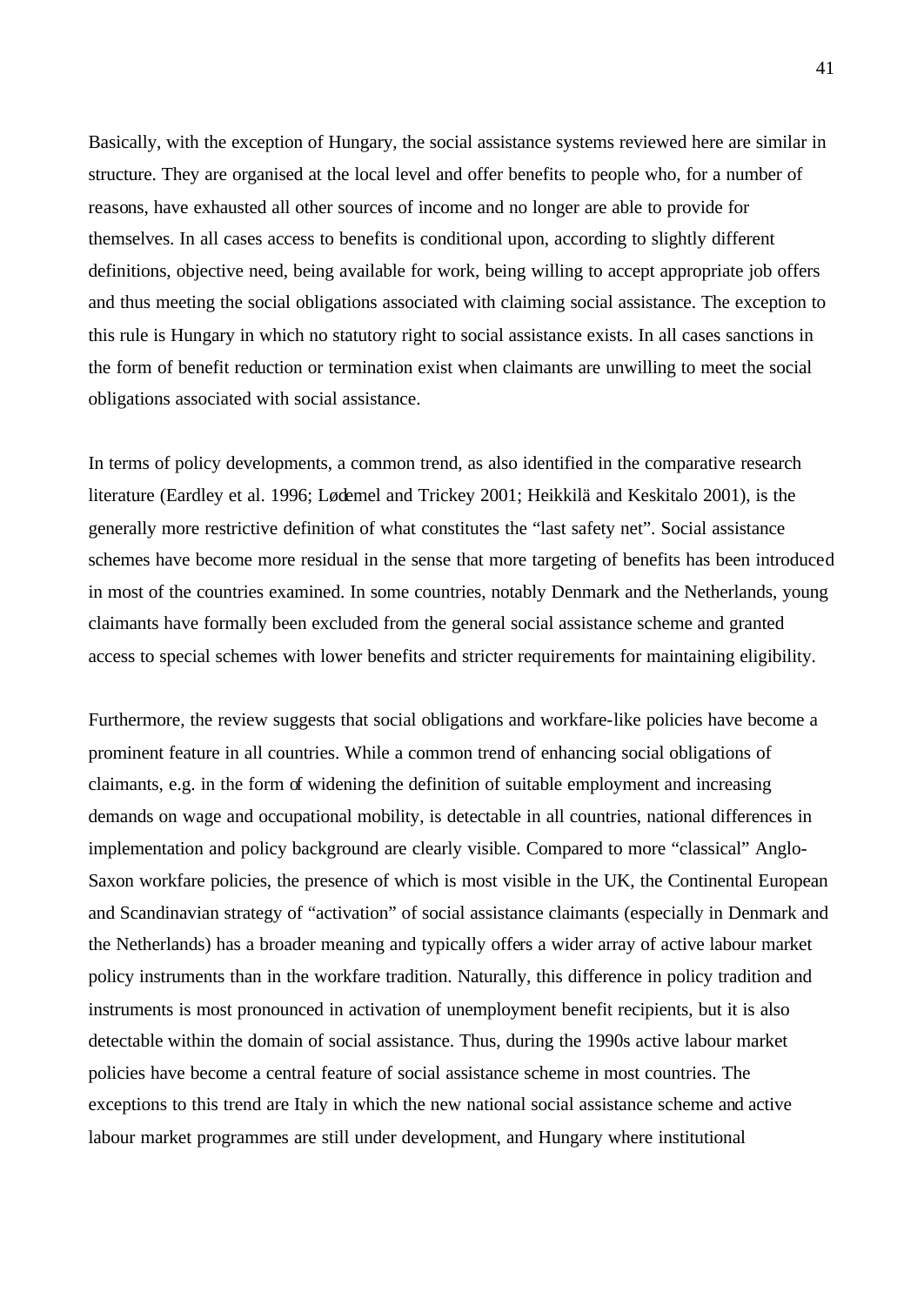malfunctions and severe economic strains since the early 1990s have hampered the effective implementation of active labour market policies.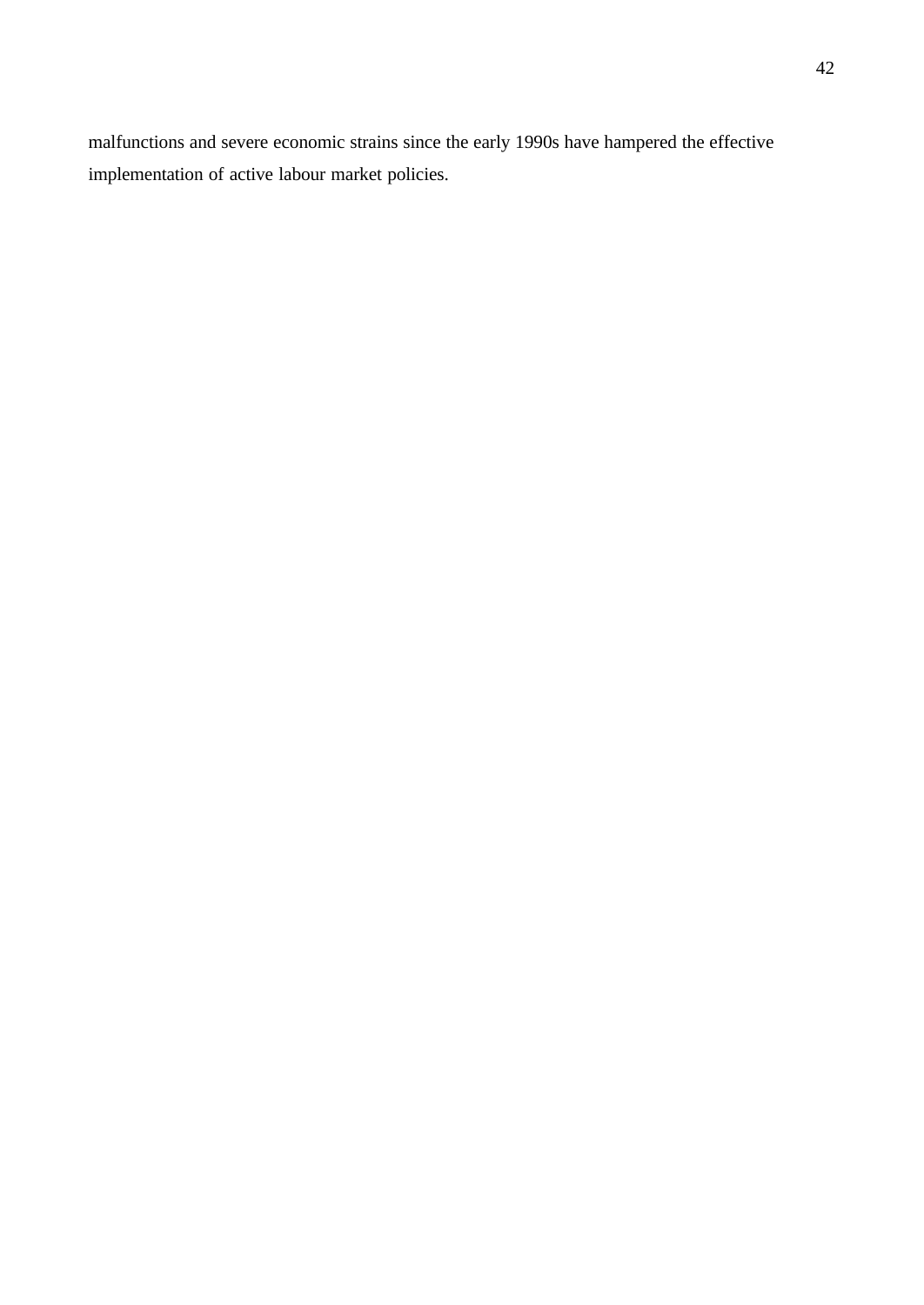# *Reforms of family benefits in the 1990s*

The final aspect of social rights to access to social security examined in this paper is family benefits. This type of benefit is designed by provide financial assistance to families with children to compensate the costs associated with child rearing. Consequently, family benefits are also sometimes known as child benefits or family allowances. What is meant by family benefits in this context are the benefits paid out as part of the public social security system to assist families with dependent children. Consequently, we do not consider maternity benefits, leave schemes or other policy measures of the whole "family policy package" designed to help families reconcile family and labour market responsibilities (see Kaufmann et al. 2002).

Theoretically, as in the cases of unemployment insurance and social assistance systems, also a number of family policy welfare regimes have been identified in the comparative research literature (Antonnen and Sippilä 1996; Esping-Andersen 1999). These models are similar to the general welfare state regime clusters identified by Esping-Andersen (1990); i.e. a Scandinavian, a conservative/Continental European and a 'liberal' family policy regime. Also, an ex-communist model of family policy has been identified (Bloch and Blessing 2000; Kvist 2002b: 112). However, since in this section we deal only with one aspects of family policy, family benefits, differences in the overall institutional regimes of our countries do not materialize very sharply. Rather, if one were to include family services and especially the extent and quality of day care services the picture would be quite different (e.g. Lehto et al. 1999). Still, the social and contextual factors that underlie the family benefit schemes in the countries examined in this study are clearly different.

As will become evident in this section, access to social rights with respects to family benefits in the 6 countries under study have been much more stable than was the case with unemployment insurance and social assistance benefits. In this respect family benefits pose an interesting contrast to unemployment insurance and social assistance schemes in which considerable policy reforms of access and social rights have been carried out in the 1990s. As is suggested by Kamerman and Kahn (1999), both economical and political factors may be attributed to this fact. First, family benefits only make up a comparatively small proportion of social expenditure in most European welfare states (in the range of 0,5 to 2 percent of GDP). As a consequence they have typically not had a first priority when reforming social security. Second, there seems to be a political consensus in most European countries that family benefits are an important part of social security in terms of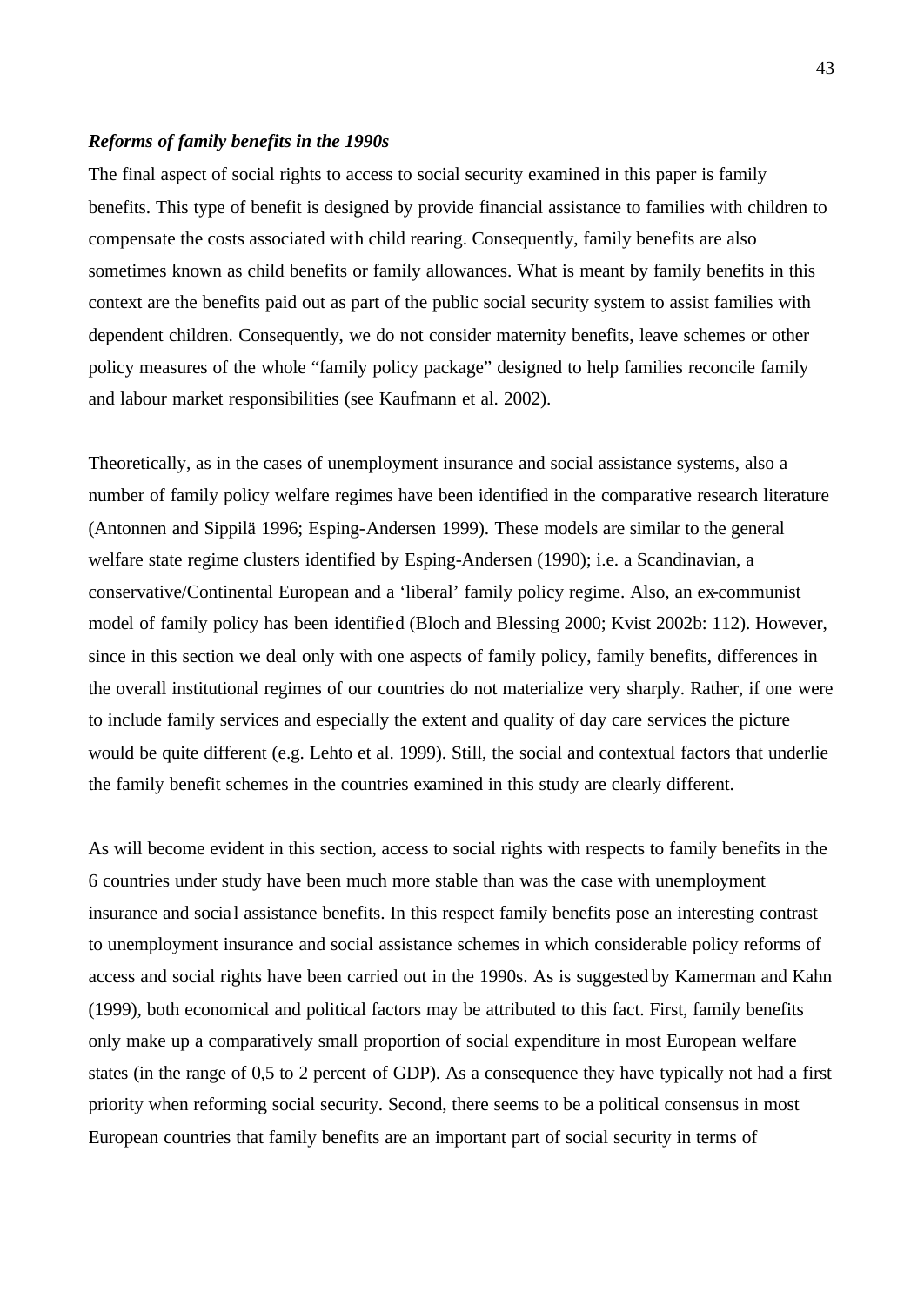preventing child poverty and also in stimulating fertility in the population. In fact, in many European countries the significance of family benefits in enhancing the disposable income of families, and especially weak families such as lone parents, has increased in the 1990s as a consequence of increased benefits (European Commission 2002; Eurostat 2003).

# *Denmark*

At the beginning of the 1990s family benefits in Denmark are available to all parents from birth up to the child's 18<sup>th</sup> birthday. The scheme is universal in coverage, financed by general taxation and benefits are not taxed. Benefits are flat rate and vary according to the age of the child, with one high rate for children age 0-3 (introduced in 1990) and a slightly lower rate for children age 4-17 (U.S. Department of Health and Human Services 1993: 94). Furthermore, benefit levels decreases by the number of children in the family. Finally, supplementary child benefits are payable in certain circumstances, including lone parenthood, both parents being in receipt of a social pension or death of one or both parents.

Reforms of family benefits in Denmark have been comparatively few in the 1990s, and in most cases modest financial improvements of the family benefit scheme have been implemented. The scheme underwent a major reform in 1987 from being an earnings-related tax deduction for parents to becoming a cash benefit in its own right. Interestingly, even today the administration of the family benefit remains in the Ministry of Taxation rather than the Ministry of Social Affairs.

In the 1990s two reforms trends in family benefits are detectable. First, as was mentioned above, in 1990 2 different benefit rates according to the age of the child were introduced (Kvist 2002b: 85). Before this reform benefits levels were uniform irrespective of the age of the child. The differentiation of age intervals was extended further in 1995 in that a third age category was included (MISSOC 1995: 248). The new classification yields gradually decreasing benefit levels to children in the age intervals  $0.3$ , 4-7, and  $8.17$  years of age.

More importantly, a number of incremental increases in benefit levels were carried through which generally improved the real value of family benefits (Green-Pedersen 2002: 72). The increase in benefits was aimed at restoring some of the value of family benefits, as these had not been properly indexed since the 1980s and had lost about 1/3 of their purchasing power compared to the mid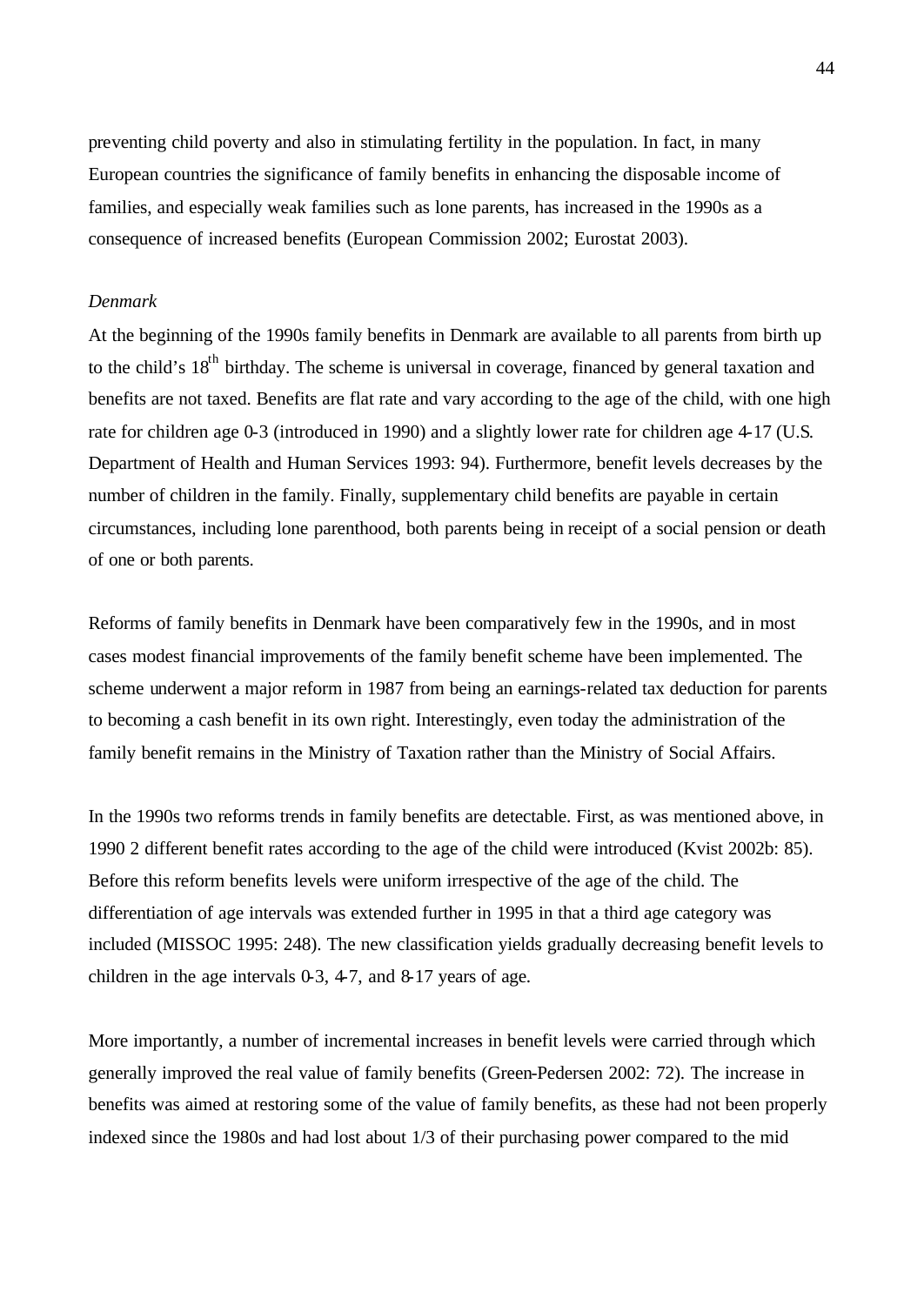1970s (Plousing 1992: 77-78). Consequently, family benefits were increased in 1991 with the "children's package", and the higher benefit rate for children aged 0-3 was extended to now include children aged 0-6 (Kvist 2002b: 85). Furthermore, a government decree introduced an extraordinary increase of benefits of DKK 200 per year in the years 1994-98, and in 1995 a one-time increase in benefits of DK 1000 per child less than 2 years of age was instated (Ditch et al. 1995: 17).

In sum, social rights to family benefits in Denmark were strong at the beginning of the 1990s and have become marginally stronger during the 1990s. Access has remained universal throughout the decade, while benefits to some extent, with the introduction of differentiated benefit levels according to age, have increasingly been targeted towards families with very young children. However, as benefit levels have been increased across the board, targeting of benefits towards families with young children has not taken place at the expense of benefits to parents with older children.

#### *United Kingdom*

At the beginning of the 1990s family benefits in the UK ("child benefits"), as in Denmark, were available to all parents from a child's birth and to the age of 16 (age 19 if the child is in full-time education). The universal scheme was introduced in 1978 (Skevik 2003), and benefits are not taxed. Benefits are financed by general taxation and are paid out flat rate irrespective of parents' income, and since 1991 the benefit rate has been higher for the first child than subsequent children. Supplementary additions to regular family benefits are available in case of e.g. lone parents and invalidity (Bradshaw et al. 1993: 128).

Furthermore, a range of benefits and tax deductions exist e.g. in housing and other in-work arrangements that provide financial aid to low-income households with children. Notably the Family Credit, an income-related benefit for parents working more than 16 hours per week, plays a significant role in the income package of working families with comparatively low incomes (Hansen 1997: 40-41, 2000: 70).

Reforms of family benefits in the UK were modest in the early and mid 1990s. Family benefits remained fairly poor in comparison with Continental Europe and Scandinavia, but since the first Blair government came into power in 1997 the economic situation of families with children has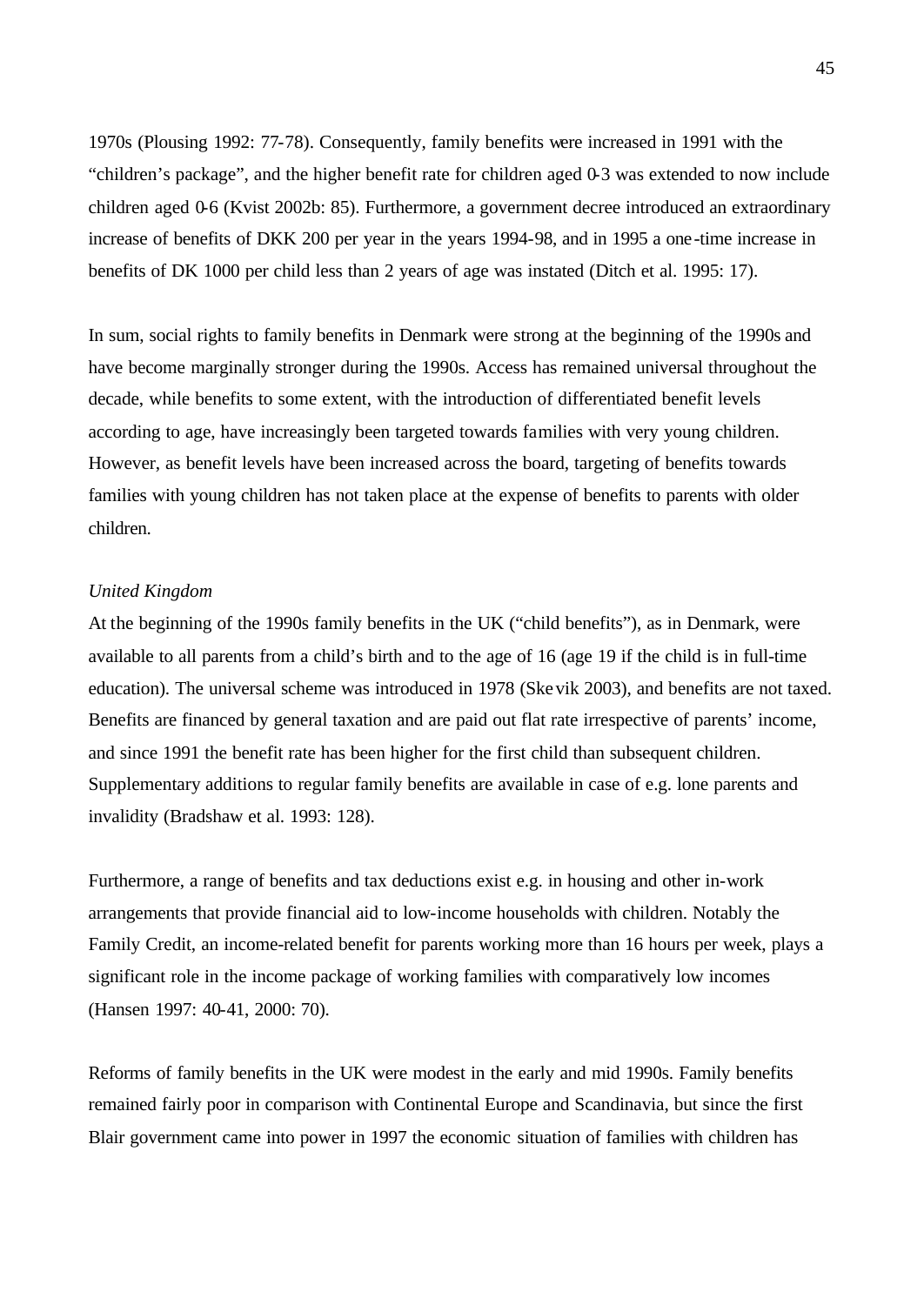been a topic of political interest. More specifically, the Blair governments have in the period 1997- 2001 raised benefit rates several times and increased the real value of family benefits by approximately 29 percent for the first child and 5 percent for the second and subsequent children (European Commission 2002: 51). More increases of family benefits have been announced in the future.

Also, improvements in tax credits and supplements to Income Support for persons with dependent children have been carried through (Walker 1998: 533; Sutherland and Piachaud 2001: 87-88). Finally, work incentives in fiscal welfare has become of greater importance in that the Working Families Tax Credit replaced the Family Credit in October 1999. The new scheme uses tax credits exclusively (and no longer provides cash benefits) and grants higher tax rebates to low-income working families than the Family Credit. The aim of the Working Families Tax Credit is thus also to improve families' incentives to retain a work income compared to receiving passive benefits (Hansen 2000: 70).

Few cuts in family benefits did occur in that the higher rate of benefits for lone parents gradually was phased out beginning in April 1996, and claims to these supplements were stopped from June 1998. Consequently, lone parents and two parent families will eventually be treated on equal terms (MISSOC 1996: 17). However, this reform does not conceal the fact that benefits to families in the UK have generally become more generous, especially from the mid 1990s, and that the social rights associated with having children have improved. In this respect developments in the UK are fairly similar to Denmark.

# *Germany*

At the beginning of the 1990s family benefits in Germany are universally available to all families with children through the age of 18, with the possibility of extension to age 21 for unemployed youth or age 27 if the person is in continuing education. Family benefits are paid out flat rate at the same rate for the 2 first children in the family but increase for each child thereafter. Supplements for the universal family benefit are available to handicapped children or to cover other special needs (MISSOC 1992). Benefits are not index-linked and are uprated irregularly depending on political decisions (Bradshaw et al. 1993: 110).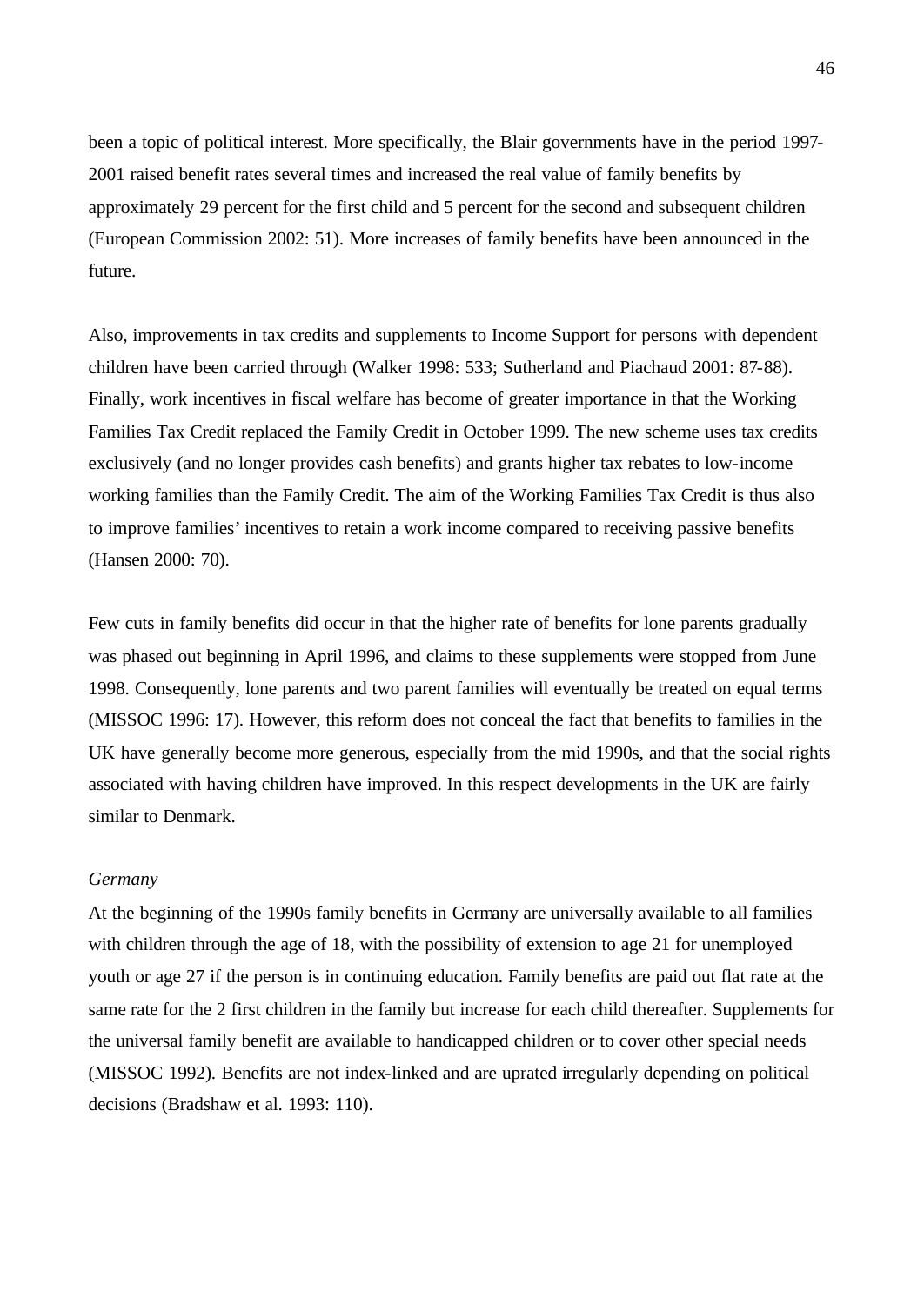As in the UK, Germany also deploys a system of tax credits with family benefits. There is an income tax child allowance and income tax care allowance for children under age 16 for families whose child (tax) benefits are less than the full exemptions allowed under law. Families with higher incomes normally use both of these allowances. Additionally, single parents may also claim a special household tax allowance if they receive one of the child-related tax benefits or allowances.

Reforms of family benefits in Germany in the 1990s have mainly aimed at streamlining the complex system of cash benefits and tax credits. As a consequence, in the mid 1990s family benefits and tax allowances were integrated into a common family allowance network. From 1996 family allowances became refundable tax credits or deductions in taxable income, whichever is more advantageous to families (Hansen 2000: 49). Most families with normal incomes use refundable tax credits, whereas high-income families mainly use deductions in taxable incomes. If there is no or insufficient income to make use of the full tax credit, benefits in cash will be paid instead to compensate.

Moreover, family benefits are generally more generous in the post-1996 system compared to the previous system, which until 1996 incorporated some elements of means testing (Hansen 2000: 51- 52). Additionally, benefits were increased across the board in 1999 (*ibid.* 2000: 68), for the first and second child in 2000 (MISSOC-Info 01/2000/Germany), and in the same period the different tax allowances were improved along with an increase in the household tax allowance for single parents in 2002 (Clearinghouse Website). Furthermore, since 2001 the financial situation for parents taking parental to cater for small children has improved. A number of reforms have increased benefits and introduced more flexibility in the leave schemes (MISSOC-Info 02/2000/Germany), the aim being to accommodate the system to new family types and to enhance labour market flexibility.

In sum, the German system of family benefits has not undergone any major reforms during the 1990s, save for a closer integration of the benefit and the taxation components of the system. Since 1996 the family benefit package has become more generous to most types of families, and recent reforms have increased the access to benefits when taking new and more flexible types of parental leave. Consequently, the social rights associated with having children in Germany have become somewhat stronger over the past decade.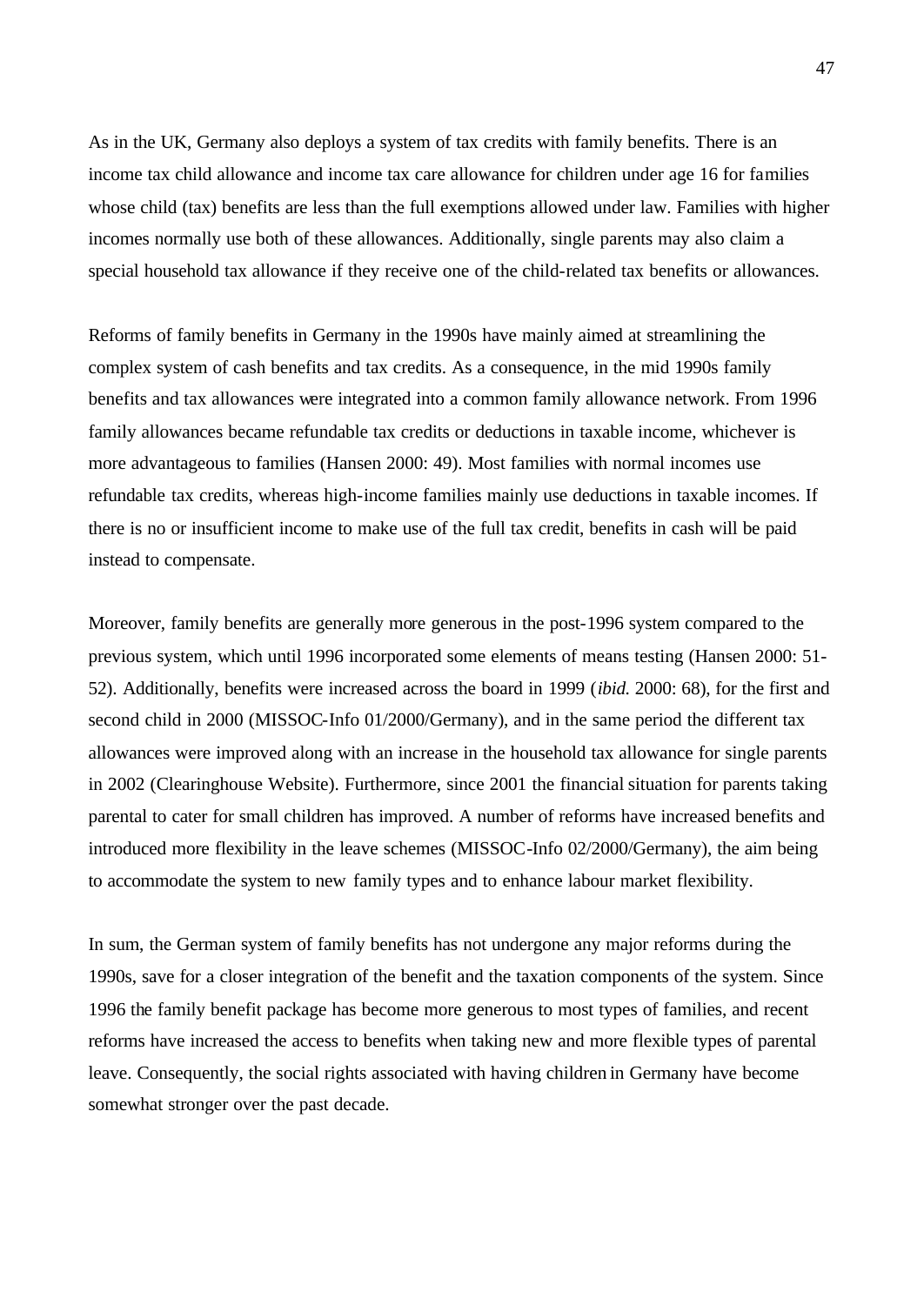#### *Netherlands*

Family benefits in the Netherlands were in the early 1990s, as in most of the other countries in the study, a universal feature of the Dutch welfare state. Benefits are available from the first child, and benefit levels are adjusted progressively according the number of children in the family. This means that the amount of family benefits per child increases when the number of children in the family increases, yielding a financial 'bonus' for families with many children. Additionally, benefit rates vary according to the age of the child with the highest benefits being paid to children age 12 to 18 and somewhat lower levels for younger children (in the intervals 0-5 and 6-11 years of age). Benefits are uprated according to prices and are not taxed. Family benefits are paid until the child reaches the age of 18 but may be extended to 24 if the child is engaged in education and is not entitled to student grants. Also, unlike in Germany, child tax allowances do not play an important role in the benefit package with the exception of a free tax allowance for single parents with children less than 27 years of age (MISSOC 1992; Bradshaw et al. 1993: 122).

Reforms of family benefits in the Netherlands during the 1990s have mostly been aimed at reducing the costs of the scheme. Spending on family benefits is in fact quite low by international standards (little under 1 percent of GDP). Furthermore, a recent report from Eurostat (2003) demonstrated that family benefits in the Netherlands in the period 1991-2000 have decreased by 14 percent in real terms. By contrast, on average family benefits have increased by almost 36 percent in the EU during the same period.

The reason for this drop in the real value of benefits is that family benefits (as well as other benefits) have been cut several times during the 1990s in order to stop the exploding costs of social security in the Netherlands (Visser and Hemerijck 1997; Green-Pedersen 2002). Most importantly, in 1995 family benefits were reduced by 20 percent (Ditch et al. 1996: 44-45). Furthermore, from 1995 the 'bonus' on benefit rates resulting from increasing numbers of children in the family was abolished so that children born after January 1 1995 no longer contribute to the 'bonus' (Hansen 1997: 53). This reform has also cut the generosity of family benefits in the Netherlands.

Consequently, taken together the reforms of family benefits in the Netherlands suggest that the social rights to family benefits have weakened to some extent. Notably, incremental cuts in benefits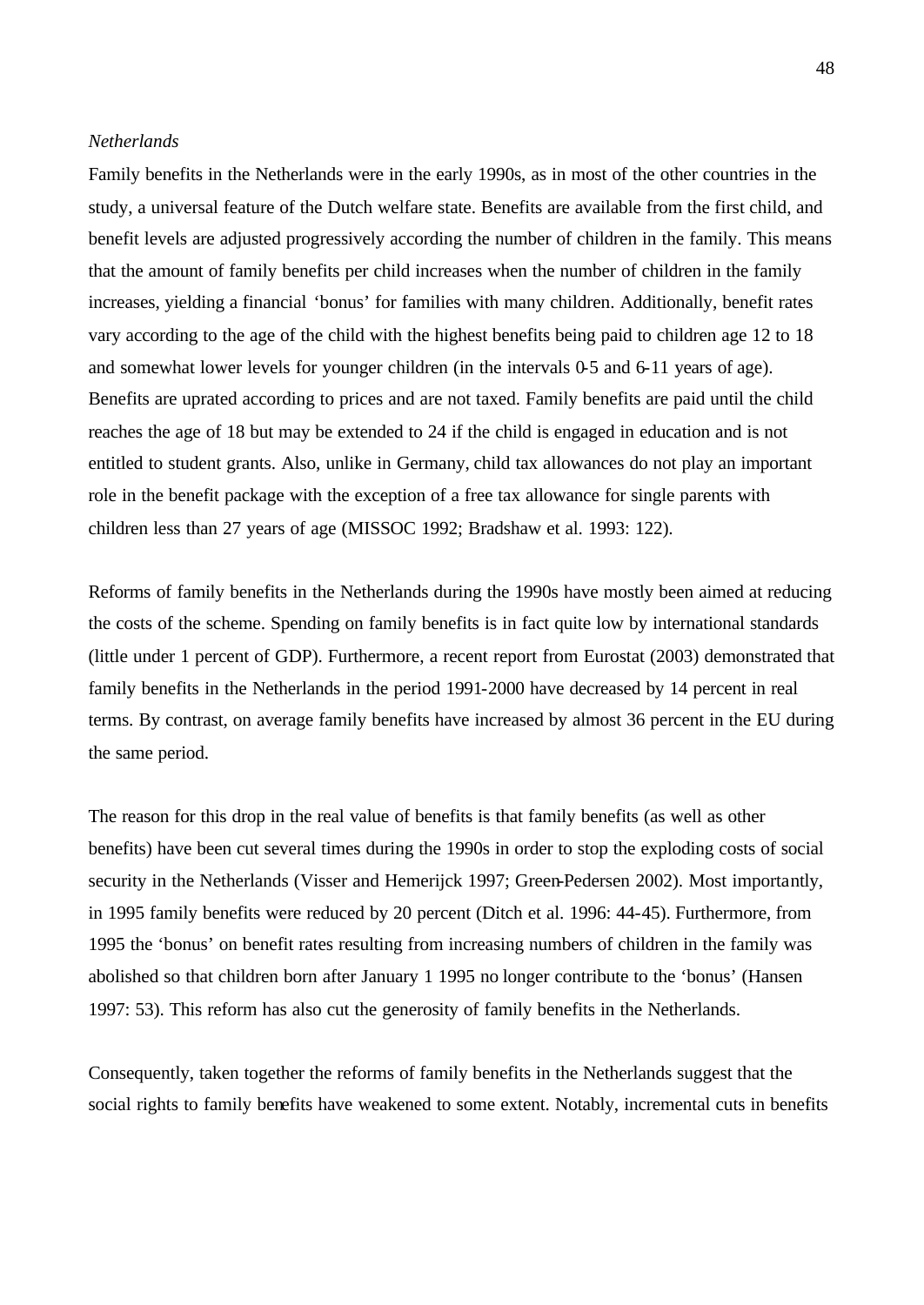and the abolition of the large family 'bonus' have reduced the significance of family benefits in the total income package of families.

### *Italy*

Unlike the other countries in the study, at the beginning of the 1990s Italy is the only country featuring a non-universal system of family benefits based on social insurance and employment relations (the universal system was abolished in 1983). Furthermore, the system is designed not only to support children, but in principle also other dependent members in the household. To be eligible for benefits claimants must be in paid employment or a pensioner receiving an employment-based pension, and the rate of the benefit is defined as an inverse function of the total family income and a direct function of the number of family members (MISSOC 1992: 173). With incomes above a set threshold, eligibility for family benefits is lost altogether; in effects making the benefit income tested. Separate schemes exist for self-employed and former self-employed pensioners.

Consequently, higher family incomes result in lower benefits whereas more dependent family members increase the amount of benefits. Benefits are payable for children under 18 years of age, married or cohabitating dependent partners and close family (brother, sister, nephew etc.) who are disabled. Family benefits in Italy are financed through social security contributions and are not taxed (Bradshaw et al. 1993: 118). Administration takes place through the National Social Insurance Institute. Furthermore, a tax component of family benefits also exists in that taxes on earned incomes are subject to deductions according to the number of children in the household, with a separate and significantly higher scale of deductions in place for single parents (MISSOC-info 01/2002/Italy).

Reforms of family benefits in Italy in the early and mid 1990s centered on incremental cuts and targeting of benefits, but from the late 1990s policy measures to improve benefit levels and scheme coverage have been implemented. First, the *de facto* level of coverage of family benefits has deteriorated significantly over the years since more downward targeting of benefits has been enacted (in the form of restricting eligibility through freezing or lowering the upper income cap for eligibility). Thus, the number of potential beneficiaries of family benefits has declined, and of those receiving benefits the share of low-income pensioners has increased significantly relative to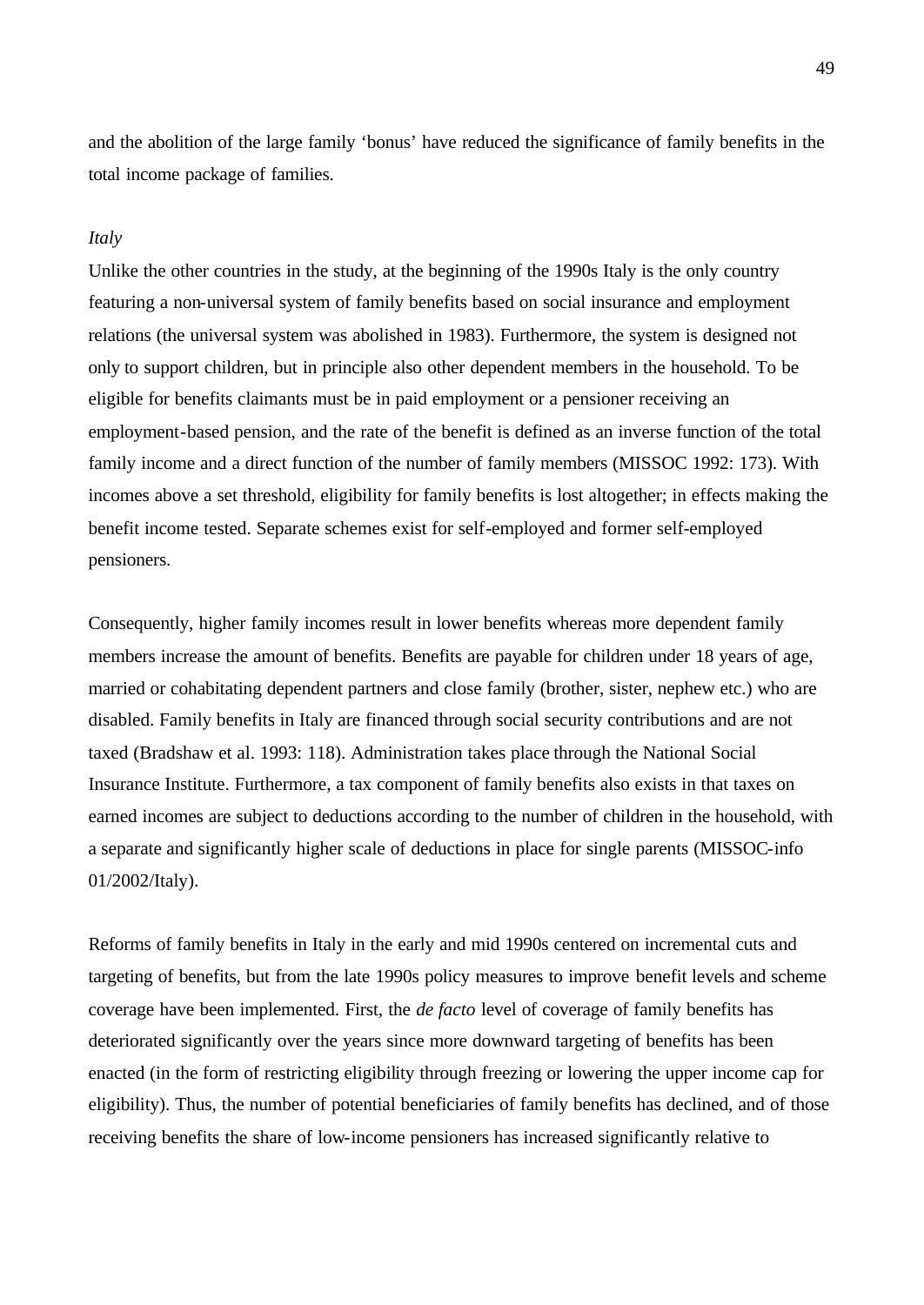families with children. Furthermore, due to lack of indexation family benefits lost around 40 percent of their real value between 1988 and 1996. As a consequence, whereas in the 1960s and 70s family benefits would amount to around 5-10 percent of the total income of a typical working family with two children, in the early 1990s this contribution had been reduced to close to nothing (Clearinghouse website).

However, in recognition of the problems of the inadequacy of coverage of family benefits to particularly vulnerable groups, a new means-tested "large families" benefit was introduced in 1999 for families with more than 3 children below 18 years of age. This benefit provided increased assistance to low-income families and mothers with no maternity benefit coverage (MISSOC 2000). Furthermore, since the mid and late 1990s increases in family benefits by about 20 percent as well as extensions of the child tax allowances have been implemented to improve the financial situation of families in Italy (European Commission 2002: 51; Clearinghouse website).

In sum, developments in family benefits in the 1990s bear witness to a continuing deterioration of the social rights to family benefits begun in the 1970s through benefit cuts and increased targeting, but since the mid and late 1990s a beginning reversal of this trend may been detected. Additionally, Italy's financial provisions for families are relatively low compared to other European countries (Bettio and Prechal 1998), and, along with the Netherlands, public spending on family benefits has not increased during the 1990s but rather remained stagnant or decreased slightly (European Commission 2002: 26). Thus, today social rights to family benefits in Italy are weak in comparative perspective, and while efforts have recently been made to restore some of the financial impact of benefits they remain of little significance to all but the most needy families.

#### *Hungary*

As with other aspects of social security, family benefits in Hungary have witnessed a turbulent history during the 1990s ('ups and downs', different governments and political motives). Eligibility criteria were modified several times in the 1990s. The family benefit scheme constitutes a significant part of the income package of families with children, and social spending on family related benefits are higher in Hungary than in any of the other countries in the study (in the range of 4-5 percent of GDP).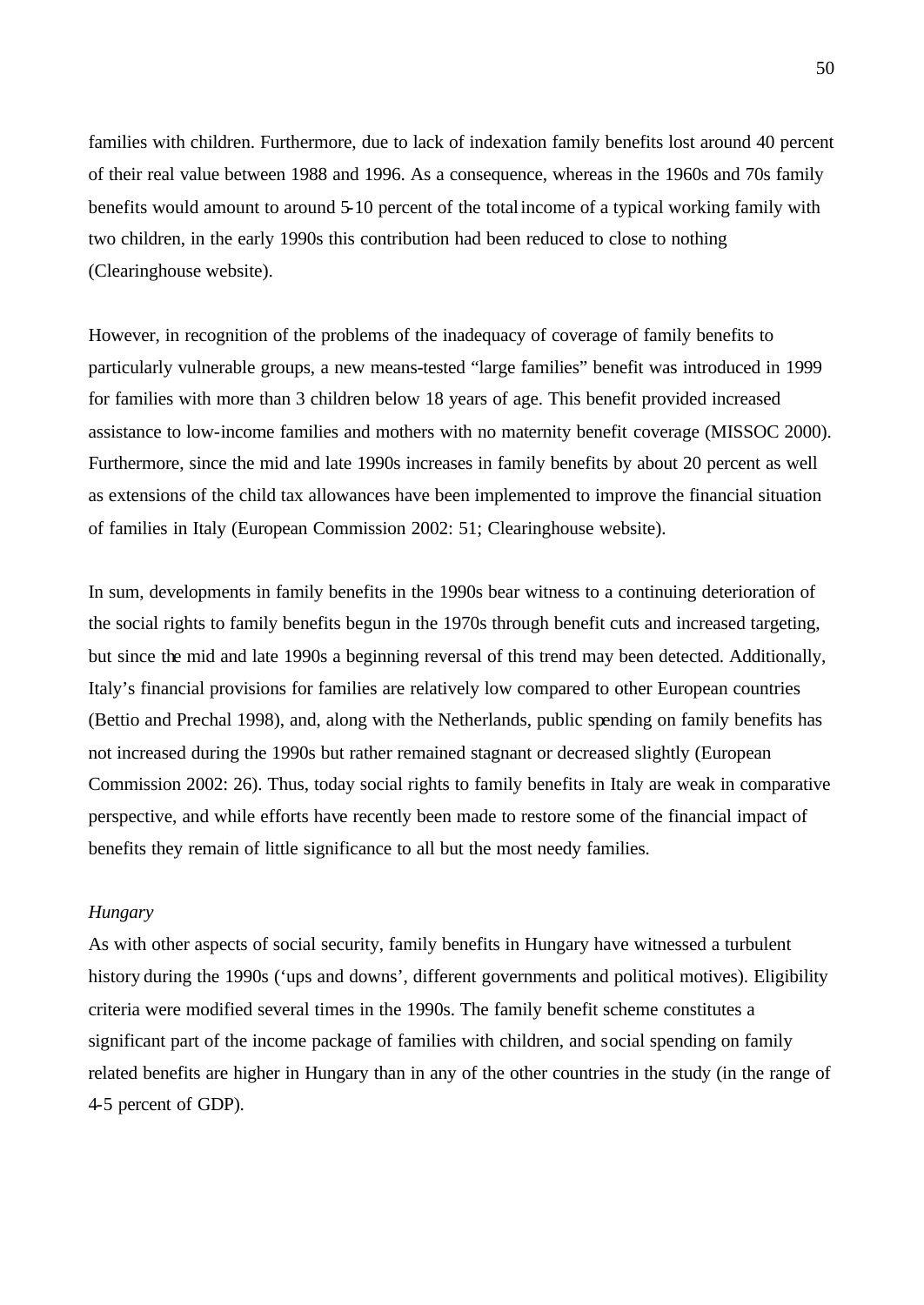At the beginning of the 1990s family benefits were available to all Hungarian citizens and permanent residents with children irrespective of income. Eligibility is only associated with being the legitimate parent or custodian of a child. The benefit is flat rate and increases according to the number of children in the family with higher rates for single parents and parents with chronically ill children. The benefit is paid out until the child's  $16<sup>th</sup>$  birthday (or  $20<sup>th</sup>$  if the child remains in fulltime education). Family benefits are not taxable. Finally, family benefits are not automatically indexed, but its value is increased by political decision from time to time (Cichon 1995: 48; World Bank 2001: 28).

Reforms of family benefits as such in Hungary in the 1990s have, contrary to unemployment benefits and to a lesser degree social assistance, not been very extensive. In the early 1990s no major reforms carried out, but rising numbers of claimants and a deterioration of the real value of benefits have made a significant impact on the family benefit scheme. In fact, family benefits were one of the social security benefits hit hardest by fiscal hollowing-out of benefits in the 1990s by inflation and lack of uprating, and an estimate of the early and mid-1990s suggest that the net value of family benefits reduced from index 100 in 1992 to index 45 in 1996 (World Bank 2001: 36; Gál et al. 2003: 64).

Furthermore, uncontrollable rises in social security expenditures in the early and mid 1990 resulted in family benefits becoming means tested in 1996 with an upper income cap of a monthly gross income of HFL 25,000 per capita (Grootaert 1997: 6). However, in 1998 the means test in family benefits was abolished and the scheme was with the Act on Family Support once again made universal in application (World Bank 2001: 28, 32). The argument for reintroducing universality in family benefits was mainly political, as it was recognized that social protection of families and children and the minimization of social exclusion was of prime importance. Furthermore, means testing of family turned out to be expensive and a bureaucratically cumbersome task.

From 1999 a new system of tax deductions for families with children was introduced to compensate some of the lost value of family benefits during the 1990s. The tax deduction is available to the one parent with taxable income who is eligible for family benefits. Additionally, if the parent receiving the tax deduction does not have an income sufficiently high to use the entire deduction, the 'surplus' deduction may be transferred to the other parent (World Bank 2001: 30). In 2000 the tax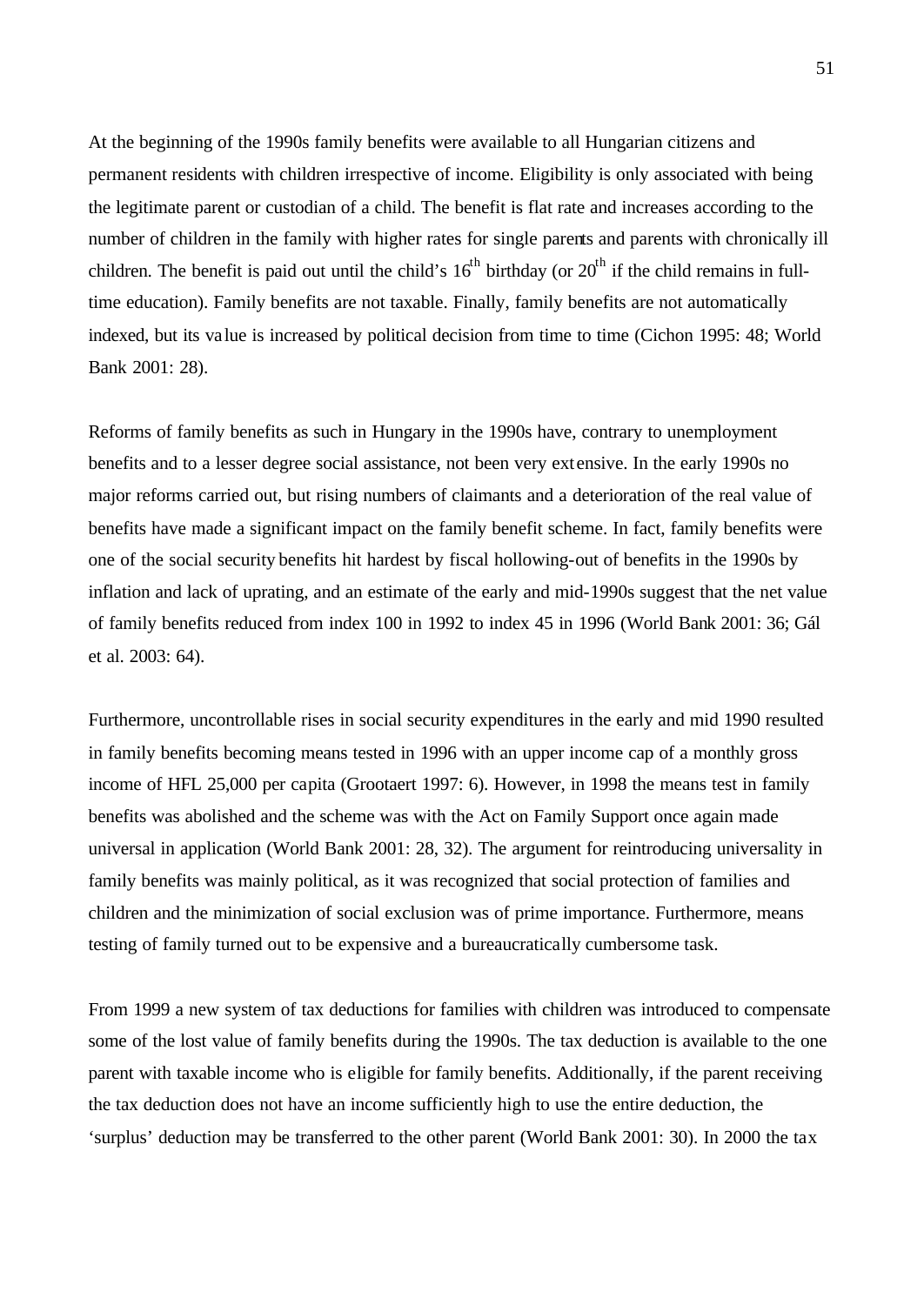deduction was increased by a further 30 percent. However, since this system of tax deduction mainly benefits families with some income, poor and low-income families have not to the same extent gained from these reforms.<sup>10</sup> Following political discussions on this topic, and because family benefits had lost significantly in real value during the 1990s, a new package was introduced in 2002 that included a 20 percent increase of the monthly amount and introduced the  $13<sup>th</sup>$  month of payment (Gál et al. 2003: 64).

In sum, the reforms of family benefits in Hungary tell a mixed picture of the quality of social rights to family benefits. First, the introduction of means testing in the years 1996-1998 clearly marks a deterioration of access to family benefits. However, the return to universality in 1998 indicates the short-lived career of means testing in family benefits in Hungary. In terms of the adequacy of benefits, the real value of family benefits were more than halved due to inflation and lack of indexation from the early to the mid 1990s. By the late 1990s several measures of fiscal welfare, notably the system of tax deductions, along with a major increase in benefits have reconstituted family benefits, although not the level of the early 1990s. As a consequence, even in light of the recent improvements of family benefits, the social rights associated with family benefits are somewhat weaker now than was the case in the early 1990s.

### *Conclusion: Social rights to family benefits in the 1990s*

j

Family benefits have since the mid and late 1990s generally become more accessible and generous in most countries in the European Union (European Commission 2001: 7; Eurostat 2003). A renewed emphasis on the social responsibility of ensuring socially and financially secure conditions for children has been present in the policy making across Europe.

 $10$  The differences between high- and low-income families have been further accentuated by the re-introduction of an earnings-related component in the family benefit package. The insurance-based child benefits (GYED), originally abolished in 1996, were re -introduced on 1 January 2000. The benefit is available to parents on leave during the first 2 years of the child's life to parents who have paid social security contributions for at least 180 days during the past 2 years (World Bank 2001: 28). The benefit provides 70 percent of former wages with a ceiling of 2 times the national minimum income, and the benefit is taxable. Consequently, the social insurance principle still works in some respects offering preferential treatment to families with a stable affiliation to the labour market. For mothers on leave with insufficient social security contributions another scheme exists (the GYES) that pays out flat-rate benefits equivalent to the minimum pension for the first 3 years of the child's life.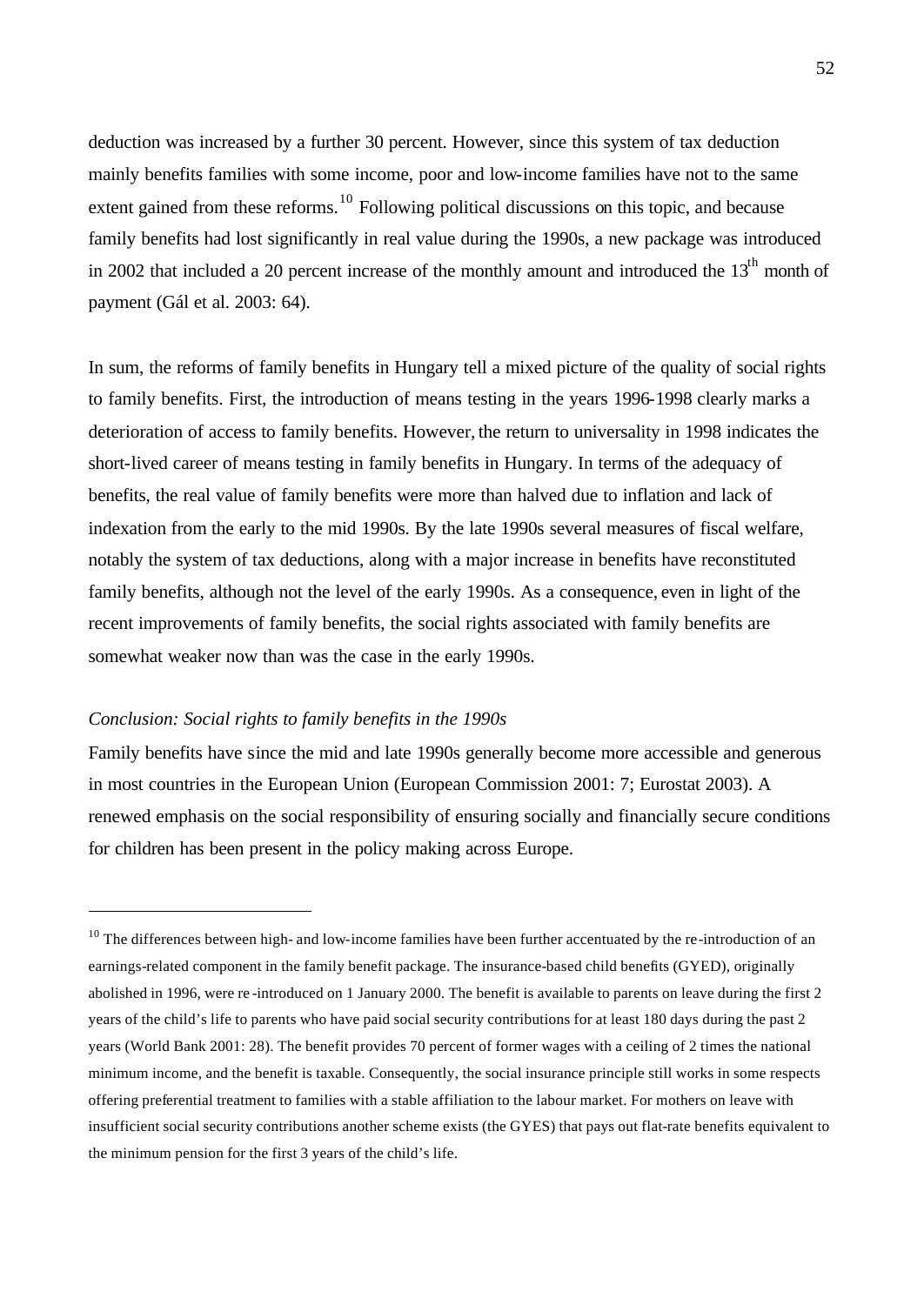However, as the review of reforms in the 6 countries in this study shows, developments are somewhat uneven. Access to family benefits were generally improved in Denmark, the UK, and Germany, whereas in the Netherlands, Italy, and Hungary the social rights to family benefit deteriorated during the 1990s. A common trend in all countries, however, is that political initiatives have been enacted to improve the financial situation of families. The result of these initiatives on the economic well being of families with children is likely to improve further family benefits and policies in Europe.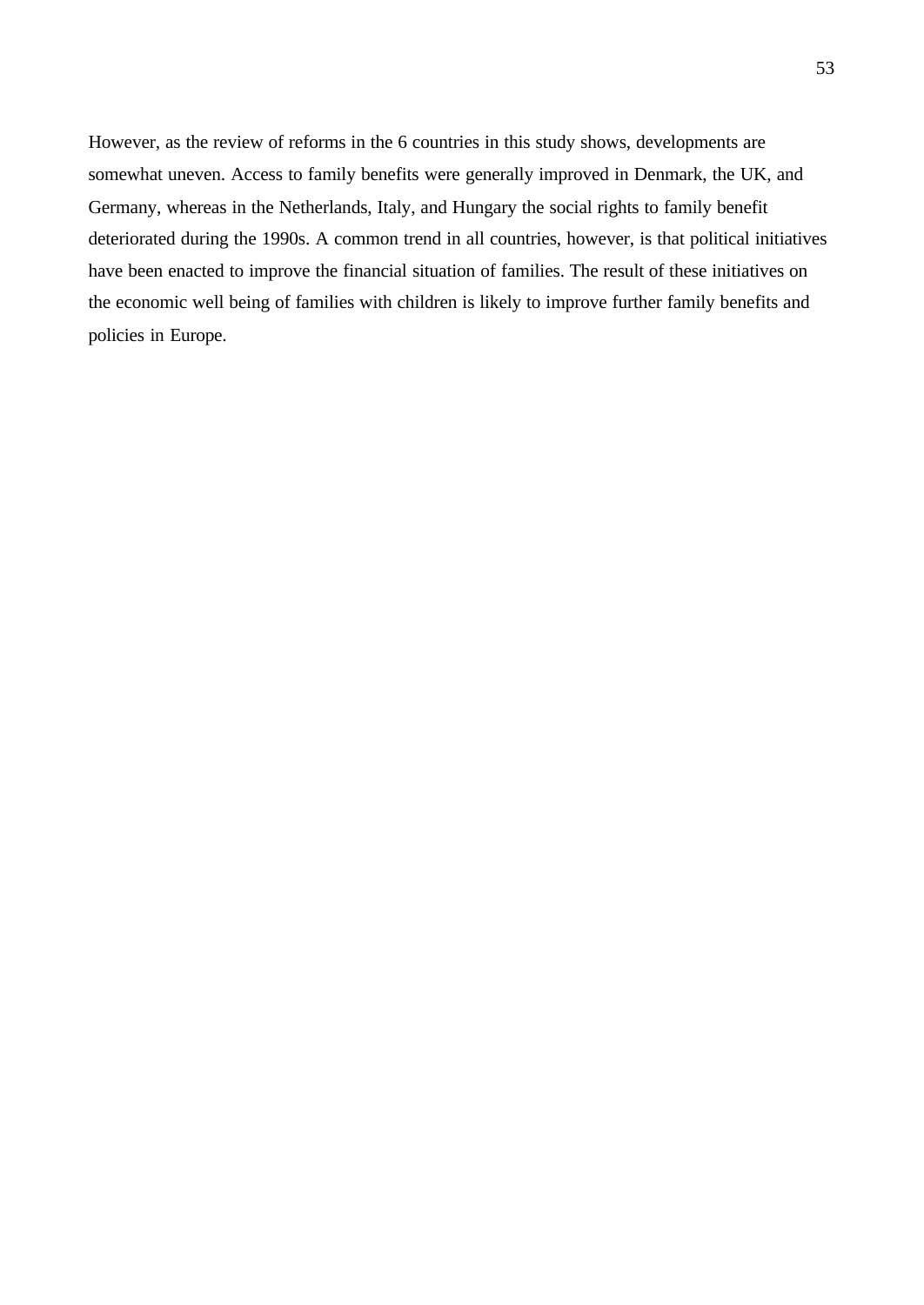### *References*

Abrahamson, Peter (1992): "1990'ernes socialpolitik: Fra forsørgelse til selvhjælp?". *Samfundsøkonomen*, 8: 44-52.

Abrahamson, Peter (1998): "Efter velfærdsstaten: Ret og pligt til aktivering". *Nordisk Sosialt Arbeid*, 18(3): 133-43.

Adema, Willem, Gray, Donald and Kahl, Sigrun (2003): "Social Assistance in Germany". OECD Labour Market and Social Policy Occasional Papers No. 58. Paris: OECD. Basil Blackwell.

Antonnen, A. and Sippilä, J. (1996): "European social care models: Is it possible to identify models?". *Journal of European Social Policy*, 6(2): 87-100.

Baldini, Massimo, Bosi, Paolo and Toso, Stefano (2000): "Targeting Welfare in Italy: Old Problems and Perspectives of Reform". Unpublished paper, Dipartimento di Economia Politica, Universitá degli Studi di Modena e Reggio Emilia.

Baldwin, Peter (1990): *The Politics of Social Solidarity*. Cambridge: Cambridge University Press.

Becker, Uwe (2000): "Welfare state development and employment in the Netherlands in comparative perspective". *Journal of European Social Policy*, 10(3): 219-39.

Bettio, Francesca and Prechal, Sacha (1998): *Care in Europe*. Brussels: European Commission, Employment and Social Affairs.

Bloch, M. N. and Blessing, B. (2000): "Restructuring the state in Eastern Europe – Women, child care, and early education", in Popkewitz, Thomas S. (ed.): *Educational knowledge – changing relationships between the state, civil society and educational community*. New York: State University of New York Press, pp. 59-82.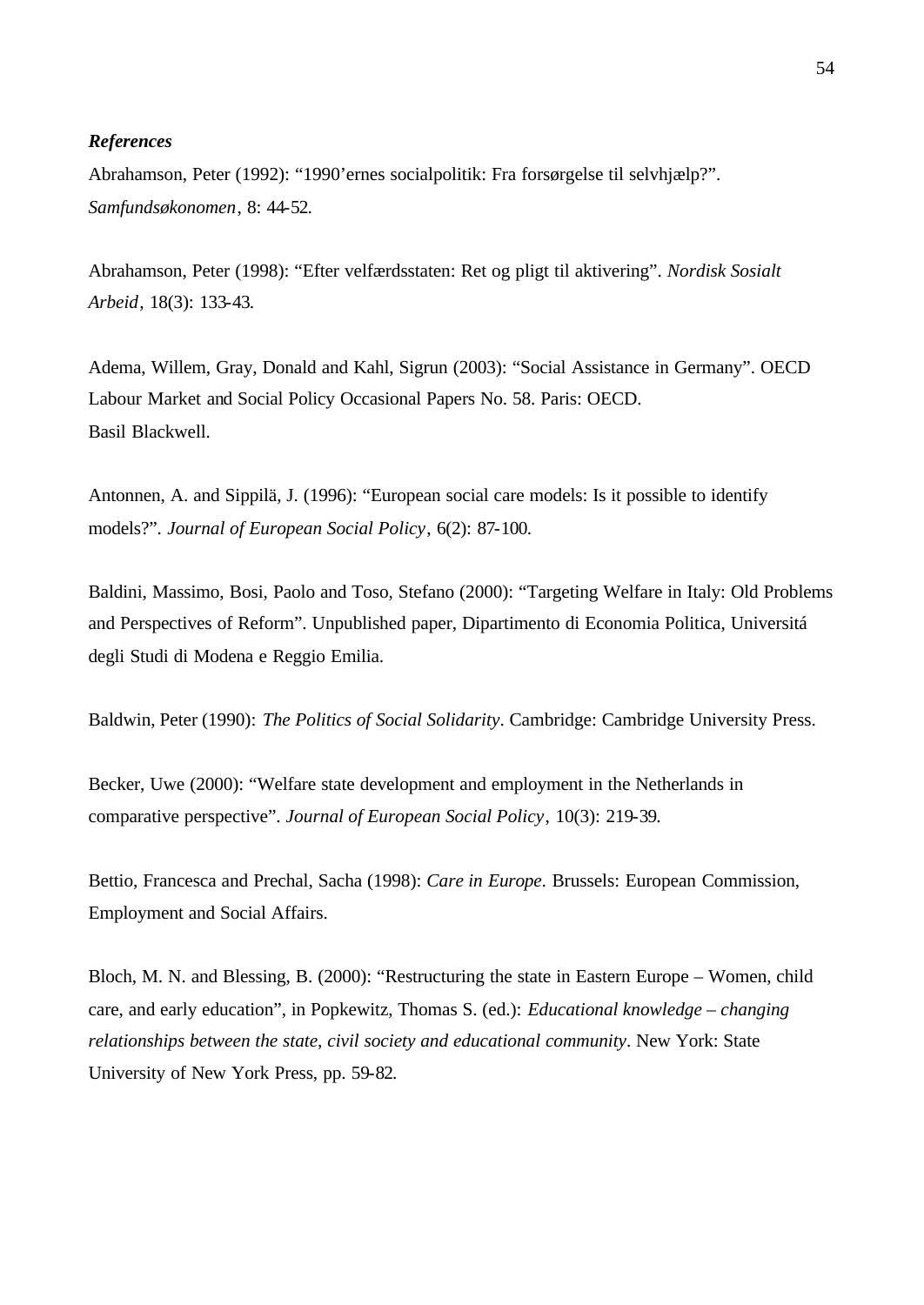Bottomley, D., McKay, S., and Walker, Robert (1997): *Unemployed and Job Seeking: A National Survey in 1995. DSS Research Report No. 62.* London: HMSO.

Bradshaw, Jonathan, Ditch, John, Holmes, Hilary and Whiteford, Peter (1993): *Support for Children. A comparison of arrangements in fifteen countries*. London: HMSO.

Brooke-Ross, R. and Zacher, H. (1983): *Social Legislation in the Federal Republic of Germany*.London: Bedford Square Press.

Cichon, Michael (ed.) (1995): *Social Protection in the Visegrád Countries: Four Country Profiles*. ILO-CEET Report No. 13. Budapest: ILO.

Clearinghouse Website: The Clearinghouse on International Developments in Child, Youth and Family Policies, Columbia University, New York (http://www.childpolicyintl.org/).

Clasen, Jochen, Jon Kvist, and Wim van Oorschot (2001): "On Condition of Work: Increasing Work Requirements in Unemployment Compensation Schemes", in Mikko Kautto, Johan Fritzell, Bjørn Hvinden, Jon Kvist, and Hannu Uusitalo (eds.): *Nordic Welfare States in the European Context.* London: Routledge, pp. 198-231.

Clasen, Jochen (2002): "Welfare to Work in Britain: Coherent and Effective?". Paper presented at the International Research Seminar "Flexicurity - models, policies and effects". The Danish National Institute of Social Research, 23-24 January 2002, Copenhagen.

Cox, Robert Henry (1998): "From Safety Net To Trampoline: Labour Market Activation in the Netherlands and Denmark". *Governance*, 11(4): 397-414.

Dell'Aringa, Carlo and Lodovici, Manuela Samek (1997): "Policies for the unemployment and social shock absorbers. The Italian experience", in Bouget, Denis (ed.): *Comparing social welfare systems in Southern Europe*. Paris: MIRE, pp. 443-66.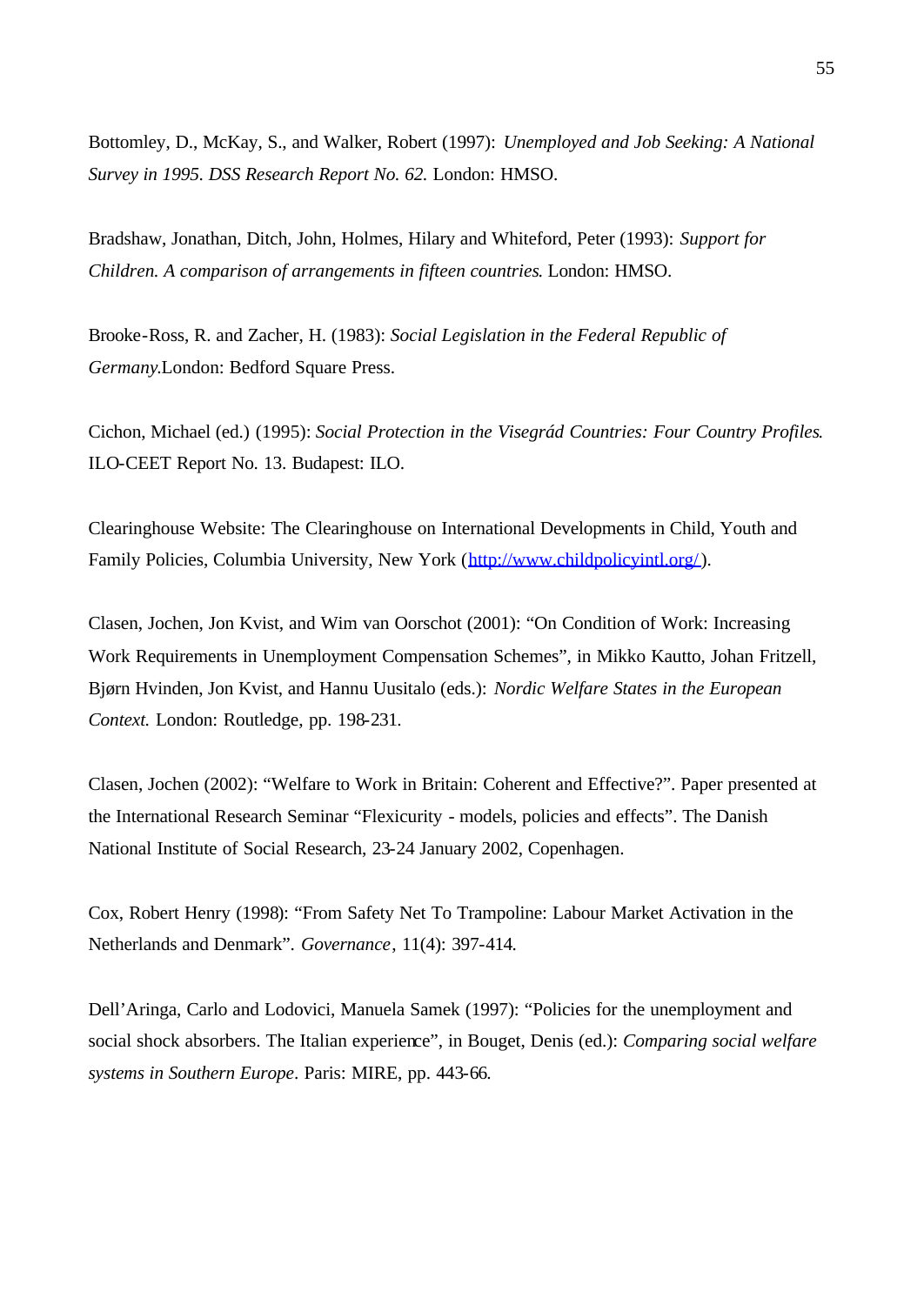de Swaan, Abram (1988): *In Care of the State: Health Care, Education and Welfare in Europe and the USA in the Modern Era.* New York: Oxford University Press.

Ditch, John, Bradshaw, Jonathan and Eardley, Tony (1995): *Developments in National Family Policies in 1994*. Keighley: Social Policy Research Unit at the University of York and the European Observatory on National Family Policies.

Ditch, John, Barnes, Helen and Bradshaw, Jonathan (1996): *A Synthesis of National Family Policies 1995*. Keigley: European Observatory on National Family Policies and the Social Policy Research Unit, University of York.

Ditch, John and Oldfield, Nina (1999): "Social Assistance: Recent Trends and Themes". *Journal of European Social Policy*, 9(1): 65-76.

Donnelly, Claire (1997): "The Chance of a Lifetime: How the Benefit System Creates Barriers to Lifetime Learning for the Unemployed". London: Unemployment Unit.

Eardley, Tony, Bradshaw, Jonathan, Ditch, John, Gough, Ian, and Whiteford, Peter (1996): *Social Assistance in OECD Countries: Synthesis Report.* London: HMSO.

Erskine, Angus (1997): "The Withering of Social Insurance in Britain", in Clasen, Jochen (ed.): *Social Insurance in Europe*. Bristol: The Policy Press; pp. 130-50.

Esping-Andersen, Gøsta (1990): *Three World of Welfare Capitalism*. Cambridge: Polity Press.

Esping-Andersen, Gøsta (1999): *Social Foundations of Postindustrial Economies*. Oxford: Oxford University Press.

Etherington, David (1998): "From Welfare to Work in Denmark: An Alternative to Free Market Policies?". *Policy and Politics*, 26(2): 147-61.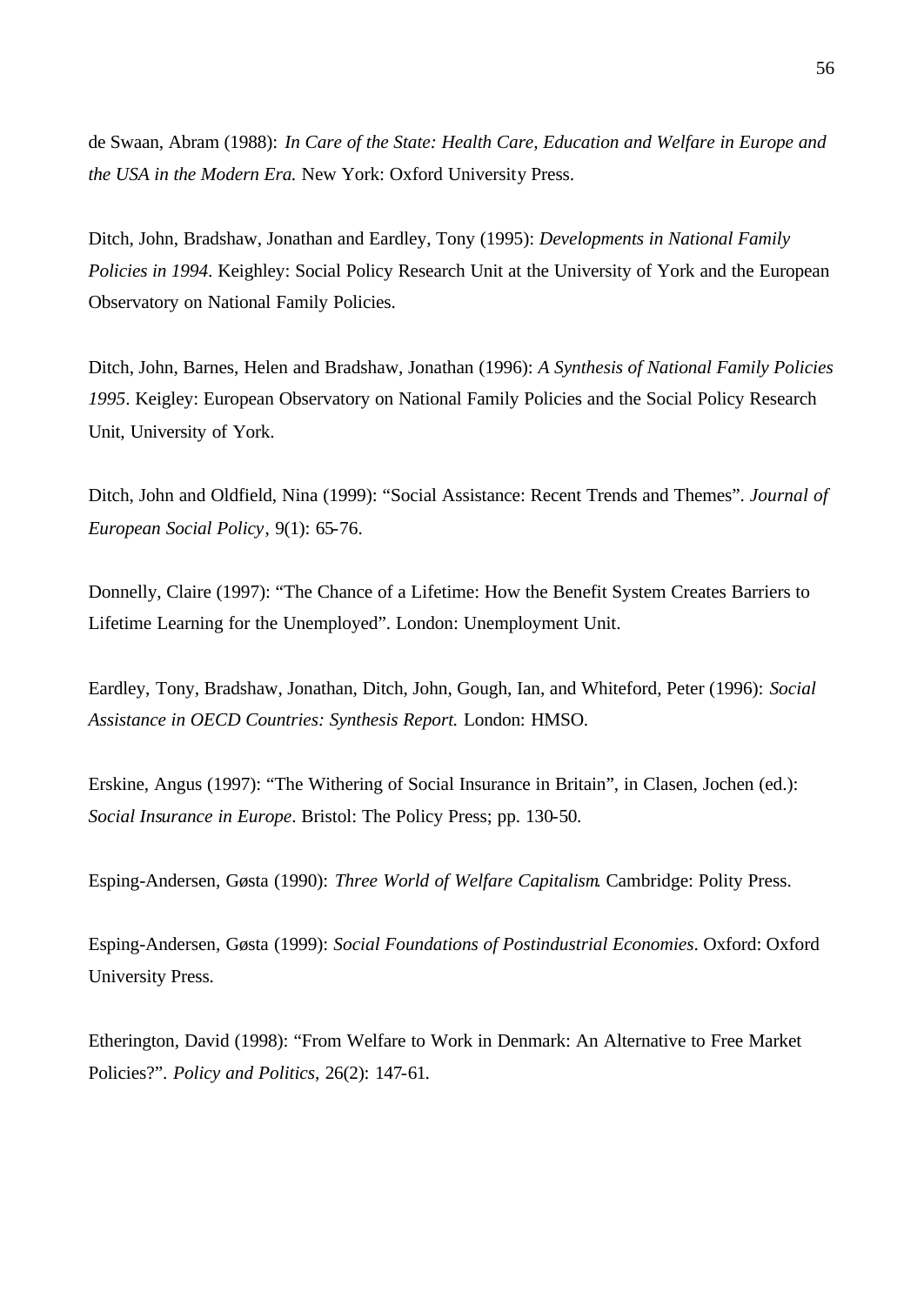European Commission (2001): *Evolution of social protection in the European Member States and the European Economic Area*. Brussels: European Commission, Directorate-General for Employment and Social Affairs.

European Commission (2002): *Social Protection in Europe 2001*. Brussels: European Commission, Directorate-General for Employment and Social Affairs.

Eurostat (2003): *Social protection: cash family benefits in Europe*. Statistics in Focus, theme 3 – 19/2003. Luxembourg: Eurostat.

Fargion, Valeria (2001): "Creeping Workfare Policies: The Case of Italy", in Gilbert, Neil and van Voorhis, Rebecca A. (eds.): *Activating the Unemployed*. New Brunswick: Transaction Publishers, pp. 29-67.

Ferrera, Maurizio (2000): "Reconstructing the welfare state in Southern Europe", in Kuhnle, Stein (ed.): *Survival of the European Welfare State.* London: Routledge, pp. 166-181.

Ferrera, Maurizio (2001): "Targeting Welfare in a "Soft" State: Italy's Winding Road to Selectivity", in Gilbert, Neil (ed.): *Targeting Social Benefits. International Perspectives and Trends*. New Brunswick: Transaction Publisher, pp. 157-86.

Ferrera, Maurizio, Hemerijck, Anton and Rhodes, Martin (2000): *The Future of Social Europe. Recasting Work and Welfare in the New Economy*. Oeiras: Celta Editora Lda.

Finn, Dan (1998): "Welfare Reform in the Netherlands". Centre for Economic and Social Inclusion, Unemployment Unit & Youth Aid, Working Brief 100.

Foster, Howard (ed.) (1992): *Employee Benefits in Europe and the USA*. London: Longman.

FRDB (*Fondazione Rodolfo DeBenedetti*): Social Reforms Database. Milan.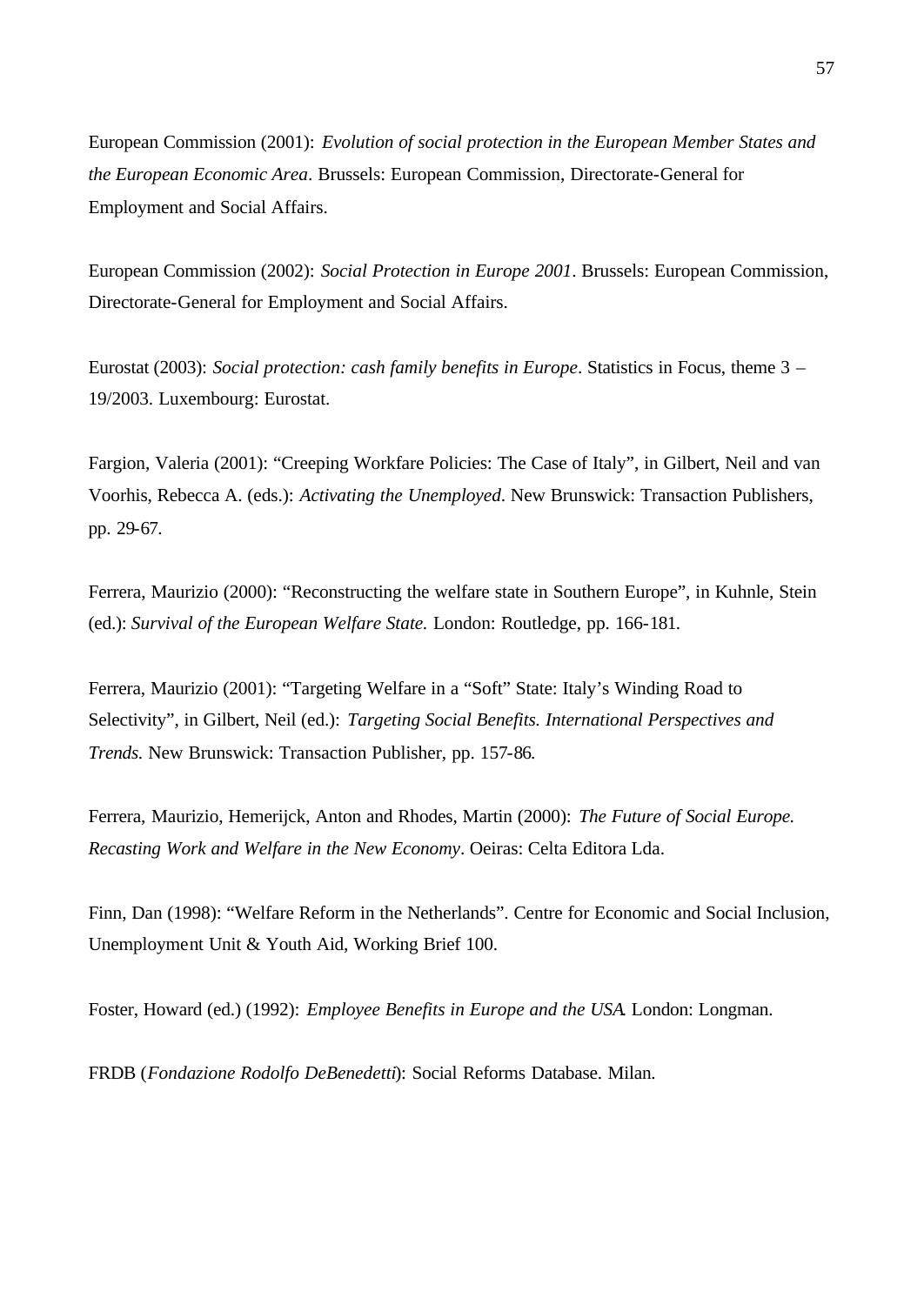Gál, Róbert, Mogyorósy, Zsolt, Szende, Ágota and Szivós, Péter (2003): *Study on the Social Protection Systems in the 13 Applicant Countries. Hungary Country Study*. Cologne: Gesellschaft für Versicherungswissenschaft und –gestaltung e.V.

Galasi, Péter and Nagy, Gyula (1999): "Outflow from Insured Unemployment in Hungary, 1992- 1996".

Gallie, Duncan and Serge Paugam (2000): "The Experience of Unemployment in Europe: The Debate", in Duncan Gallie and Serge Paugam (eds.): *Welfare Regimes and the Experience of Unemployment in Europe.* Oxford: Oxford University Press, pp. 1-22.

Gough, Ian, Bradshaw, Jonathan, Ditch, John, Eardley, Tony and Whiteford, Peter (1997): "Social Assistance in OECD countries". *Journal of European Social Policy*, 7(1): 17-43.

Green-Pedersen, Christoffer (2002): *The Politics of Justification*. Amsterdam: Amsterdam University Press.

Goul Andersen, Jørgen (1999a): "Fra krise og konsolidering til overflod og omstrukturering? Den danske velfærdsstat i 1980'erne og 1990'erne". *Tidsskrift for Velferdsforskning*, 2(4): 195-214.

Goul Andersen, Jørgen (1999b): "Work and Citizenship: Unemployment and Unemployment Policies in Denmark, 1980-1999". Paper prepared for the COST A13 Working Group Unemployment, Brussels Conference September 1999.

Grootaert, Christian (1997): *Poverty and Social Transfers in Hungary*. Policy Research Working Paper No. 1770. Washington D. C.: World Bank.

Grubb, David (2000): "Eligibility Criteria for Unemployment Benefits", *OECD Economic Studies*, 2000/11.

Hansen, Hans (1997): *Elements of Social Security in 5 European Countries*. Copenhagen: The Danish National Institute of Social Research.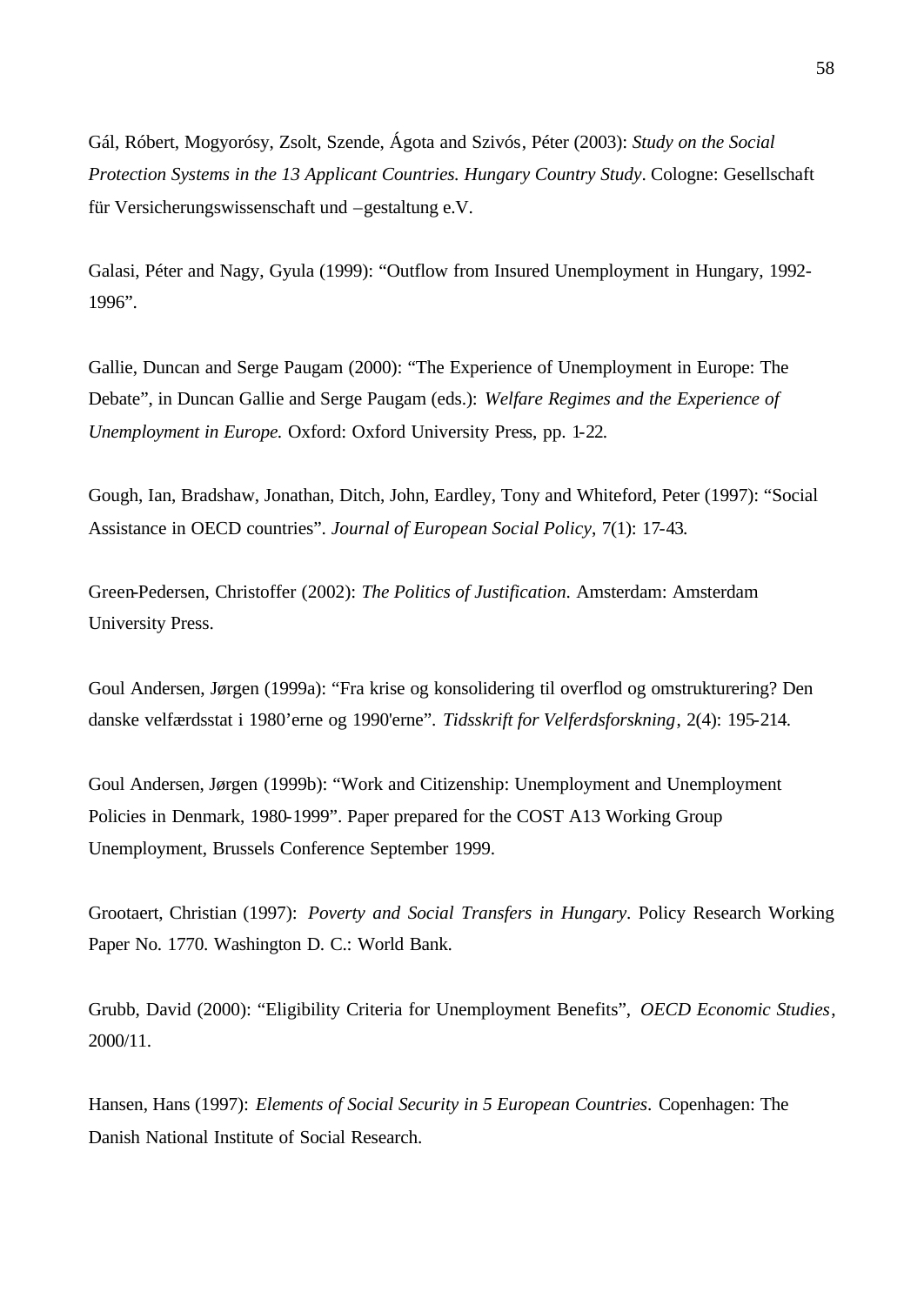Hansen, Hans (2000): *Elements of Social Security. A comparison covering: Denmark, Sweden, Finland, Austria, Germany, The Netherlands, Great Britain and Canada.* Copenhagen: The Danish National Institute of Social Research.

Heikkilä, Matti and Keskitalo, Elsa (eds.) (2001): *Social Assistance in Europe. A comparative study on minimum income in seven European countries*. Helsinki: STAKES and European Commission.

Hemerijck, Anton (2001): "Unemployment protection in the Netherlands between 1987 and 2000". ISFOL Report.

Hvinden, Bjørn (2000): "The Diverse Meanings of "Activation" in Western Europe of the 1990s". Paper presented at the European Research Seminar, "The Activating Welfare States; New Ways of Fighting Poverty and Social Exclusion in Europe". Lund University, Lund, Sweden, October 27-28, 2000.

International Reform Monitor (2000): *Social Policy, Labour Market Policy, Industrial Relations*. Issue 3, October 2000. Güthersloh: Bertelsmann Foundation Publishers.

Janoski, Thomas (1998): *Citizenship and Civil Society*. Cambridge: Cambridge University Press.

Jonasen, Viggo (1997): *Dansk Socialpolitik 1708-1994: Menneske, Økonomi, Samfund - Og Socialt Arbejde.* Aarhus: Den Sociale Højskole.

Jæger, Mads Meier and Kvist, Jon (2003): "Pressures on State Welfare in Post-industrial Societies: Is More or Less Better?". *Social Policy and Administration*, 37(6): 555-72.

Kamerman, Sheila and Kahn, Alfred J. (1999): "Child and family policies in an era of social policy retrenchment and restructuring". Paper presented at Luxembourg Income Study "Conference on Child Well-Being in Rich and Transition Countries", September 30 – October 2 1999, Dommeldange, Luxemburg.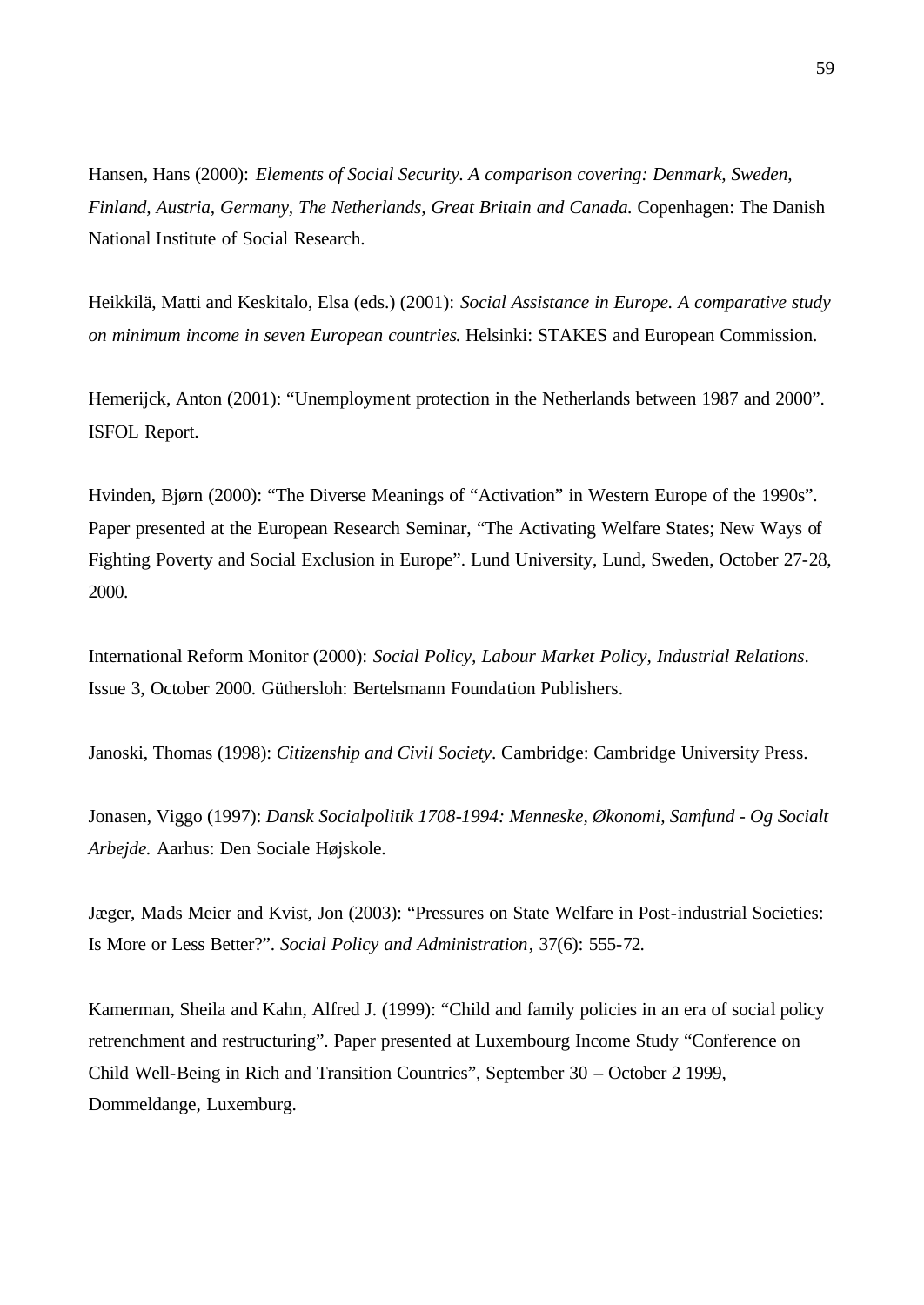Kaufmann, Franz-Xaver, Kuijsten, Anton, Schulke, Hans-Joachim and Strohmeier, Klaus Peter (eds.) (2002): *Family Life and Family Policies in Europe. Volume 2*. Oxford: Oxford University Press.

Kemppainen, Erkki (1992): *Minimum Income Models in Europe*. Helsinki: International Council on Social Welfare.

Kitschelt, Herbert, Lange, Peter and Marks, Gary (eds.) (1999): *Continuity and Change in Contemporary Capitalism*. Cambridge: Cambridge University Press.

Kuhnle, Stein (eds.) (2000): *Survival of the European Welfare State*. London: Routledge.

Kvist, Jon (2002a): "Changing rights and obligations in unemployment insurance", in Roland Sigg & Christina Behrendt (eds.): *Social Security in the Global Village.* International Social Security Series No. 8. New Brunswick: Transaction Publishers, pp. 227-245.

Kvist, Jon (2002b): "Børnefamiliepolitik I Europa", in Kvist, Jon (ed.): *Velfærdspolitik i et nyt Europa*. Copenhagen: The Danish National Institute of Social Research, pp. 102-20.

Laky, Terez (1999/2000/2002): *Main trends in labour demand and supply*. Budapest: Labour Research Institute of Ministry of Social and Family Affairs.

Lehto, Juhani, Moss, Nina and Rostgaard, Tine (1999): "Universal public care and health care services?", in Kautto, Mikko, Heikkilä, Hvinden, Bjørn, Marklund, Staffan and Ploug, Niels (eds.), *Nordic social policy. Changing welfare states*. Routledge: London, pp. 104-33.

Lindsay, Colin and Mailand, Mikkel (2001): "Towards a System of 'Holistic Workfare'? Activation Policies for Young People in Denmark and the UK". Paper presented at the ETUI seminar: Activation policies for young people in international perspective, Brussels, 8-9 November 2001

Lister, Ruth (2001): "New Labour: a Study in Ambiguity From a Position of Ambivalence". *Critical Social Policy*, 21(4): 425-48.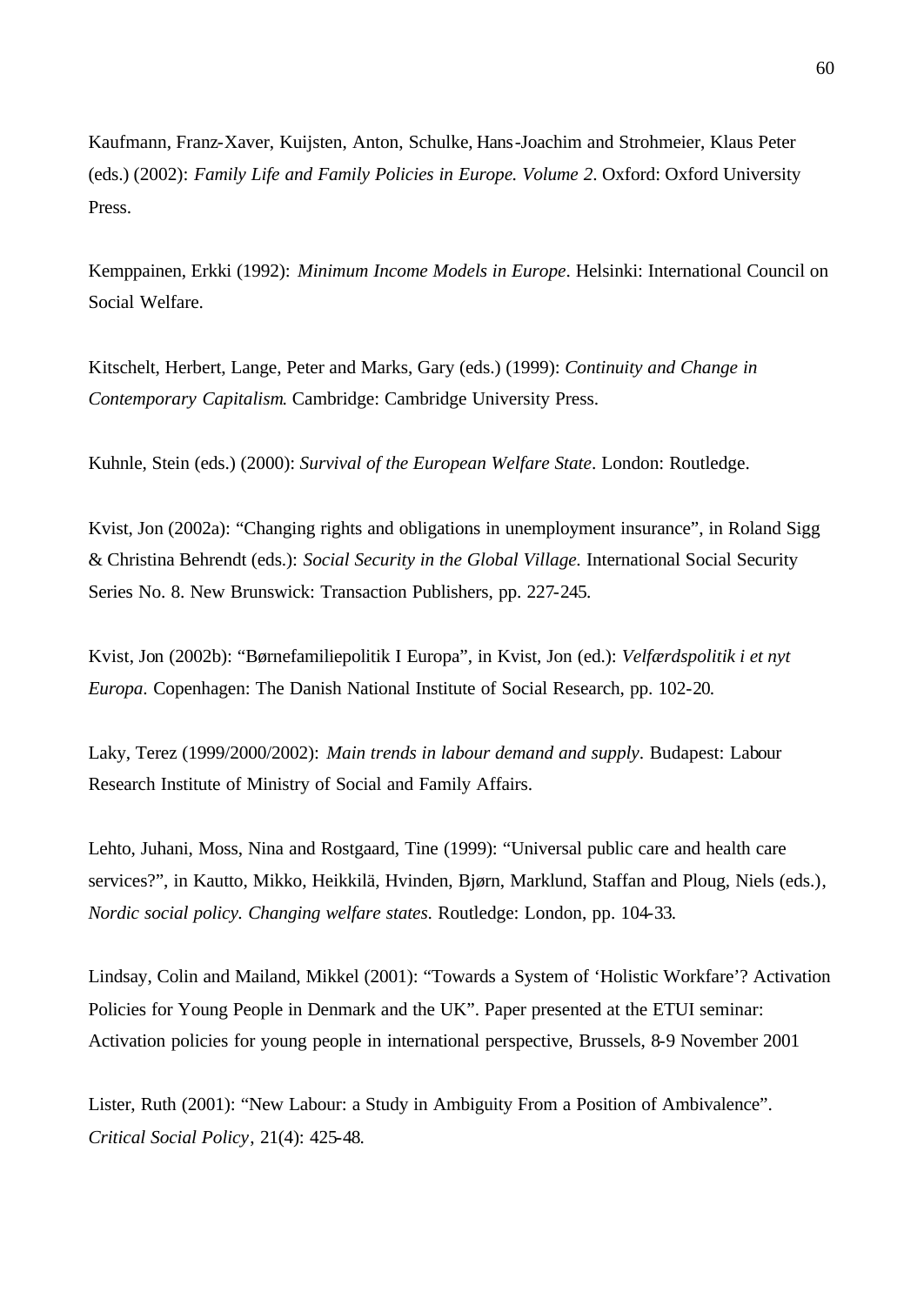Mackay, Ross (2001): "Social Protection through Social Assistance", in Hoskins, Dalmer D., Dobbernack, Donate and Kuptsch, Chritiane (eds.): *Social Security at the Dawn of the 21st Century*. New Brunswick: Transaction Publishers, pp. 301-34.

Micklewright, John (1989): "The strange case of the British earnings-related unemployment benefit". *Journal of Social Policy*, 18(4): 527-48.

Micklewright, John and Nagy, Gyula (1996): "A follow-up survey of unemployment insurance exhausters in Hungary. EUI Working Papers in Economics 96/8.

Micklewright, John and Nagy, Gyula (1998): "Unemployment assistance in Hungary". *Empirical Economics*, 23: 155-75.

MISSOC (various editions 1991-2002): *Social protection in the Member States of the European Union*. Brussels: European Commission.

MISSOC-Info 01/2000/Germany (http://europa.eu.int/comm/employment\_social/missoc/2000/de\_0200\_en.pdf).

# MISSOC-Info 01/2002/Italy

(http://europa.eu.int/comm/employment\_social/missoc/2002/italy\_en.pdf).

OECD (1995): *Social and Labour Market Policies in Hungary*. Paris: OECD.

Ogus, A. I., Barendt, E. M. and Wikeley, N. J. (1995): *The Law of Social Security*. *4th Edition*. London: Butterworths.

Peck, Jamie (1999): "New Labourers? Making a New Deal for the 'Workless Class'". *Environment and Planning C: Government and Policy*, 17(3): 345-72.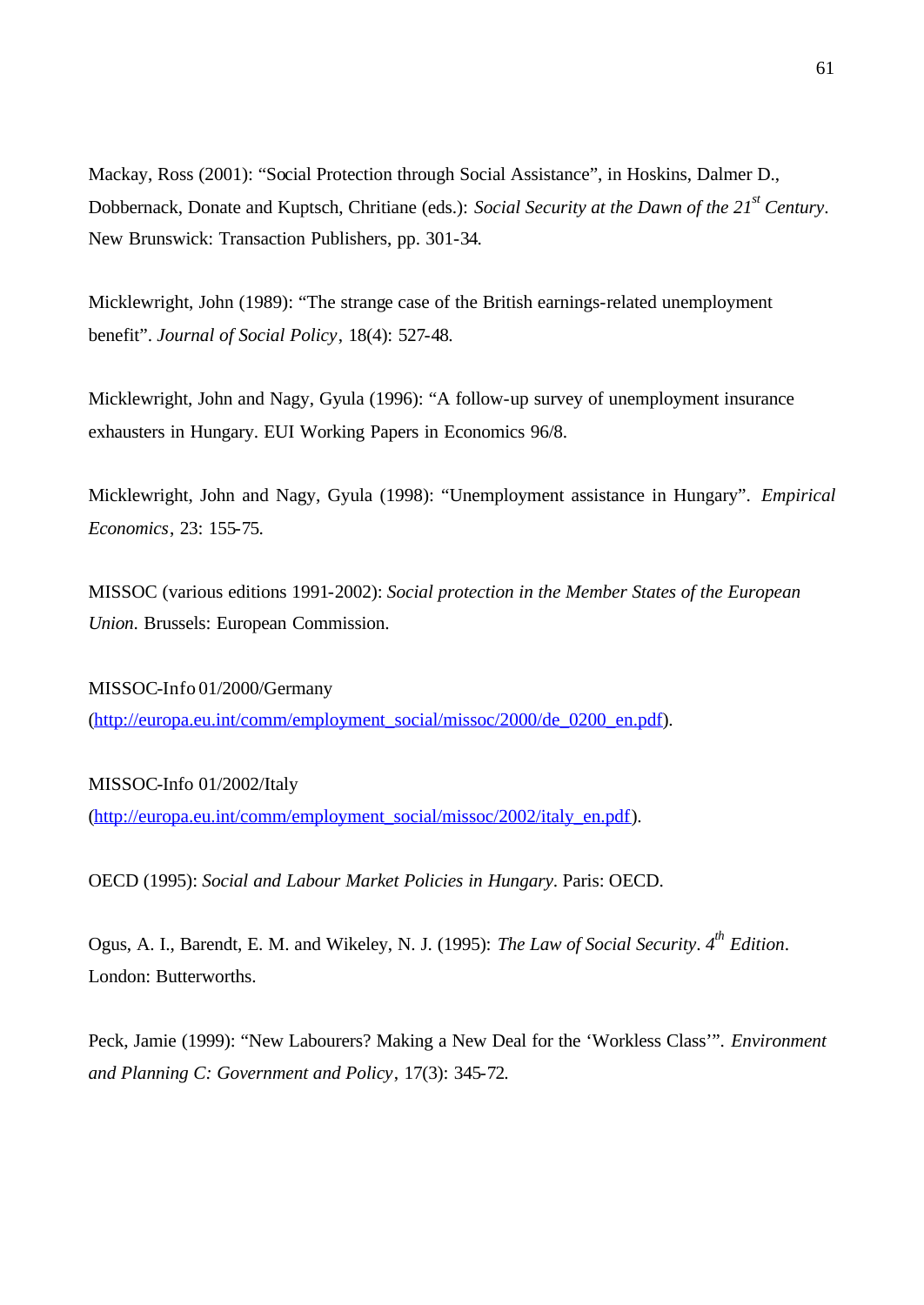Peck, Jamie and Theodore, Nikolas (2000): "Beyond 'Employability'". *Cambridge Journal of Economics*, 24(4): 729-49.

Pierson, Paul (ed.) (2001): *The New Politics of the Welfare State*. Oxford: Oxford University Press.

Plovsing, Jan (1992): *Socialpolitik*. København: Handelshøjskolens Forlag.

Powell, Martin (2000): "New Labour and the Third Way in the British Welfare State: a New and Distinctive Approach?". *Critical Social Policy*, 20(1): 39-60.

Price, David (2000): *Office of Hope. A History of the Employment Service in Great Britain*. London: Policy Studies Institute.

Reissert, Bernd (2001): "Unemployment Protection in Germany: The System and its Changes in the 1990s". ISFOL Report.

Rosdahl, Anders and Hanne Weise (2001): "When all must be active - Workfare in Denmark", in Ivar Lødemel and Heather Trickey (eds.): '*An Offer You Can't Refuse': Workfare in International Perspective.* Bristol: Policy Press, pp. 159-80.

Saraceno, Chiara (2000a): "Introduction", in Saraceno, Chiara (ed.): *Social Assistance Dynamics in Europe. National and Local Poverty Regimes*. Bristol: The Policy Press, pp. 1-34.

Saraceno, Chiara (ed.) (2002b): *Social Assistance Dynamics in Europe. National and Local Poverty Regimes*. Bristol: The Policy Press.

Scharpf, Fritz and Schmidt, Vivien A. (2000): *Welfare and Work in the Open Economy. From Vulnerability to Competitiveness*. Oxford: Oxford University Press.

Scharpf, Fritz and Schmidt, Vivien A. (2001): *Welfare and Work in the Open Economy. From Diverse Responses to Common Challenges*. Oxford: Oxford University Press.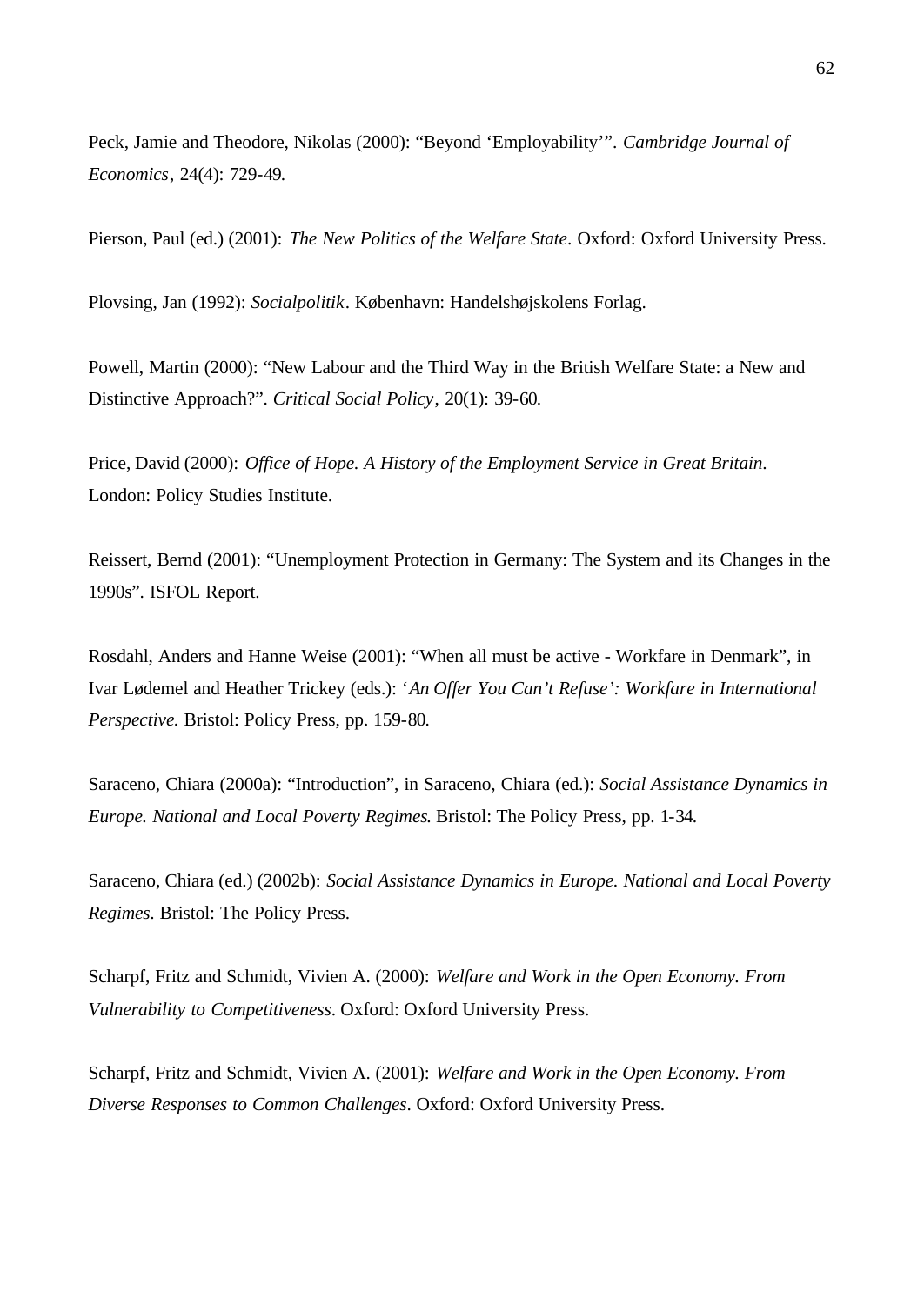Scheuer, Steen (1998): "Denmark: A Less Regulated Model", in Anthony Ferner and Richard Hyman (eds.): *Changing Industrial Relations in Europe.* Oxford: Blackwell, pp. 146-70.

Speis, Henk and van Berkel (2001): "Workfare in the Netherlands – young unemployed people and the Jobseeker's Employment Act", in Ivar Lødemel and Heather Trickey (eds.): '*An Offer You Can't Refuse': Workfare in International Perspective.* Bristol: Policy Press, pp. 105-32.

Skevik, Anne (2003): "Children of the Welfare State: Individuals with Entitlements, or Hidden in the Family?". *Journal of Social Policy*, 32(3): 423-40.

Standing, Guy (1990): "The Road to Workfare: Alternative to Welfare or Threat to Occupation?". *International Labour Review*, 129(6): 677-91.

Sutherland, Holly and Piachaud, David (2001): "Reducing Child Poverty in Britain: An Assessment of Government Policy 1997-2001". *The Economic Journal*, 111: 85-101.

Szalai, Julia (1998): "Poverty and Social Policies in Hungary in the 1990s". Paper for the Festschrift in honor of Iván Szelényi. Rutgers University: The Rutgers Institute for Hungarian Studies.

Torfing, Jacob (1999): "Workfare with welfare: Recent reforms of the Danish welfare State". *Journal of European Social Policy*, 9(1): 5-28.

Trickey, Heather and Robert Walker (2001): "Steps to Compulsion Within British Labour Market Policies", in Ivar Lødemel and Heather Trickey (eds.): '*An Offer You Can't Refuse': Workfare in International Perspective.* Bristol: Policy Press, pp. 181-213.

U.S. Department of Health and Human Services (1993): *Social Security Programs Throughout the World*. Social Security Administration, Office of Research and Statistics.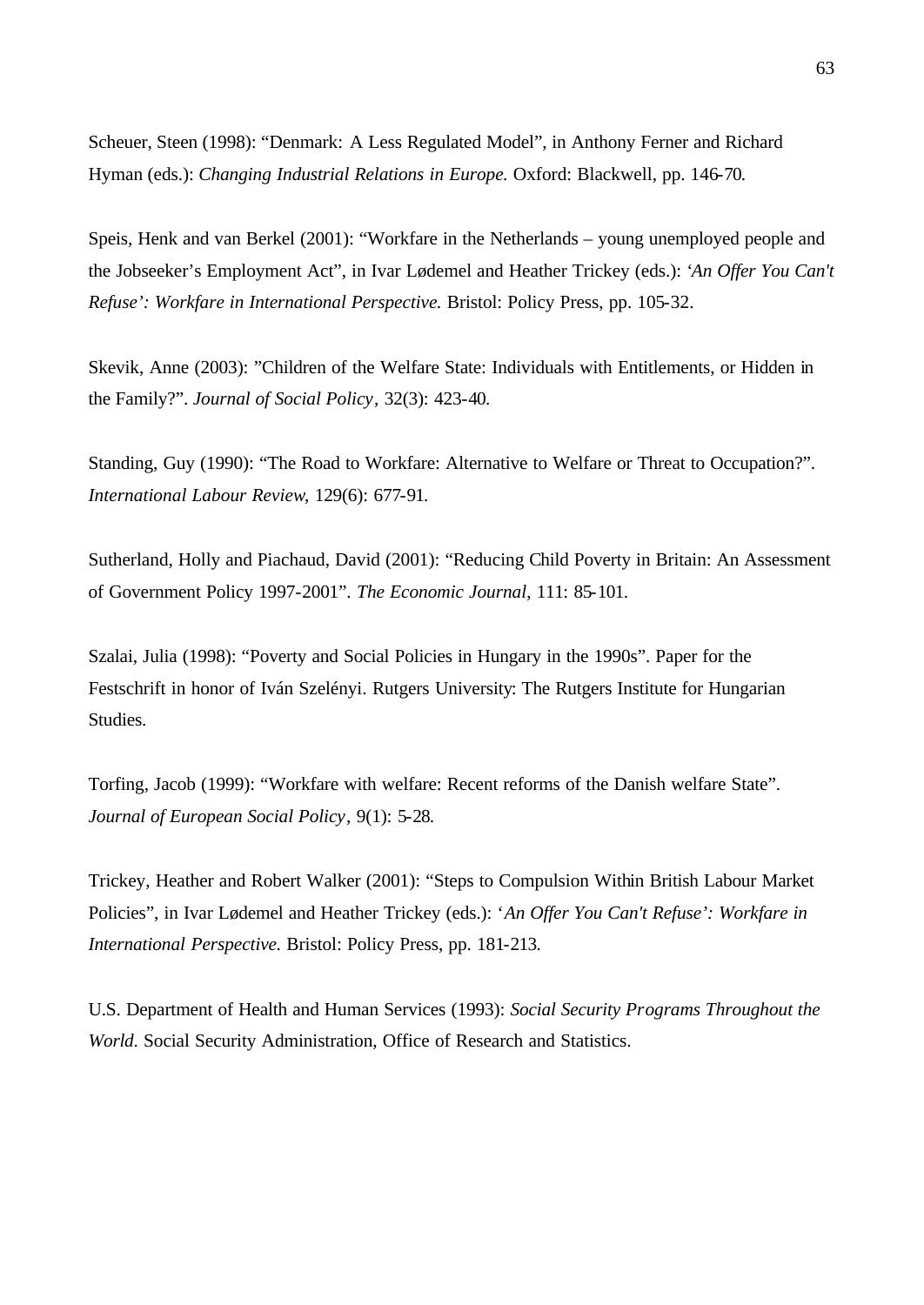van der Veen, Romke and Trommel, Willem (1999): "Managed Liberalization of the Dutch Welfare State: A Review and Analysis of the Reform of the Dutch Social Security System, 1985-1998". *Governance*, 12(3): 289-310.

van Oorschot, Wim and Engelfriet, R. (1999): "Work, work, work: Dutch labour market policies 1970-2000". Florence: European University Institute.

van Oorschot, Win and Boos, Kees (1999): "Disability Policies in Europe: The Netherlands". Paper written for the Third Workshop of the VOCREHAB network, 29-30 November 1999, City University London.

van Oorschot, Wim and Abrahamson, Peter (2002): "The Dutch and Danish Miracles Revisisted. Comparing the Role of Activation Policies Two Different Welfare State Regimes". Unpublished paper (submitted for Social Policy and Administration in August 2002).

van Oorschot, Wim and Wilthagen, Ton (2002): "Flexicurity. Balancing flexibility and security in the Netherlands – consequences for citizenship and marginalization". Paper prepared for the International Research Seminar "Flexicurity – Models, Policies and Effects", 23-24 January 2002. Copenhagen: The Danish National Institute of Social Research.

van Reenen, John (2001): *No More Skivvy Schemes? Active Labour Market Policies and the British New Deal for the Young Unemployed in Context.* London: Institute for Fiscal Studies, Working Paper No. 9.

Visser, Jelle and Hemerijck, Anton (1997): *A Dutch Miracle.* Amsterdam: University of Amsterdam Press.

Vodopivec, Milan, Wörgötter, Andreas and Raju, Dhushyanth (2003): "Unemployment Benefit Systems in Central and Eastern Europe: A review of the 1990s". World Bank Working Paper No. 26307.